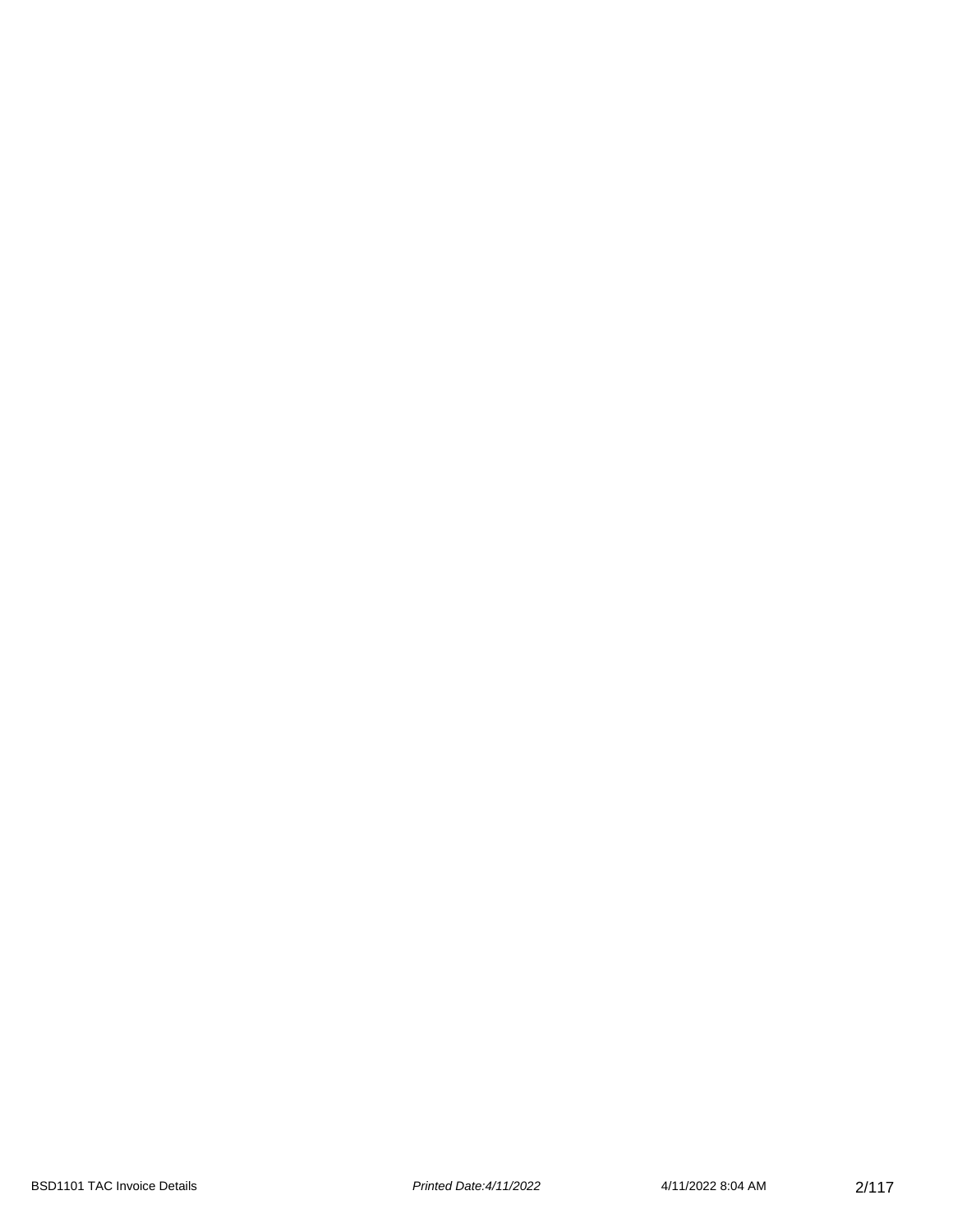

### **TAC To Be Invoiced Details Applications Approved during March 2022 County Bexar - 15**

| License<br>Primary<br>Type<br>(AIMS) | <b>Primary</b><br><b>Number</b><br>(AIMS) | Licensel License I<br>Type<br>(AIMS) | License<br><b>Number</b><br>(AIMS) | License<br><b>Number</b><br>(Legacy) | Validation<br>Number/<br>Local Ref Id/<br><b>Registry Number</b> | \$ State Fee | Charge | \$ Sur-   \$ Late<br>Feel | \$5%<br>County<br>Refundl | \$ Total<br><b>Amount</b> |
|--------------------------------------|-------------------------------------------|--------------------------------------|------------------------------------|--------------------------------------|------------------------------------------------------------------|--------------|--------|---------------------------|---------------------------|---------------------------|
|                                      |                                           | <b>BW</b>                            | 100189760                          | BW227804                             | 458AlczIJsQNbbw                                                  | 2,850.00     |        |                           | 150.00                    | 3,000.00                  |
|                                      |                                           | <b>BF</b>                            | 100049824                          | BF575465                             | 458Ald8DXGkhyH9                                                  | 1,045.00     |        |                           | 55.00                     | 1,100.00                  |
| <b>BG</b>                            | 103883814                                 | <b>BP</b>                            | 200053971                          |                                      | 458AlrQxyD7DZ6T                                                  | 1.045.00     |        |                           | 55.00                     | 1,100.00                  |
|                                      |                                           |                                      | Total                              |                                      |                                                                  | 4,940.00     |        |                           | 260.00                    | 5,200.00                  |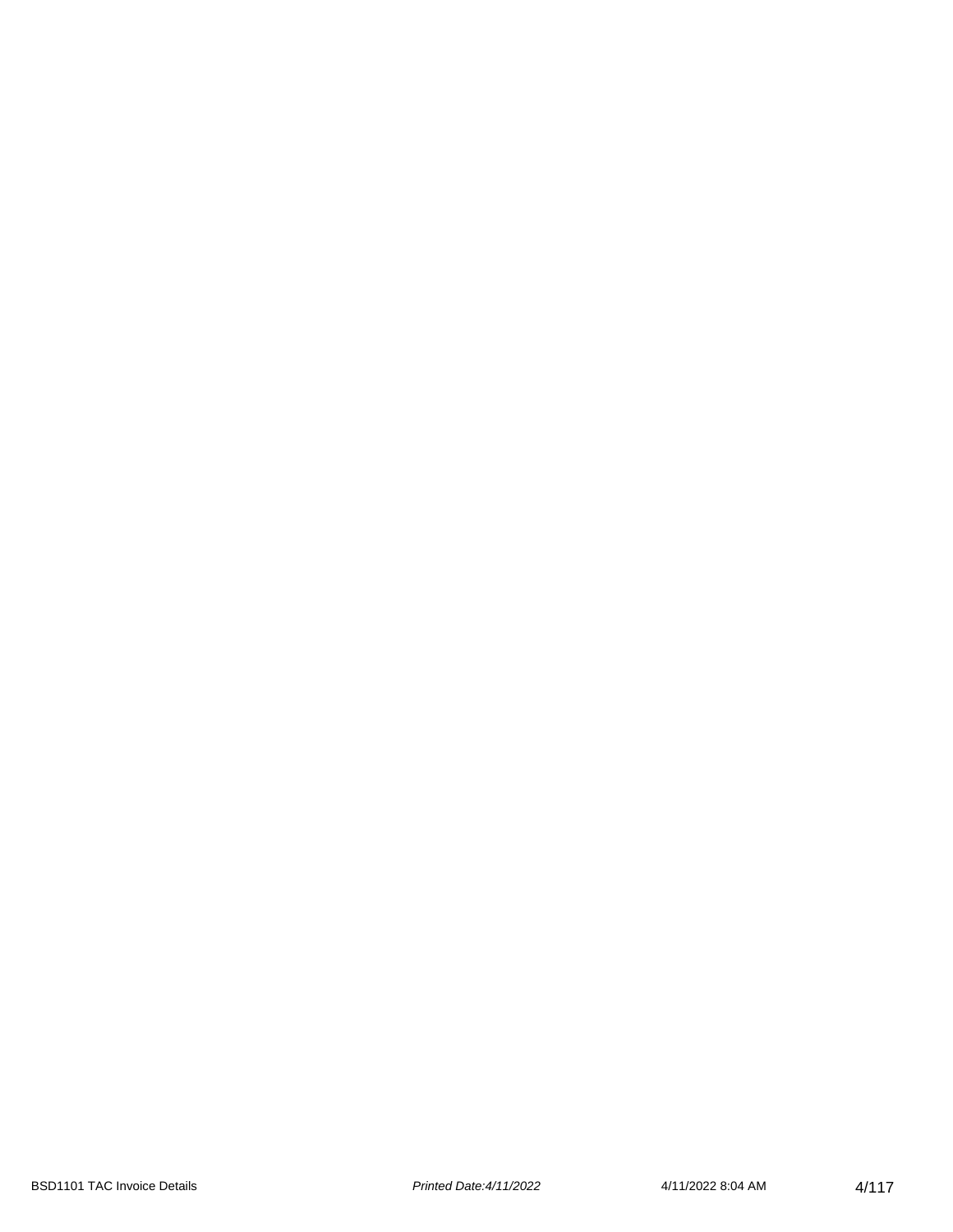

**County Blanco - 16**

| License<br>Primary<br>Type<br>(AIMS) | <b>Primary</b><br><b>Number</b><br>(AIMS) | Licensel License I<br><b>Type</b><br>(AIMS) | License<br><b>Number</b><br>(AIMS) | License<br><b>Number</b><br>(Legacy) | <b>Validation</b><br>Number/<br>Local Ref Id/<br><b>Registry Number</b> | \$ State Feel | Charge | \$ Sur-1 \$ Late | \$5%<br><b>Feel County</b><br>Refund | \$ Total<br><b>Amount</b> |
|--------------------------------------|-------------------------------------------|---------------------------------------------|------------------------------------|--------------------------------------|-------------------------------------------------------------------------|---------------|--------|------------------|--------------------------------------|---------------------------|
| <b>BG</b>                            | 106671242                                 | <b>BP</b>                                   |                                    | 150000902 BG1087150                  | 458AI3rKPcUsOLU                                                         | 1.045.00      |        |                  | 55.00                                | 1,100.00                  |
|                                      |                                           |                                             | Total                              |                                      |                                                                         | 1.045.00      |        |                  | 55.00                                | 1,100.00                  |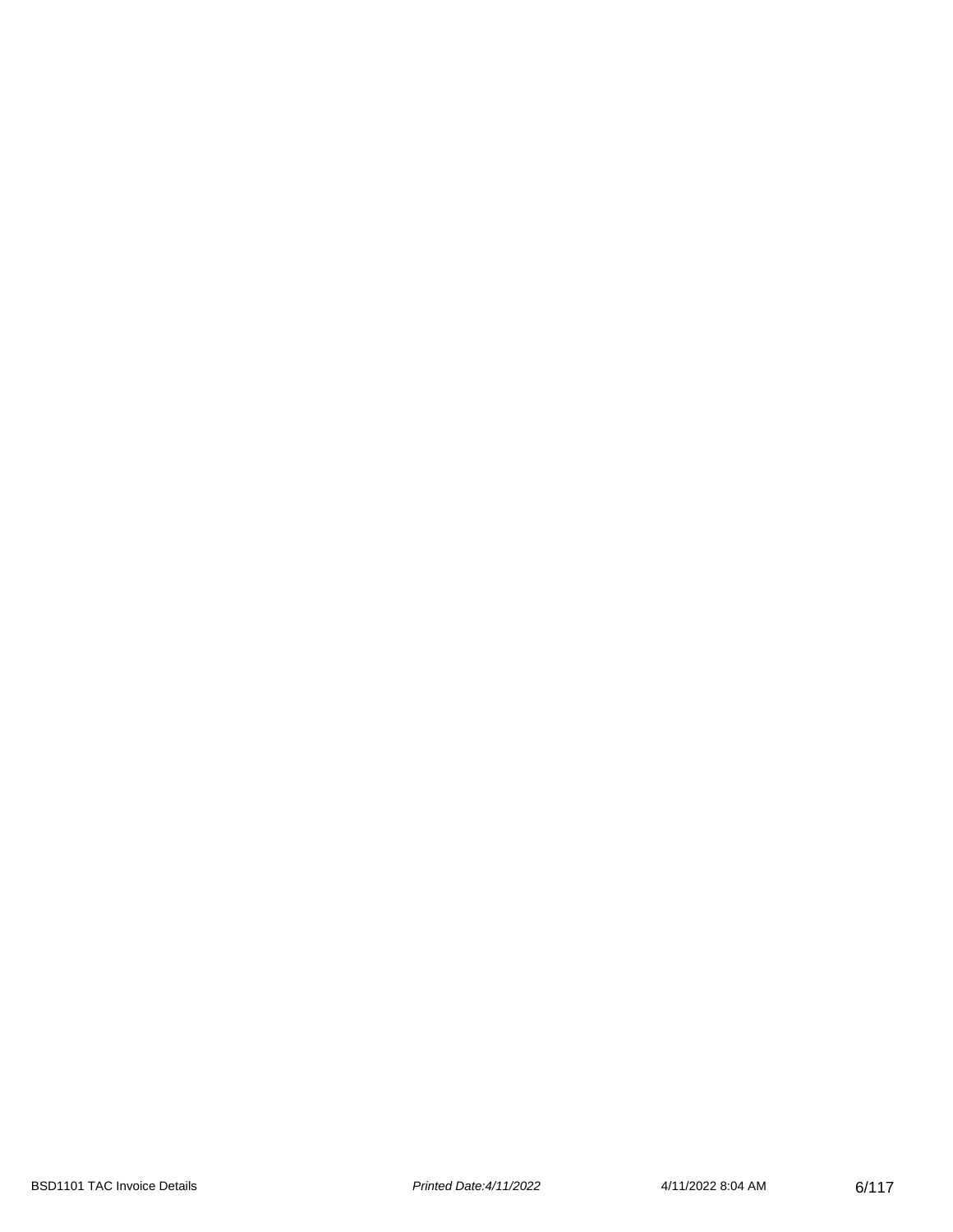

### **TAC To Be Invoiced Details Applications Approved during March 2022 County Brazoria - 20**

| License<br>Primary<br>Type<br>(AIMS) | <b>Primary</b><br><b>Number</b><br>(AIMS) | Licensel License<br>Type<br>(AIMS) | License<br><b>Number</b><br>(AIMS) | License<br><b>Number</b><br>(Legacy) | Validation<br>Number/<br>Local Ref Id/<br><b>Registry Number</b> | \$ State Fee | \$ Sur-I<br><b>Charge</b> | \$ Late<br>Feel | \$5%<br>County<br>Refund | \$ Total<br>Amount |
|--------------------------------------|-------------------------------------------|------------------------------------|------------------------------------|--------------------------------------|------------------------------------------------------------------|--------------|---------------------------|-----------------|--------------------------|--------------------|
|                                      |                                           | <b>BE</b>                          | 101174276                          | BE621893                             | 458AIA5g3VnAzLy                                                  | 1,045.00     |                           |                 | 55.00                    | 1,100.00           |
|                                      |                                           | <b>BE</b>                          | 101680070                          | BE689174                             | 458AlgWMtSJ76d0                                                  | 1,045.00     |                           |                 | 55.00                    | 1,100.00           |
|                                      |                                           | <b>BE</b>                          | 200042599                          |                                      | 458Alk7liAsYNIP                                                  | 1,045.00     |                           |                 | 55.00                    | 1,100.00           |
|                                      |                                           | <b>BE</b>                          | 100009313                          | BE575195                             | 458AlRpissD7mZe                                                  | 1,045.00     |                           |                 | 55.00                    | 1,100.00           |
|                                      |                                           | <b>BE</b>                          | 100010827                          | BE268426                             | 500127                                                           | 1,045.00     |                           |                 | 55.00                    | 1,100.00           |
|                                      |                                           | <b>BE</b>                          | 100025669                          | BE531719                             | 507506                                                           | 1,045.00     |                           |                 | 55.00                    | 1,100.00           |
|                                      |                                           |                                    | <b>Total</b>                       |                                      |                                                                  | 6,270.00     |                           |                 | 330.00                   | 6,600.00           |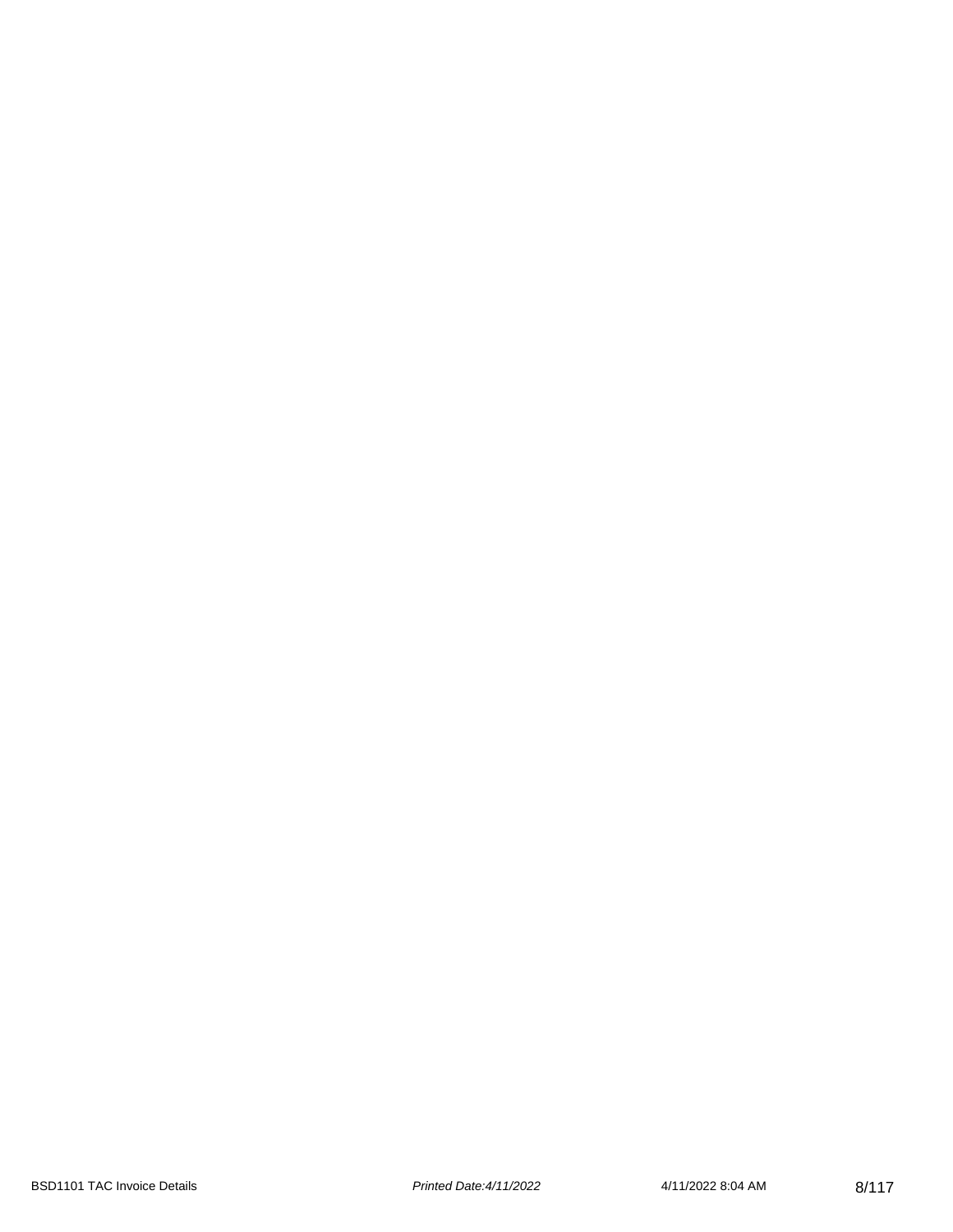

**County Brazos - 21**

| License<br>Primary<br>Type<br>(AIMS) | <b>Primary</b><br><b>Number</b><br>(AIMS) | License   License  <br>Type<br>(AIMS) | License<br><b>Number</b><br>(AIMS) | License<br><b>Number</b><br>(Legacy) | <b>Validation</b><br>Number/<br>Local Ref Id/<br><b>Registry Number</b> | \$ State Fee | Charge | \$ Sur-  \$ Late | \$5%<br><b>Feel County</b><br>Refund | \$ Total<br><b>Amount</b> |
|--------------------------------------|-------------------------------------------|---------------------------------------|------------------------------------|--------------------------------------|-------------------------------------------------------------------------|--------------|--------|------------------|--------------------------------------|---------------------------|
|                                      |                                           | <b>BB</b>                             | 100170754                          | BB429709                             | 458AI74xoPEfsIC                                                         | 3.325.00     |        |                  | 175.00                               | 3,500.00                  |
|                                      |                                           | <b>BC</b>                             | 105846055                          | BB429709                             | 458AI74xoPEfsIC                                                         | 1.425.00     |        |                  | 75.00                                | 1,500.00                  |
|                                      |                                           |                                       | Total                              |                                      |                                                                         | 4,750.00     |        |                  | 250.00                               | 5,000.00                  |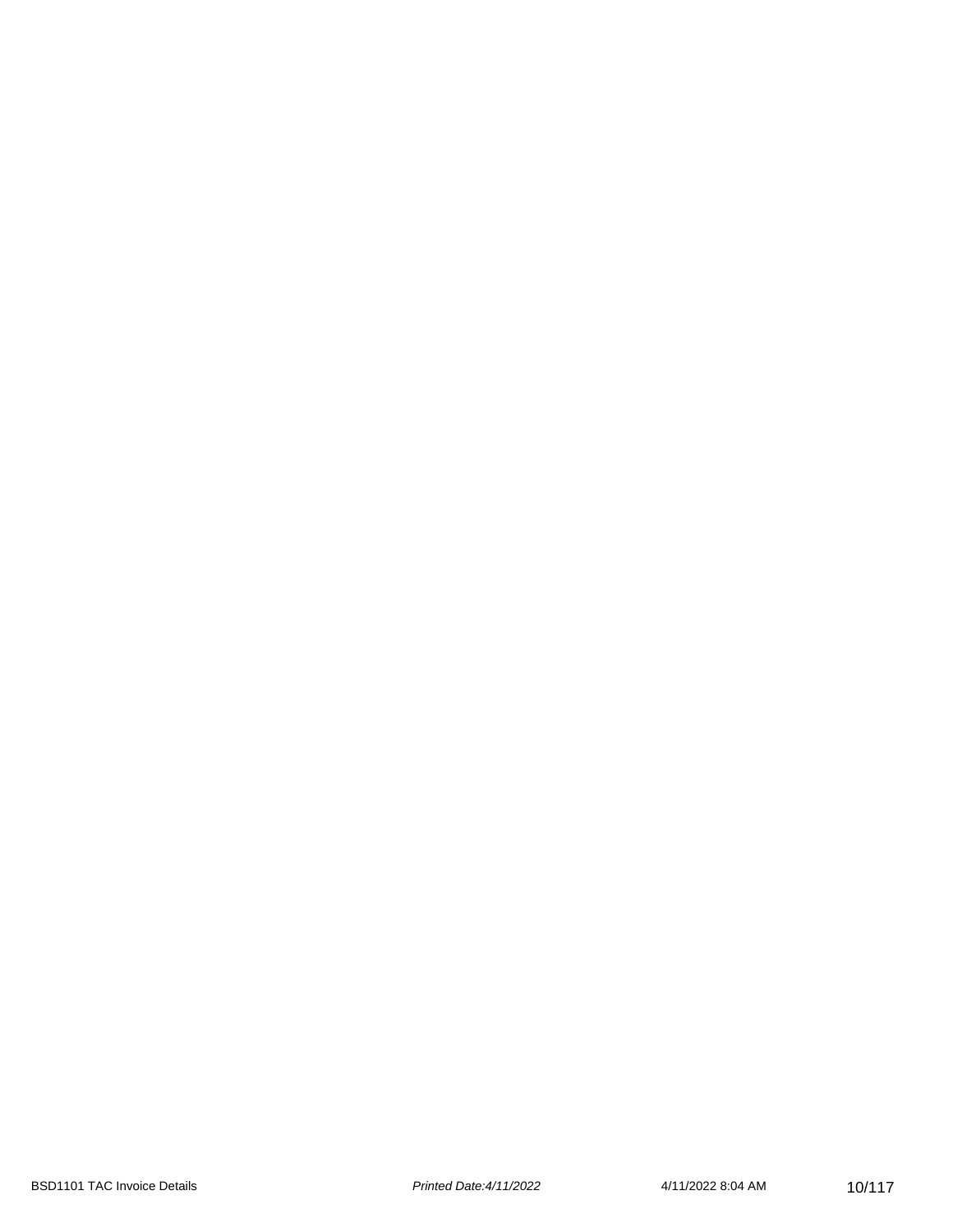

**County Brown - 25**

| License<br>Primary<br>Type<br>(AIMS) | <b>Primary</b><br><b>Number</b><br>(AIMS) | <b>Licensel License I</b><br><b>Type</b><br>(AIMS) | Licensel<br><b>Number</b><br>(AIMS) | License<br><b>Number</b><br>(Legacy) | <b>Validation</b><br>Number/<br>Local Ref Id/<br><b>Registry Number</b> | \$ State Feel | Charge | \$ Sur-1 \$ Late | \$5%<br><b>Feel County</b><br>Refund | \$ Total<br><b>Amount</b> |
|--------------------------------------|-------------------------------------------|----------------------------------------------------|-------------------------------------|--------------------------------------|-------------------------------------------------------------------------|---------------|--------|------------------|--------------------------------------|---------------------------|
| <b>BB</b>                            | 103403630                                 | <b>BC</b>                                          | 102088569                           | BC721793                             | 508142                                                                  | 1,425.00      |        |                  | 75.00                                | 1,500.00                  |
|                                      |                                           |                                                    | Total                               |                                      |                                                                         | 1,425.00      |        |                  | 75.00                                | 1,500.00                  |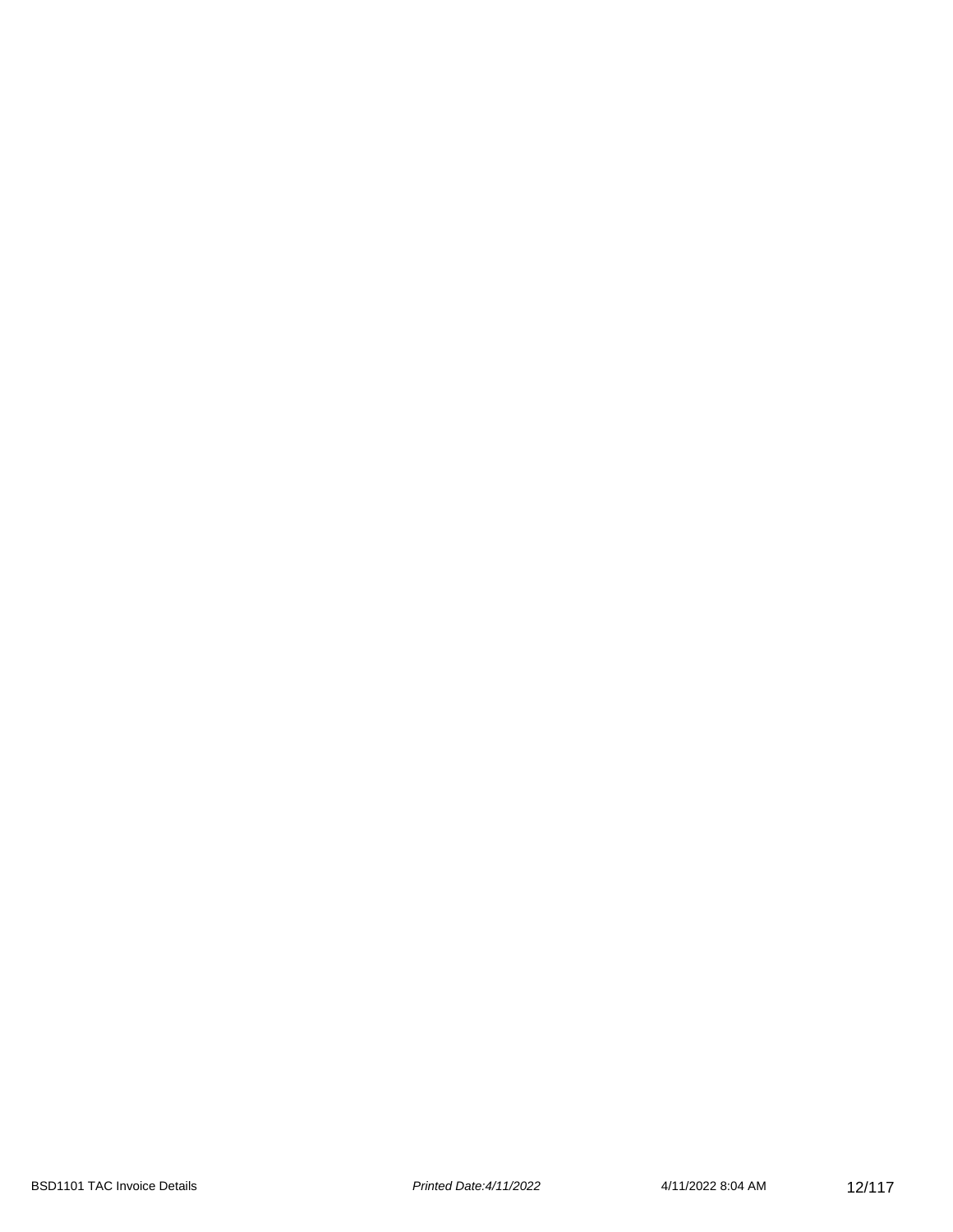

**County Caldwell - 28**

| License<br>Primary<br>Type<br>(AIMS) | <b>Primary</b><br><b>Number</b><br>(AIMS) | License   License  <br>Type<br>(AIMS) | License<br><b>Number</b><br>(AIMS) | License<br><b>Number</b><br>(Legacy) | <b>Validation</b><br>Number/<br>Local Ref Id/<br><b>Registry Number</b> | \$ State Feel | Charge | \$ Sur-1 \$ Late | \$5%<br><b>Feel County</b><br>Refund | \$ Total<br>Amount |
|--------------------------------------|-------------------------------------------|---------------------------------------|------------------------------------|--------------------------------------|-------------------------------------------------------------------------|---------------|--------|------------------|--------------------------------------|--------------------|
|                                      |                                           | <b>BE</b>                             | 100106531                          | BE241205                             | 458AIA2FUhxR09g                                                         | 1.045.00      |        |                  | 55.00                                | 1,100.00           |
|                                      |                                           |                                       | Total                              |                                      |                                                                         | 1.045.00      |        |                  | 55.00                                | 1,100.00           |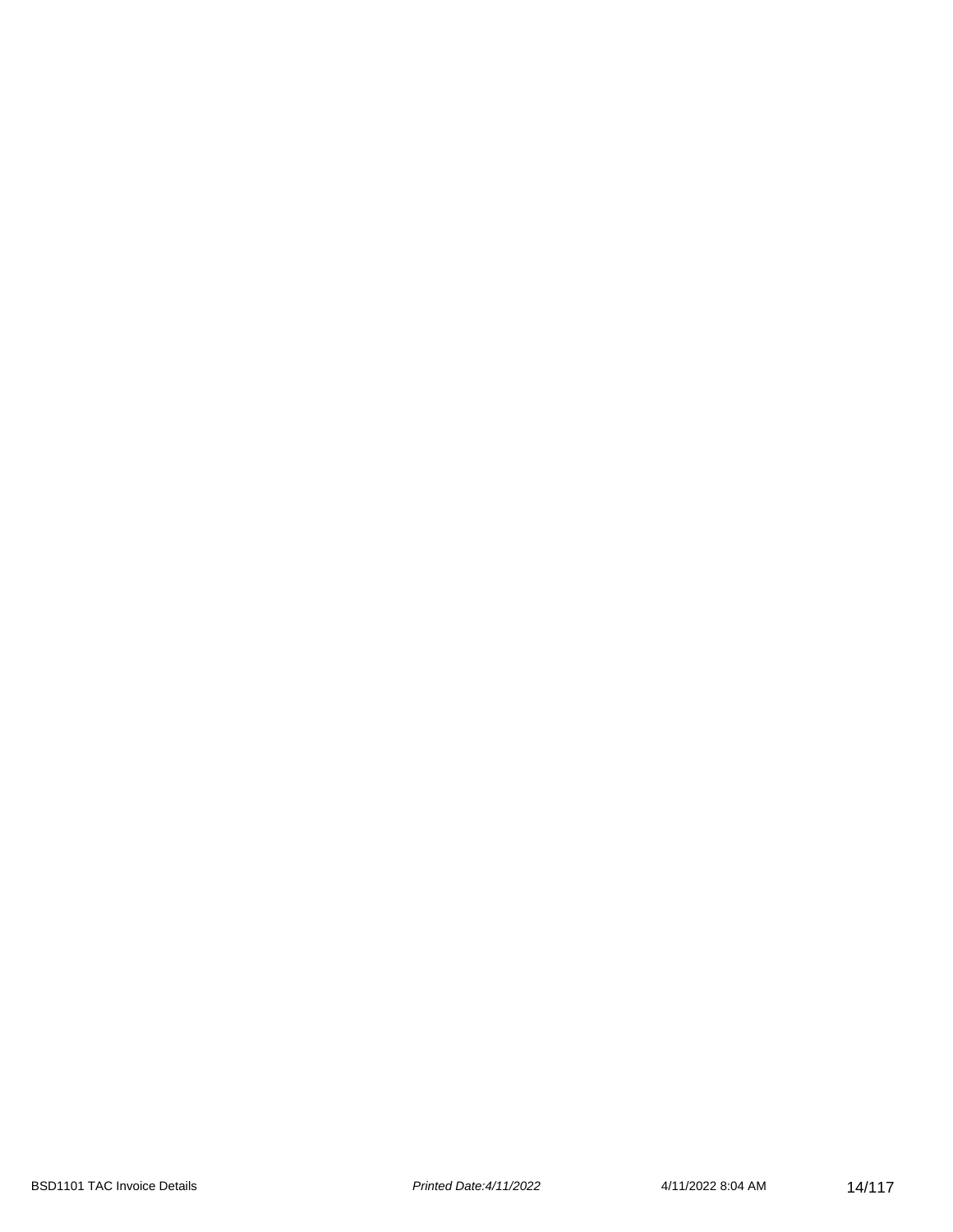

### **TAC To Be Invoiced Details Applications Approved during March 2022 County Cameron - 31**

| License<br>Primary<br>Type<br>(AIMS) | <b>Primary</b><br><b>Number</b><br>(AIMS) | Licensel License I<br>Type<br>(AIMS) | License!<br><b>Number</b><br>(AIMS) | License<br><b>Number</b><br>(Legacy) | Validation<br>Number/<br>Local Ref Id/<br><b>Registry Number</b> | \$ State Fee | <b>Charge</b> | \$ Sur-1 \$ Late<br>Feel | \$5%<br><b>County</b><br>Refundl | \$ Total<br>Amount |
|--------------------------------------|-------------------------------------------|--------------------------------------|-------------------------------------|--------------------------------------|------------------------------------------------------------------|--------------|---------------|--------------------------|----------------------------------|--------------------|
|                                      |                                           | <b>BF</b>                            | 105599421                           | BF1008832                            | 458AI9hKAVO8yKZ                                                  | 1.045.00     |               |                          | 55.00                            | 1,100.00           |
|                                      |                                           | <b>BE</b>                            | 101175043                           | BE622050                             | 458AIrhwK4Zs4wi                                                  | 1.045.00     |               |                          | 55.00                            | 1,100.00           |
|                                      |                                           | <b>BE</b>                            | 100056288                           | BE404636                             | 506878                                                           | 1.045.00     |               |                          | 55.00                            | 1,100.00           |
|                                      |                                           |                                      | Total                               |                                      |                                                                  | 3,135.00     |               |                          | 165.00                           | 3,300.00           |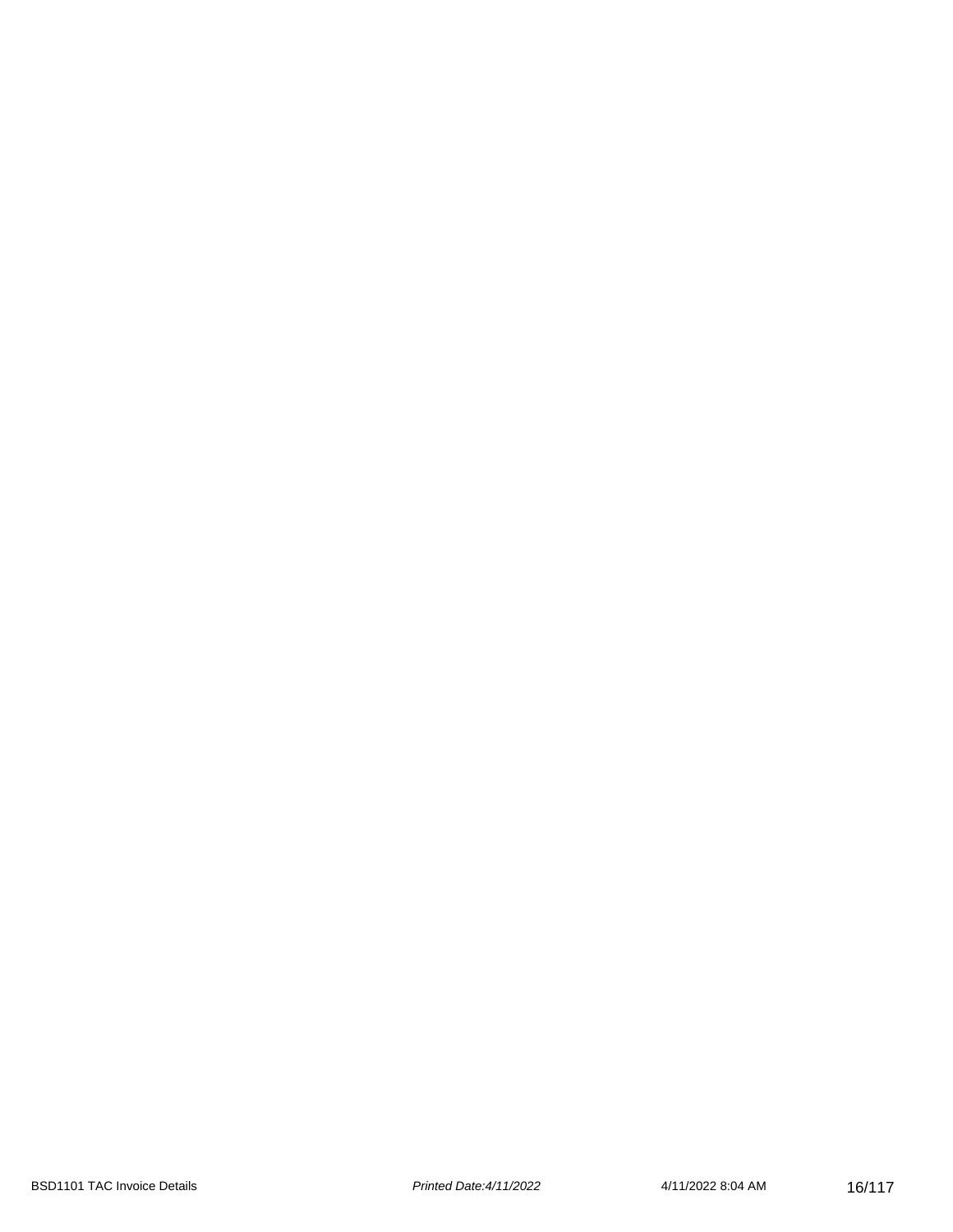

**County Chambers - 36**

| License<br>Primary<br>Type<br>(AIMS) | <b>Primary</b><br>Number<br>(AIMS) | License   License  <br>Type<br>(AIMS) | Licensel<br><b>Number</b><br>(AIMS) | License<br><b>Number</b><br>(Legacy) | <b>Validation</b><br>Number/<br>Local Ref Id/<br><b>Registry Number</b> | \$ State Feel | Charge | \$ Sur-1 \$ Late | \$5%<br><b>Feel County</b><br>Refund | \$ Total<br><b>Amount</b> |
|--------------------------------------|------------------------------------|---------------------------------------|-------------------------------------|--------------------------------------|-------------------------------------------------------------------------|---------------|--------|------------------|--------------------------------------|---------------------------|
|                                      |                                    | <b>BF</b>                             |                                     | 106376285 BF1067384                  | 501738                                                                  | 1.045.00      |        |                  | 55.00                                | 1,100.00                  |
|                                      |                                    |                                       | Total                               |                                      |                                                                         | 1.045.00      |        |                  | 55.00                                | 1,100.00                  |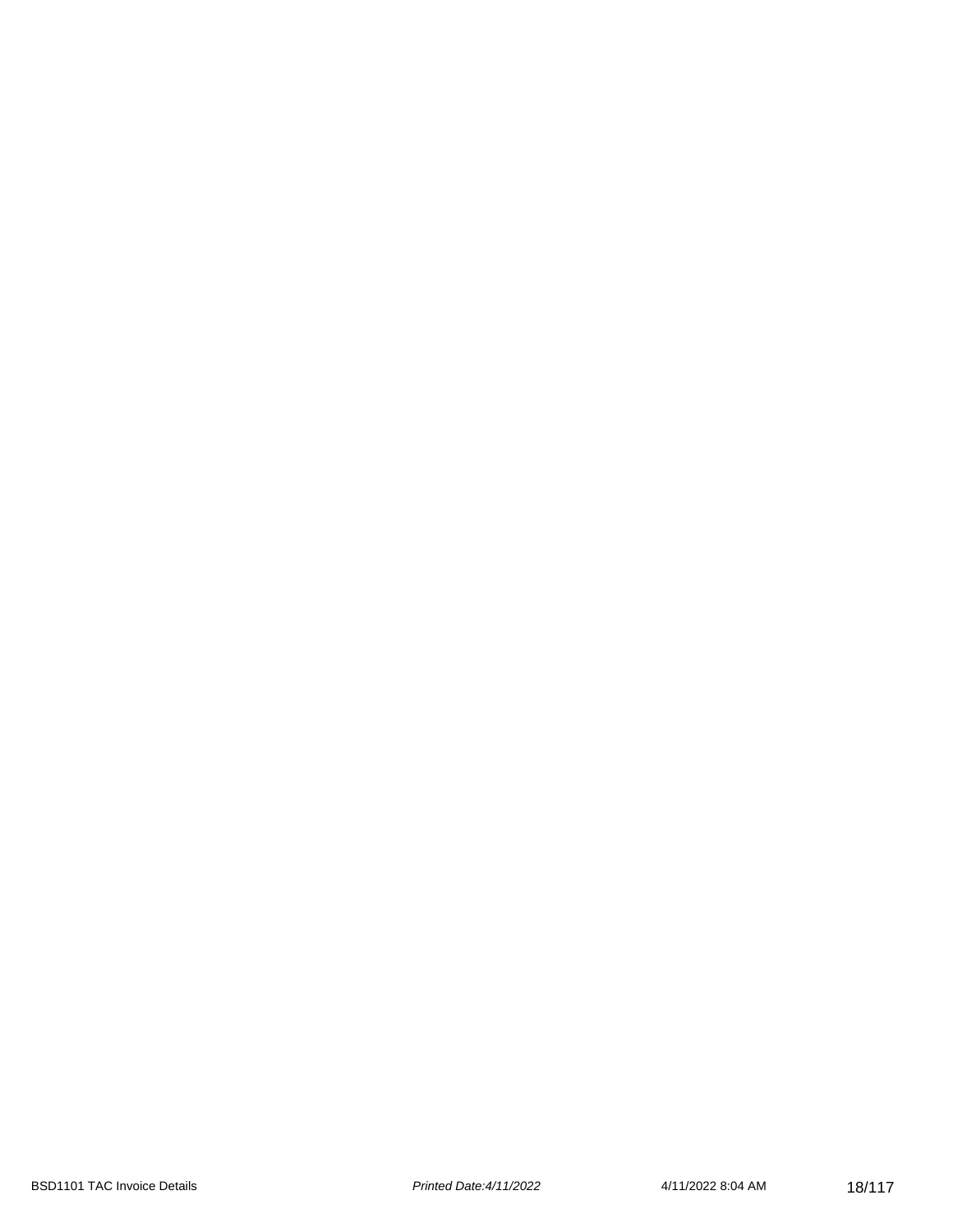

**County Collin - 43**

| License<br>Primary<br>Type<br>(AIMS) | <b>Primary</b><br>Number<br>(AIMS) | License   License  <br>Type<br>(AIMS) | License<br><b>Number</b><br>(AIMS) | License<br><b>Number</b><br>(Legacy) | <b>Validation</b><br>Number/<br>Local Ref Id/<br><b>Registry Number</b> | \$ State Feel | Charge | \$ Sur-1 \$ Late | \$5%<br><b>Feel County</b><br>Refund | \$ Total<br><b>Amount</b> |
|--------------------------------------|------------------------------------|---------------------------------------|------------------------------------|--------------------------------------|-------------------------------------------------------------------------|---------------|--------|------------------|--------------------------------------|---------------------------|
| <b>MB</b>                            | 105395302                          | <b>BP</b>                             | 150000095                          | MB995182                             | 458AIhLVcYwxC7W                                                         | 1.045.00      |        |                  | 55.00                                | 1,100.00                  |
|                                      |                                    |                                       | Total                              |                                      |                                                                         | 1.045.00      |        |                  | 55.00                                | 1,100.00                  |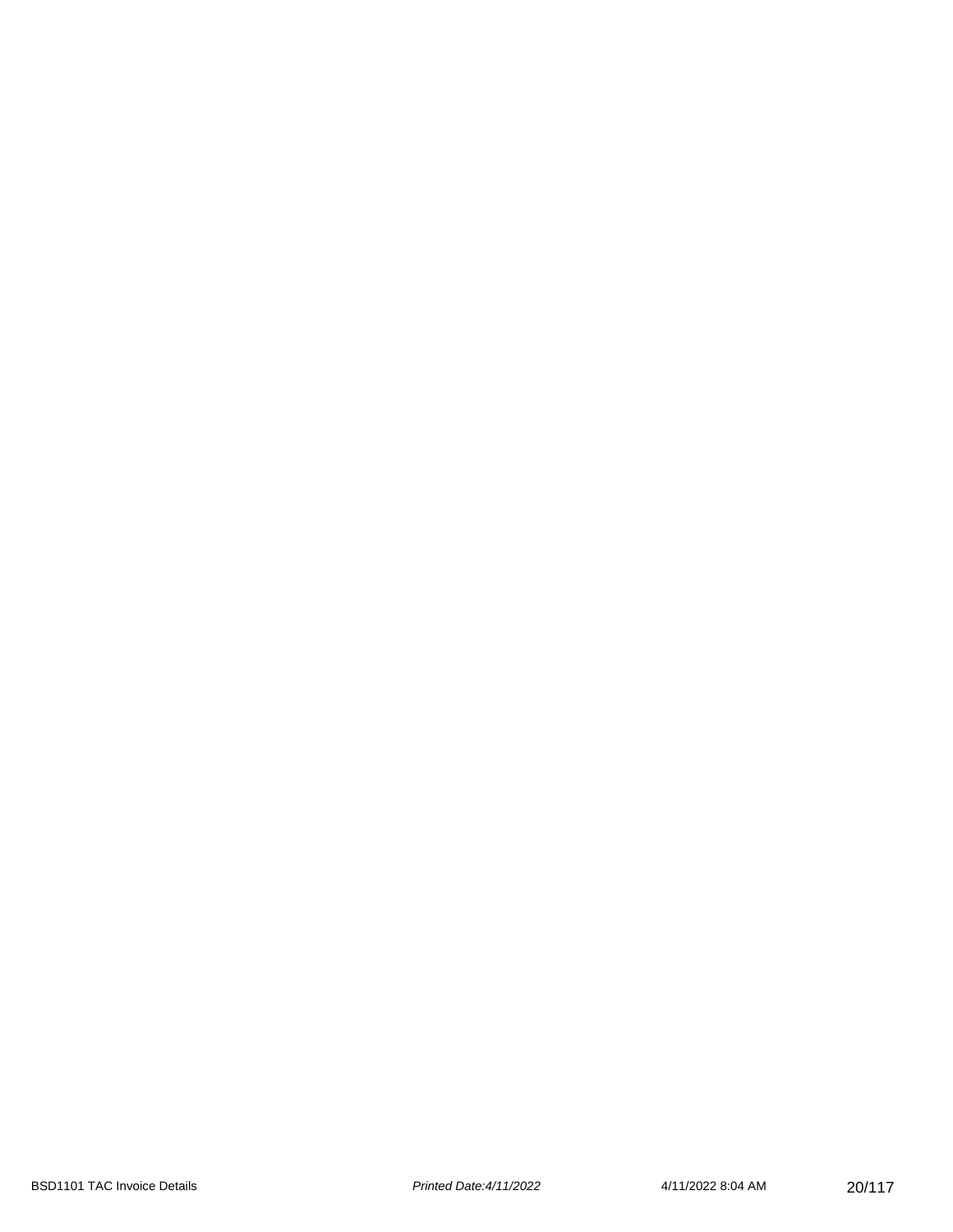

**County Colorado - 45**

| License<br>Primary<br>Type<br>(AIMS) | <b>Primary</b><br><b>Number</b><br>(AIMS) | <b>License   License</b><br>Type<br>(AIMS) | License<br><b>Number</b><br>(AIMS) | License<br><b>Number</b><br>(Legacy) | <b>Validation</b><br>Number/<br>Local Ref Id/<br><b>Registry Number</b> | \$ State Feel | Charge | \$ Sur-1 \$ Late | \$5%<br><b>Feel County</b><br>Refund | \$ Total<br><b>Amount</b> |
|--------------------------------------|-------------------------------------------|--------------------------------------------|------------------------------------|--------------------------------------|-------------------------------------------------------------------------|---------------|--------|------------------|--------------------------------------|---------------------------|
|                                      |                                           | <b>BF</b>                                  | 100021675                          | BF261663                             | 458AlpULzZU4e8Q                                                         | 1.045.00      |        |                  | 55.00                                | 1,100.00                  |
|                                      |                                           |                                            | Total                              |                                      |                                                                         | 1.045.00      |        |                  | 55.00                                | 1,100.00                  |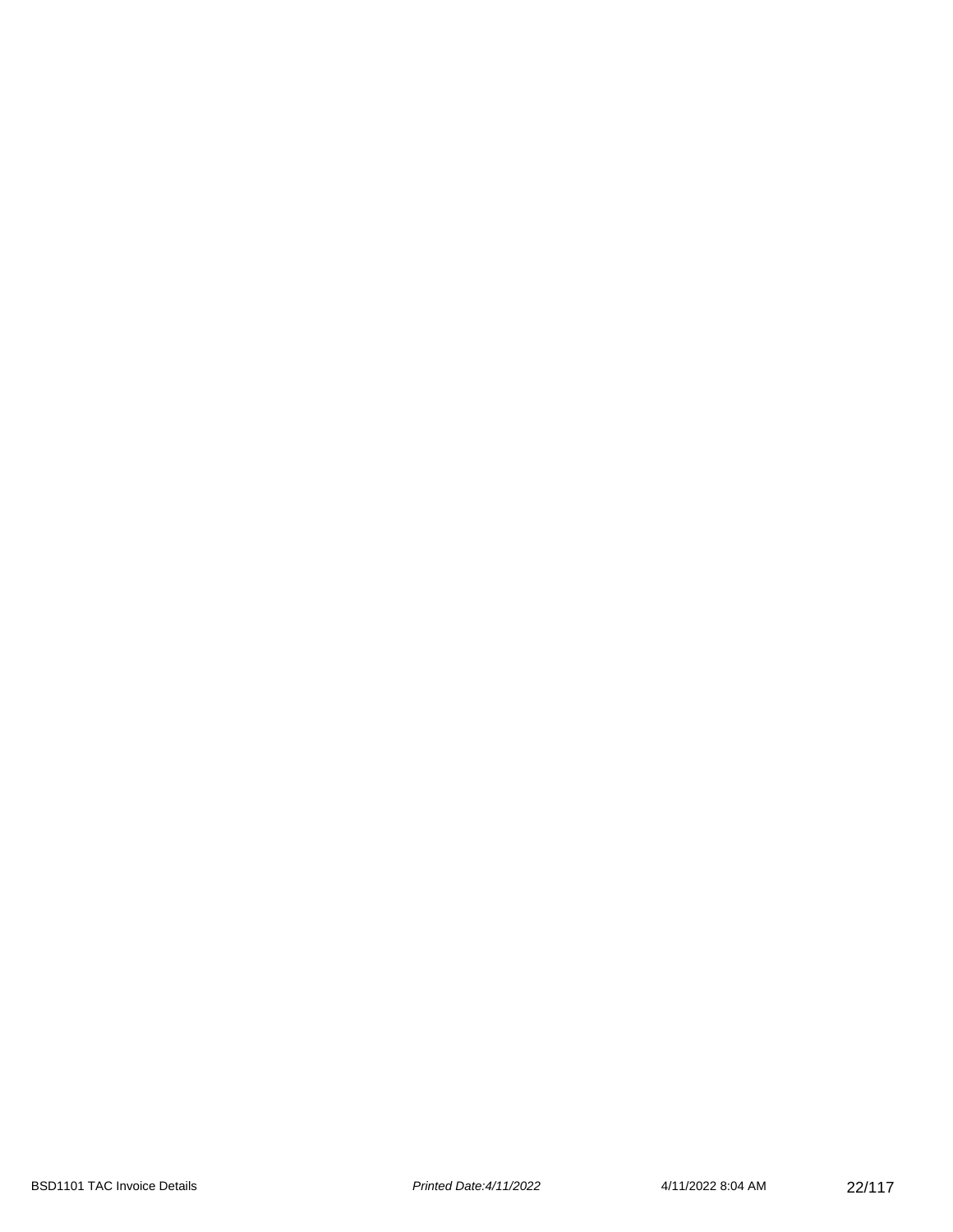

**County Comal - 46**

| License<br>Primary<br>Type<br>(AIMS) | <b>Primary</b><br>Number<br>(AIMS) | Licensel License I<br>Type<br>(AIMS) | License<br><b>Number</b><br>(AIMS) | License<br><b>Number</b><br>(Legacy) | <b>Validation</b><br>Number/<br>Local Ref Id/<br><b>Registry Number</b> | \$ State Feel | Charge | \$ Sur-1 \$ Late | \$5%<br><b>Feel County</b><br>Refund | \$ Total<br><b>Amount</b> |
|--------------------------------------|------------------------------------|--------------------------------------|------------------------------------|--------------------------------------|-------------------------------------------------------------------------|---------------|--------|------------------|--------------------------------------|---------------------------|
|                                      |                                    | <b>BE</b>                            | 103098514                          | BE801660                             | 458AIETSIV8IRhJ                                                         | 1.045.00      |        |                  | 55.00                                | 1,100.00                  |
|                                      |                                    |                                      | Total                              |                                      |                                                                         | 1.045.00      |        |                  | 55.00                                | 1,100.00                  |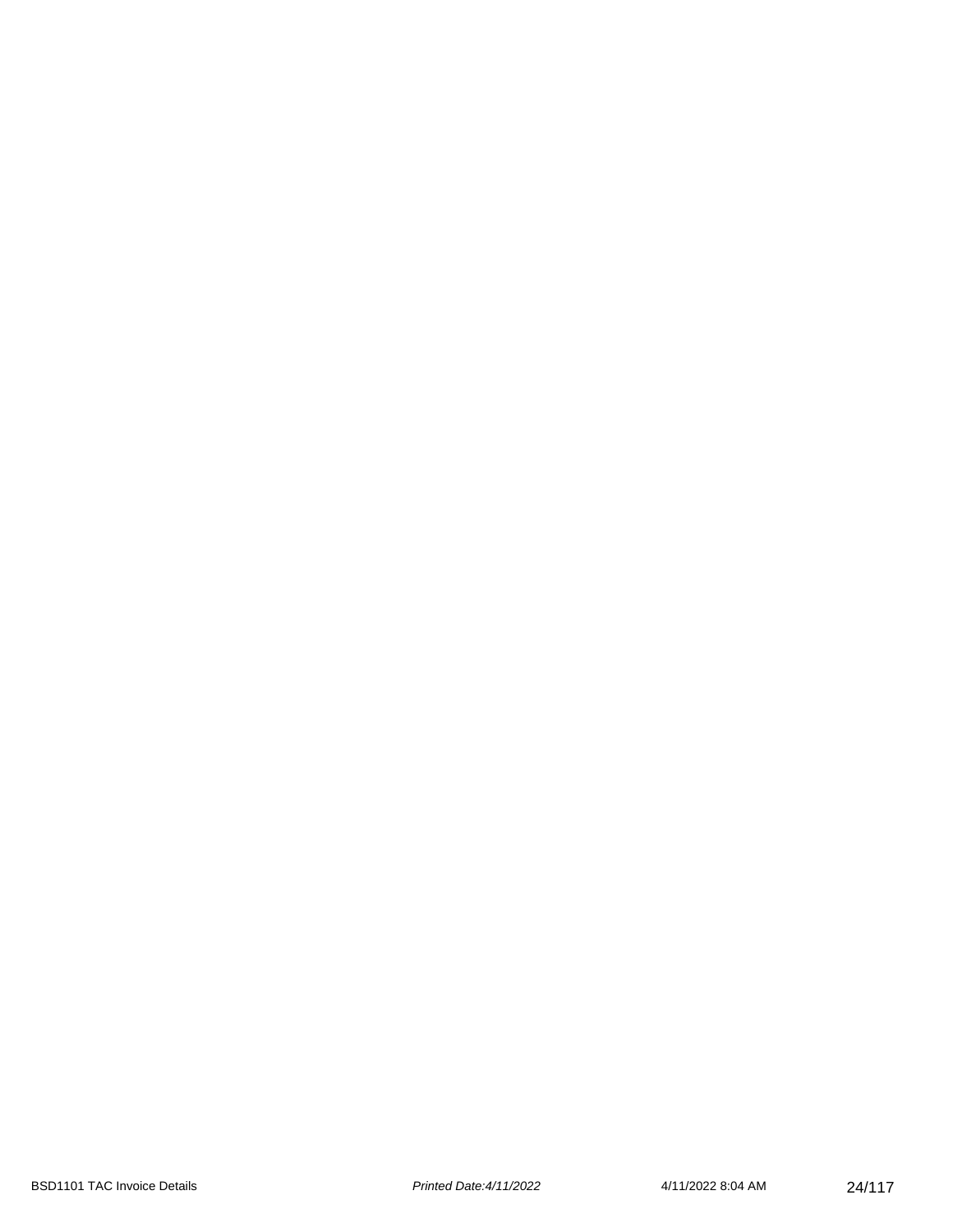

### **TAC To Be Invoiced Details Applications Approved during March 2022 County Dallas - 57**

| License<br>Primary<br>Type<br>(AIMS) | <b>Primary</b><br><b>Number</b><br>(AIMS) | License License<br>Type<br>(AIMS) | License'<br><b>Number</b><br>(AIMS) | License<br><b>Number</b><br>(Legacy) | <b>Validation</b><br>Number/<br>Local Ref Id/<br><b>Registry Number</b> | \$ State Fee | \$ Sur-I<br><b>Charge</b> | \$ Late<br>Feel | \$5%<br>County<br>Refund | \$ Total<br>Amount |
|--------------------------------------|-------------------------------------------|-----------------------------------|-------------------------------------|--------------------------------------|-------------------------------------------------------------------------|--------------|---------------------------|-----------------|--------------------------|--------------------|
| <b>MB</b>                            | 105587426                                 | <b>BP</b>                         |                                     | 150000099 MB1008559                  | 458AICtoOmbpgRV                                                         | 1.045.00     |                           |                 | 55.00                    | 1,100.00           |
|                                      |                                           | <b>BW</b>                         | 103851230                           | BW867895                             | 458AloQ95Tglfv6                                                         | 2.850.00     |                           |                 | 150.00                   | 3,000.00           |
| <b>BW</b>                            | 103851230                                 | <b>SD</b>                         | 150000696                           | BW867895                             | 458AloQ95Tglfv6                                                         | 1.140.00     |                           |                 | 60.00                    | 1,200.00           |
|                                      |                                           | <b>BF</b>                         | 104676995                           | BF936591                             | 458AIX3XcCFjPWI                                                         | 1.045.00     |                           |                 | 55.00                    | 1,100.00           |
| Total                                |                                           |                                   |                                     |                                      |                                                                         |              |                           |                 | 320.00                   | 6,400.00           |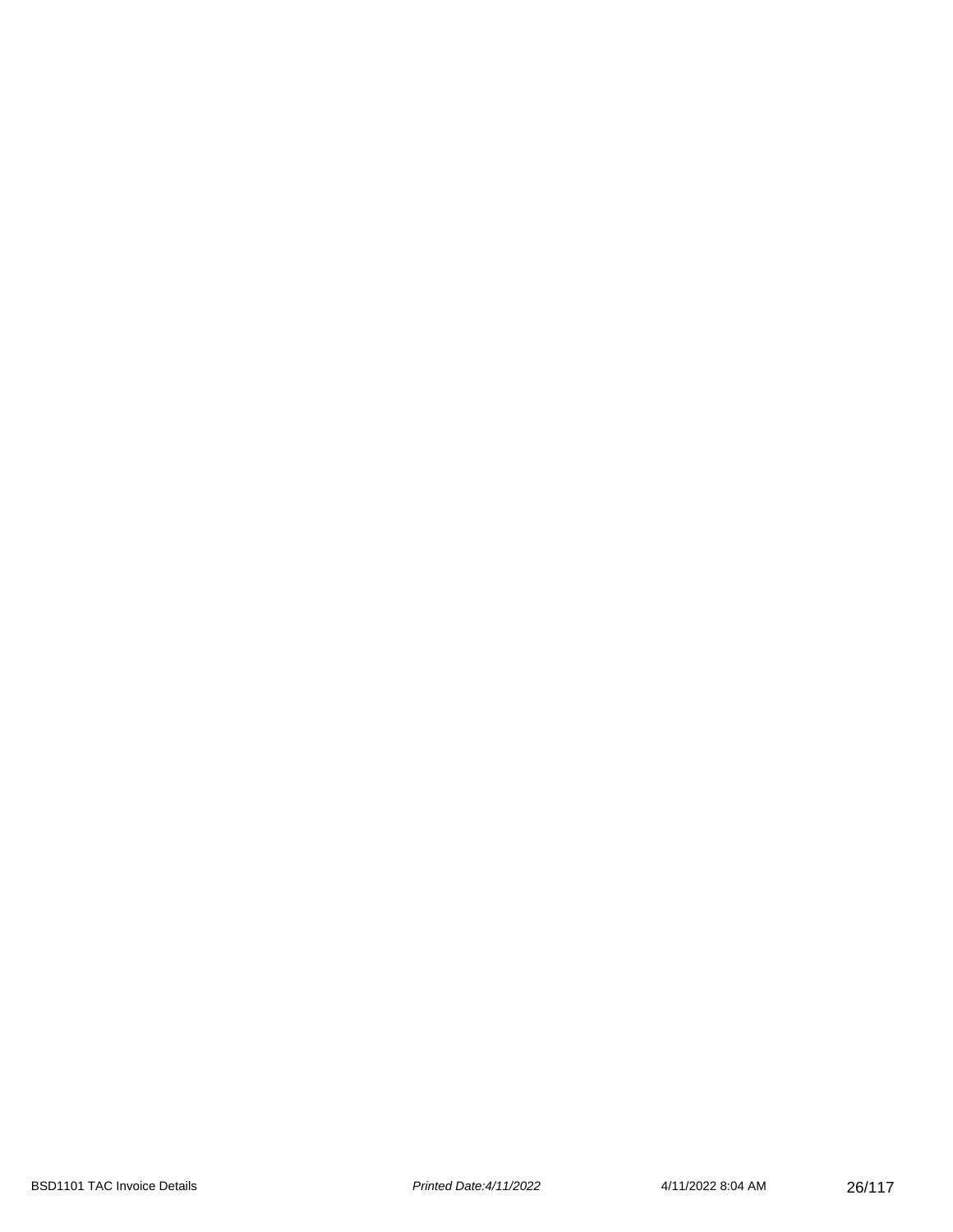

**County El Paso - 71**

| License<br>Primary<br>Type<br>(AIMS) | <b>Primary</b><br><b>Number</b><br>(AIMS) | License   License  <br>Type<br>(AIMS) | License<br><b>Number</b><br>(AIMS) | License<br><b>Number</b><br>(Legacy) | <b>Validation</b><br>Number/<br>Local Ref Id/<br><b>Registry Number</b> | \$ State Feel | Charge   | \$ Sur-1 \$ Late<br>Feel | \$5%<br>County<br>Refund | \$Total<br><b>Amount</b> |
|--------------------------------------|-------------------------------------------|---------------------------------------|------------------------------------|--------------------------------------|-------------------------------------------------------------------------|---------------|----------|--------------------------|--------------------------|--------------------------|
|                                      |                                           | <b>BE</b>                             | 100037244                          | BE292593                             | 458Aldv9ORbGcml                                                         | 1.045.00      |          |                          | 55.00                    | 1,100.00                 |
|                                      |                                           | <b>BE</b>                             | 100025882                          | BE192513                             | 458AIICPADt2t3g                                                         | 1.045.00      |          |                          | 55.00                    | 1,100.00                 |
| Total                                |                                           |                                       |                                    |                                      |                                                                         |               | 2,090.00 |                          | 110.00                   | 2,200.00                 |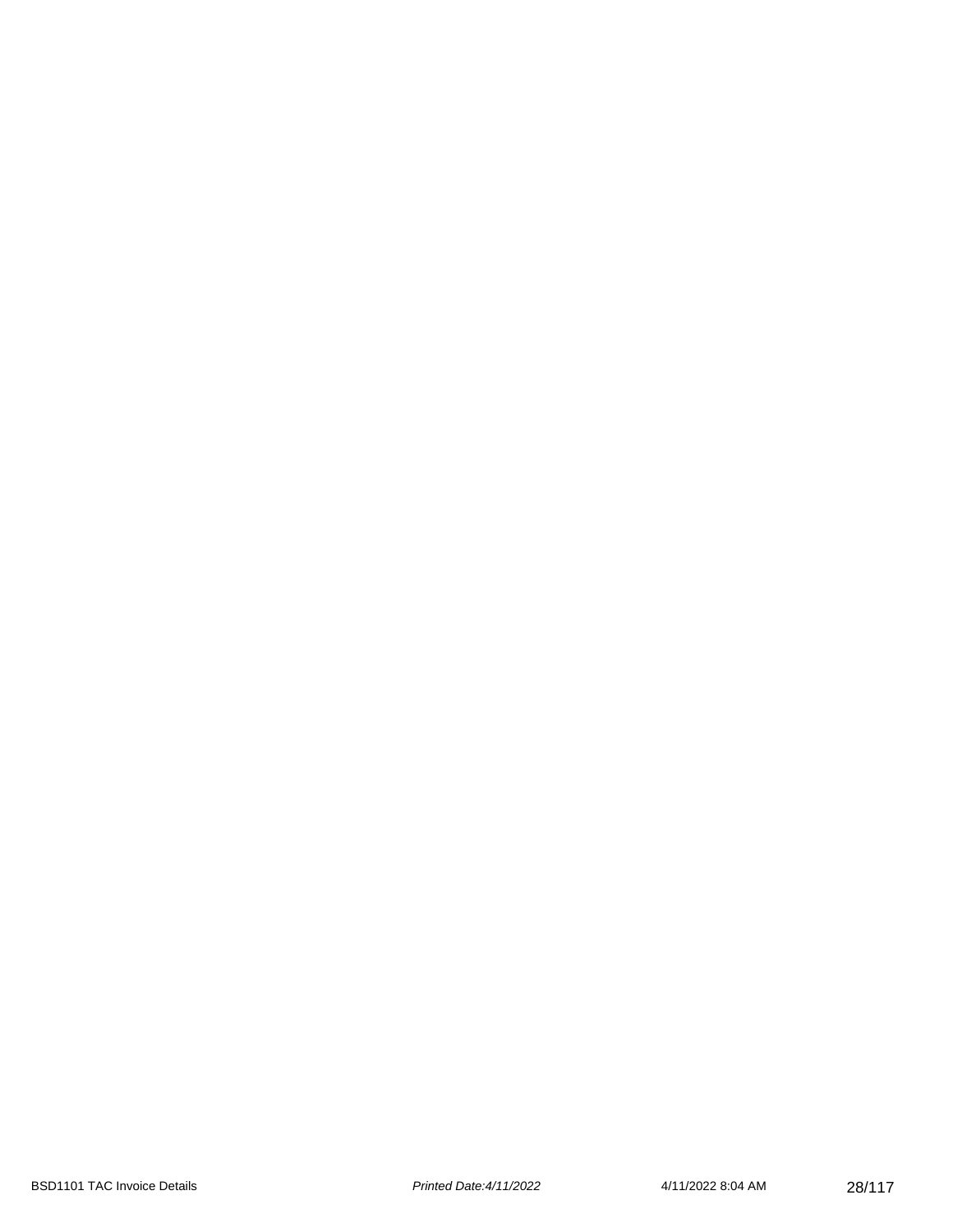

**County Ellis - 70**

| License<br>Primary<br>Type<br>(AIMS) | <b>Primary</b><br><b>Number</b><br>(AIMS) | License   License  <br>Type<br>(AIMS) | License<br><b>Number</b><br>(AIMS) | License<br><b>Number</b><br>(Legacy) | <b>Validation</b><br>Number/<br>Local Ref Id/<br><b>Registry Number</b> | \$ State Feel | Charge | \$ Sur-1 \$ Late | \$5%<br><b>Feel County</b><br>Refund | \$ Total<br><b>Amount</b> |
|--------------------------------------|-------------------------------------------|---------------------------------------|------------------------------------|--------------------------------------|-------------------------------------------------------------------------|---------------|--------|------------------|--------------------------------------|---------------------------|
|                                      |                                           | <b>BF</b>                             | 101152639                          | BF621777                             | 458AlpCOduOx9Db                                                         | 1.045.00      |        |                  | 55.00                                | 1,100.00                  |
| Total                                |                                           |                                       |                                    |                                      |                                                                         | 1.045.00      |        |                  | 55.00                                | 1,100.00                  |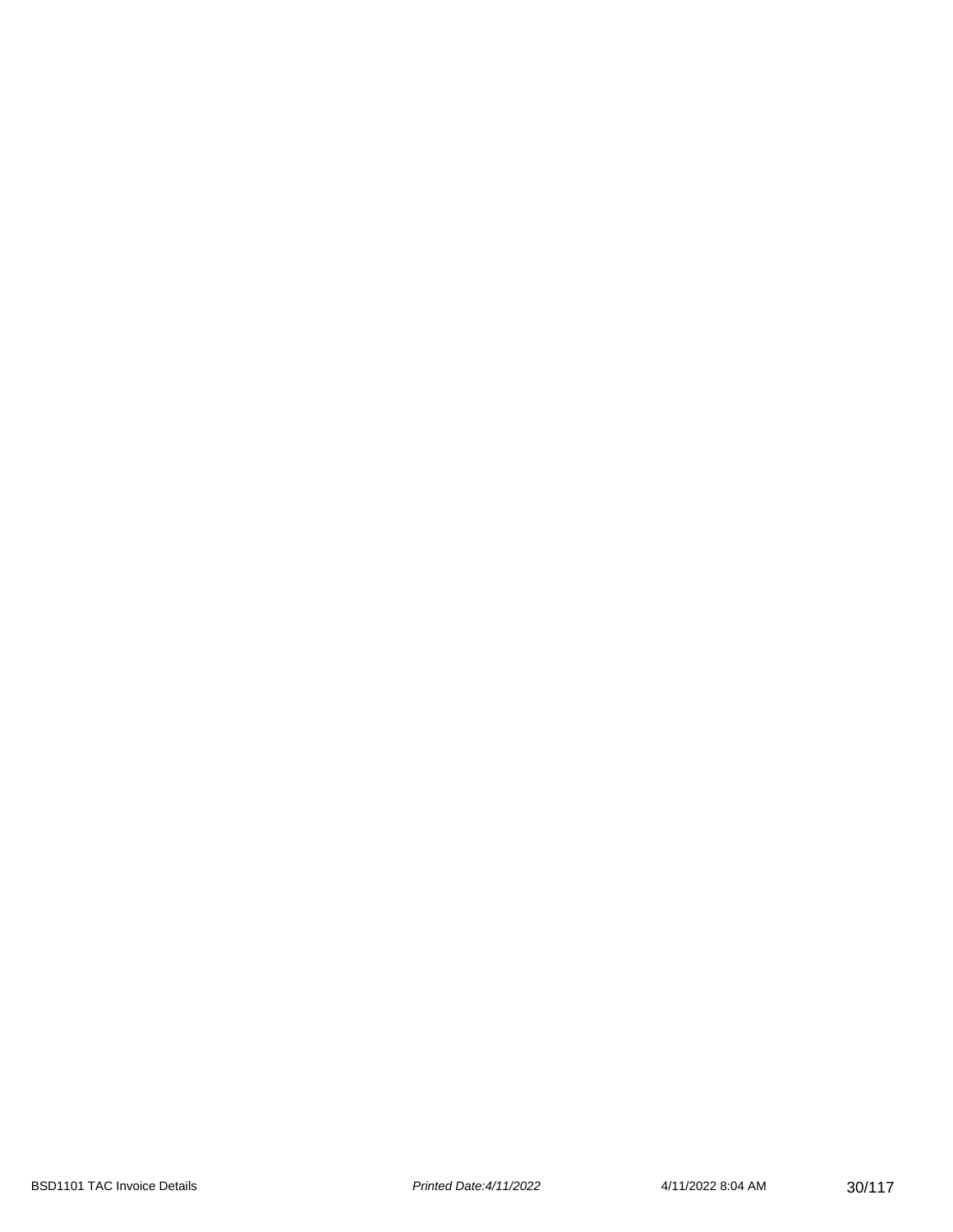

**County Fayette - 75**

| License<br>Primary<br>Type<br>(AIMS) | <b>Primary</b><br><b>Number</b><br>(AIMS) | License   License  <br>Type<br>(AIMS) | License<br><b>Number</b><br>(AIMS) | License<br><b>Number</b><br>(Legacy) | <b>Validation</b><br>Number/<br>Local Ref Id/<br><b>Registry Number</b> | \$ State Fee | Charge | \$ Sur-1 \$ Late | \$5%<br><b>Feel County</b><br>Refund | \$ Total<br><b>Amount</b> |
|--------------------------------------|-------------------------------------------|---------------------------------------|------------------------------------|--------------------------------------|-------------------------------------------------------------------------|--------------|--------|------------------|--------------------------------------|---------------------------|
|                                      |                                           | <b>BE</b>                             | 100072992                          | BE137447                             | 458AlldVs6m3ila                                                         | 1.045.00     |        |                  | 55.00                                | 1,100.00                  |
| Total                                |                                           |                                       |                                    |                                      |                                                                         | 1.045.00     |        |                  | 55.00                                | 1,100.00                  |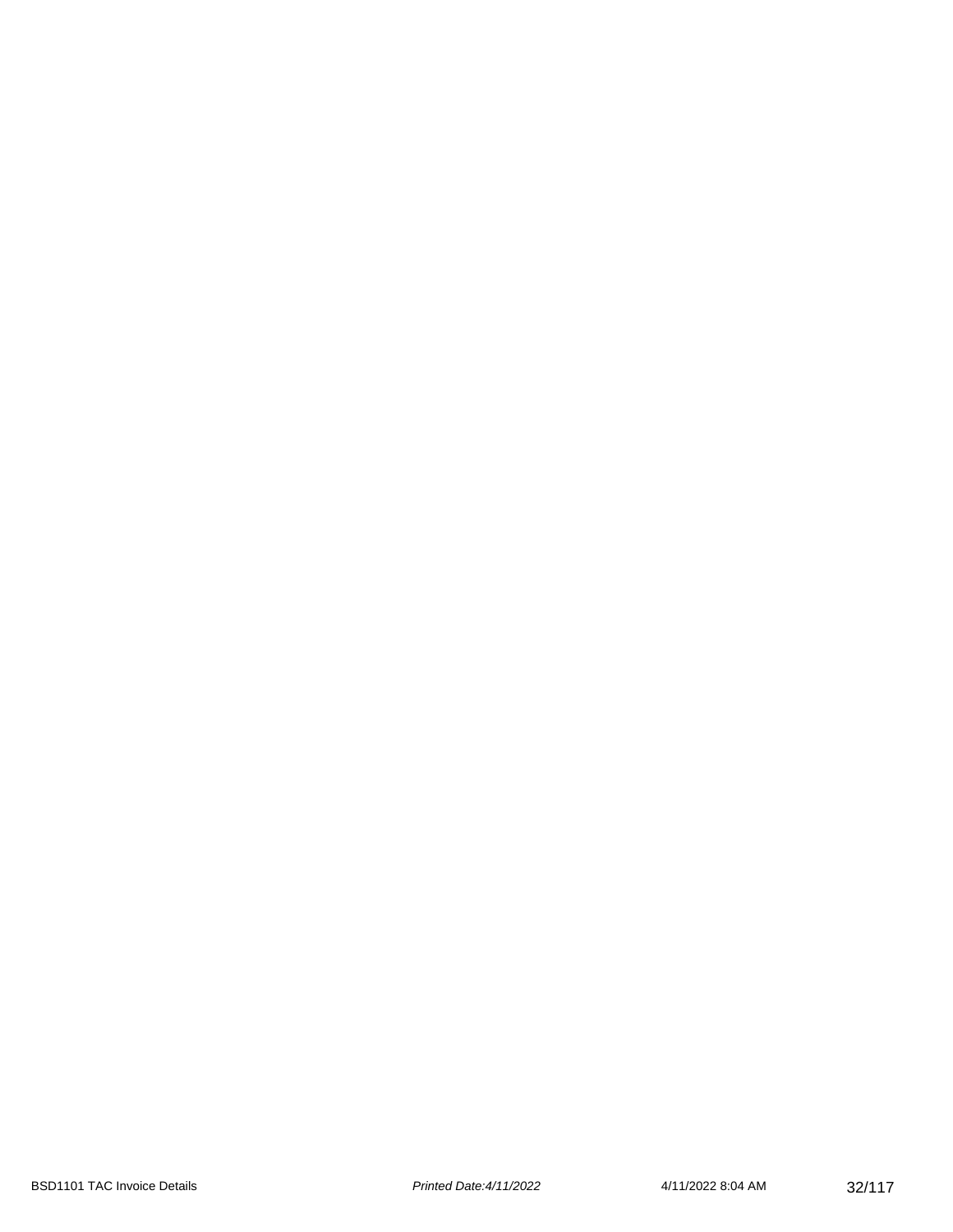

**County Frio - 82**

| License<br>Primary<br>Type<br>(AIMS) | <b>Primary</b><br><b>Number</b><br>(AIMS) | License   License  <br>Type<br>(AIMS) | License<br><b>Number</b><br>(AIMS) | License<br><b>Number</b><br>(Legacy) | <b>Validation</b><br>Number/<br>Local Ref Id/<br><b>Registry Number</b> | \$ State Feel | Charge | \$ Sur-1 \$ Late | \$5%<br><b>Feel County</b><br>Refund | \$ Total<br><b>Amount</b> |
|--------------------------------------|-------------------------------------------|---------------------------------------|------------------------------------|--------------------------------------|-------------------------------------------------------------------------|---------------|--------|------------------|--------------------------------------|---------------------------|
|                                      |                                           | BE                                    | 100028645                          | BE250195                             | 458AI4NFhcC7kEa                                                         | 1.045.00      |        |                  | 55.00                                | 1,100.00                  |
| Total                                |                                           |                                       |                                    |                                      |                                                                         | 1.045.00      |        |                  | 55.00                                | 1,100.00                  |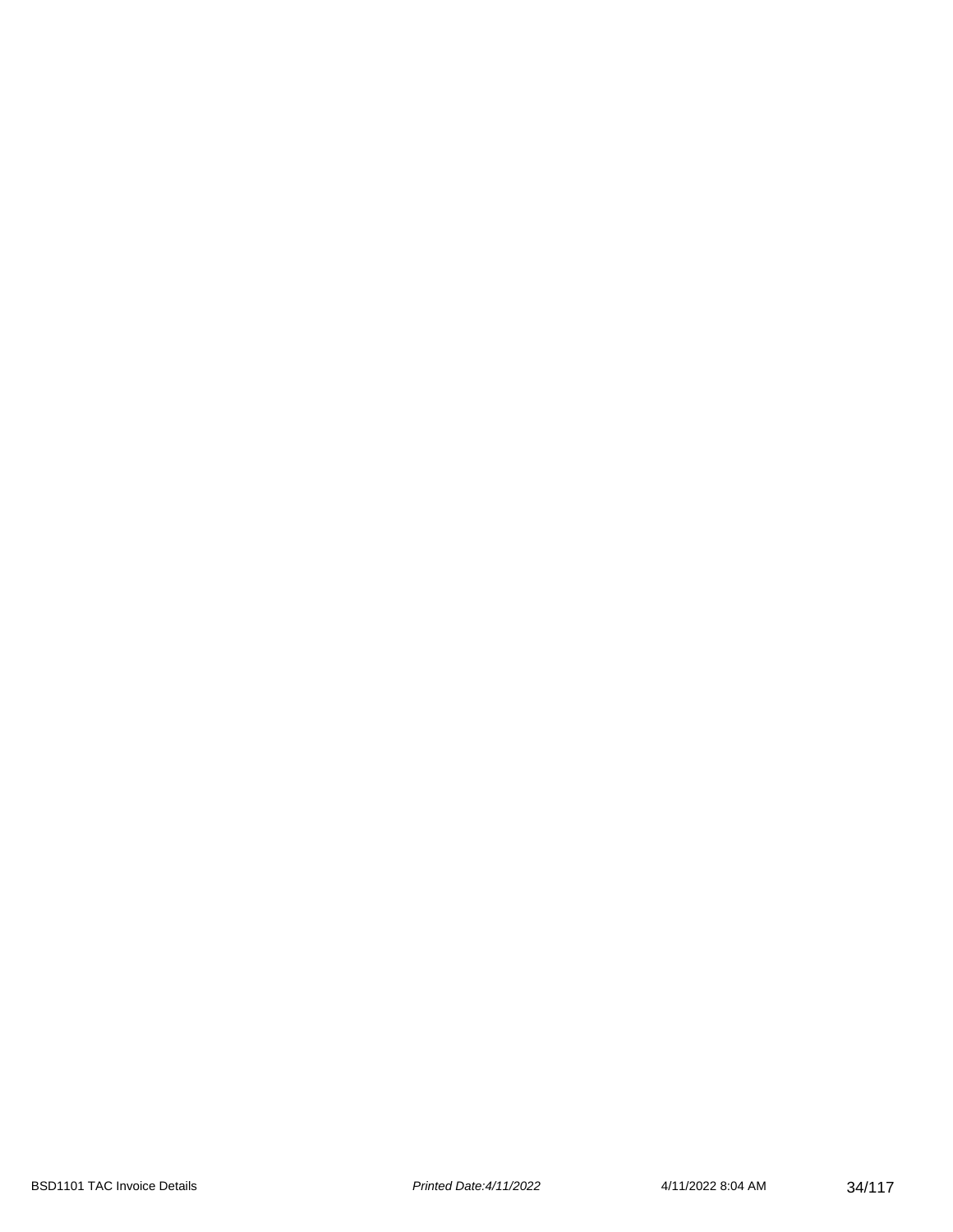

**County Galveston - 84**

| License<br>Primary<br>Type<br>(AIMS) | <b>Primary</b><br><b>Number</b><br>(AIMS) | <b>Licensel License I</b><br><b>Type</b><br>(AIMS) | Licensel<br><b>Number</b><br>(AIMS) | License<br><b>Number</b><br>(Legacy) | <b>Validation</b><br>Number/<br>Local Ref Id/<br><b>Registry Number</b> | \$ State Feel | Charge   | \$ Sur-1 \$ Late | \$5%<br><b>Feel County</b><br>Refund | \$ Total<br><b>Amount</b> |
|--------------------------------------|-------------------------------------------|----------------------------------------------------|-------------------------------------|--------------------------------------|-------------------------------------------------------------------------|---------------|----------|------------------|--------------------------------------|---------------------------|
| <b>BG</b>                            | 105523622                                 | <b>BP</b>                                          |                                     | 150000432 BG1004173                  | 458AlvrXmwtBxkU                                                         | 1.045.00      |          |                  | 55.00                                | 1,100.00                  |
| Total                                |                                           |                                                    |                                     |                                      |                                                                         |               | 1.045.00 |                  | 55.00                                | 1,100.00                  |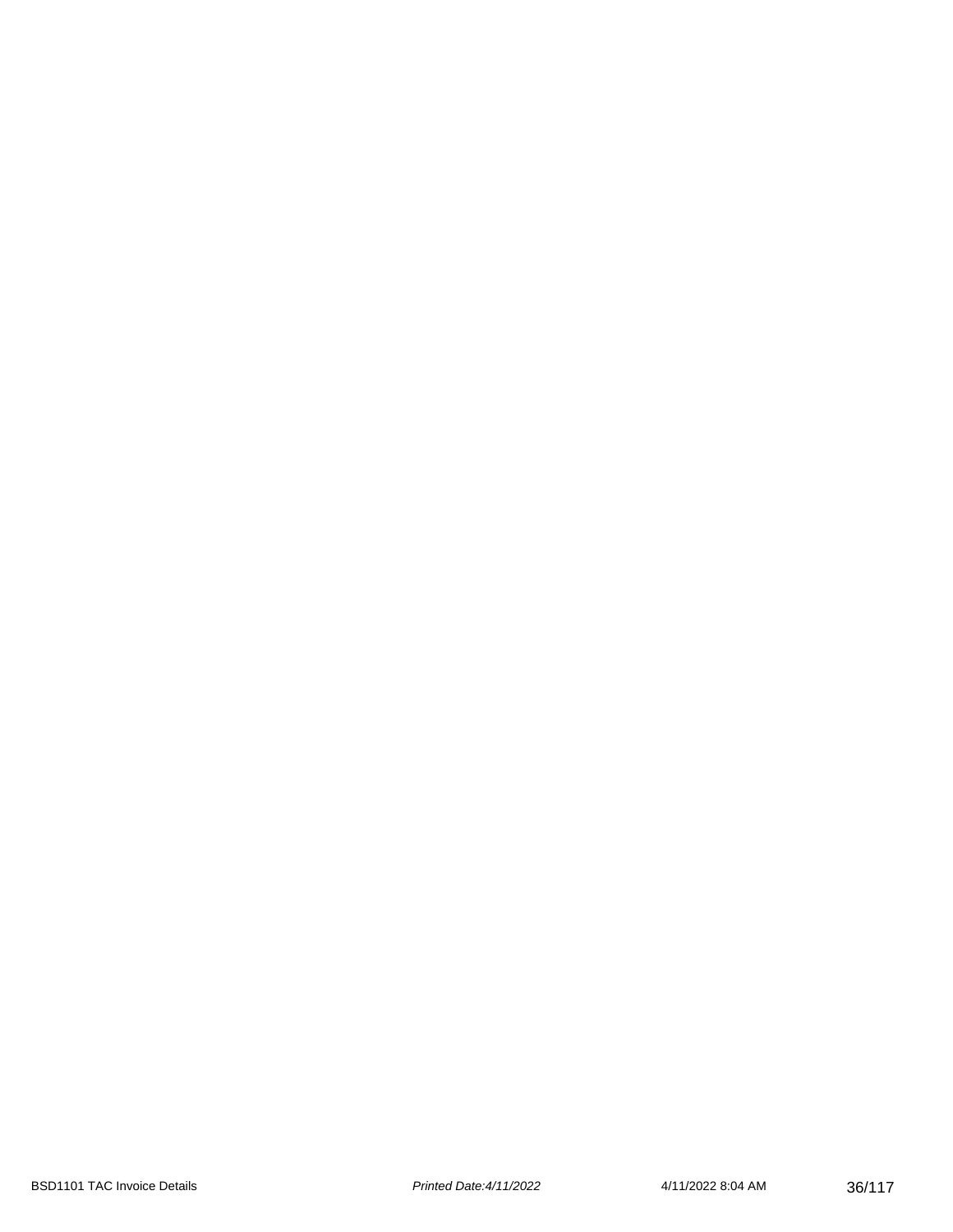

#### **TAC To Be Invoiced Details Applications Approved during March 2022 County Gillespie - 86**

| License<br>Primary<br><b>Type</b><br>(AIMS) | <b>Primary</b><br><b>Number</b><br>(AIMS) | License License<br>Type<br>(AIMS) | License<br><b>Number</b><br>(AIMS) | License<br><b>Number</b><br>(Legacy) | <b>Validation</b><br>Number/<br>Local Ref Id/<br><b>Registry Number</b> | \$ State Fee | <b>Charge</b> | \$ Sur-1 \$ Late<br>Feel | \$5%<br>County<br>Refund | \$ Total<br><b>Amount</b> |
|---------------------------------------------|-------------------------------------------|-----------------------------------|------------------------------------|--------------------------------------|-------------------------------------------------------------------------|--------------|---------------|--------------------------|--------------------------|---------------------------|
|                                             |                                           | <b>BW</b>                         | 200048889                          |                                      | 458AI4G7Ve2yN4e                                                         | 2,850.00     |               |                          | 150.00                   | 3,000.00                  |
| <b>BB</b>                                   | 103403630                                 | BC.                               | 102064743                          | BC721758                             | 508141                                                                  | 1.425.00     |               |                          | 75.00                    | 1.500.00                  |
|                                             |                                           |                                   | Total                              |                                      |                                                                         | 4,275.00     |               |                          | 225.00                   | 4,500.00                  |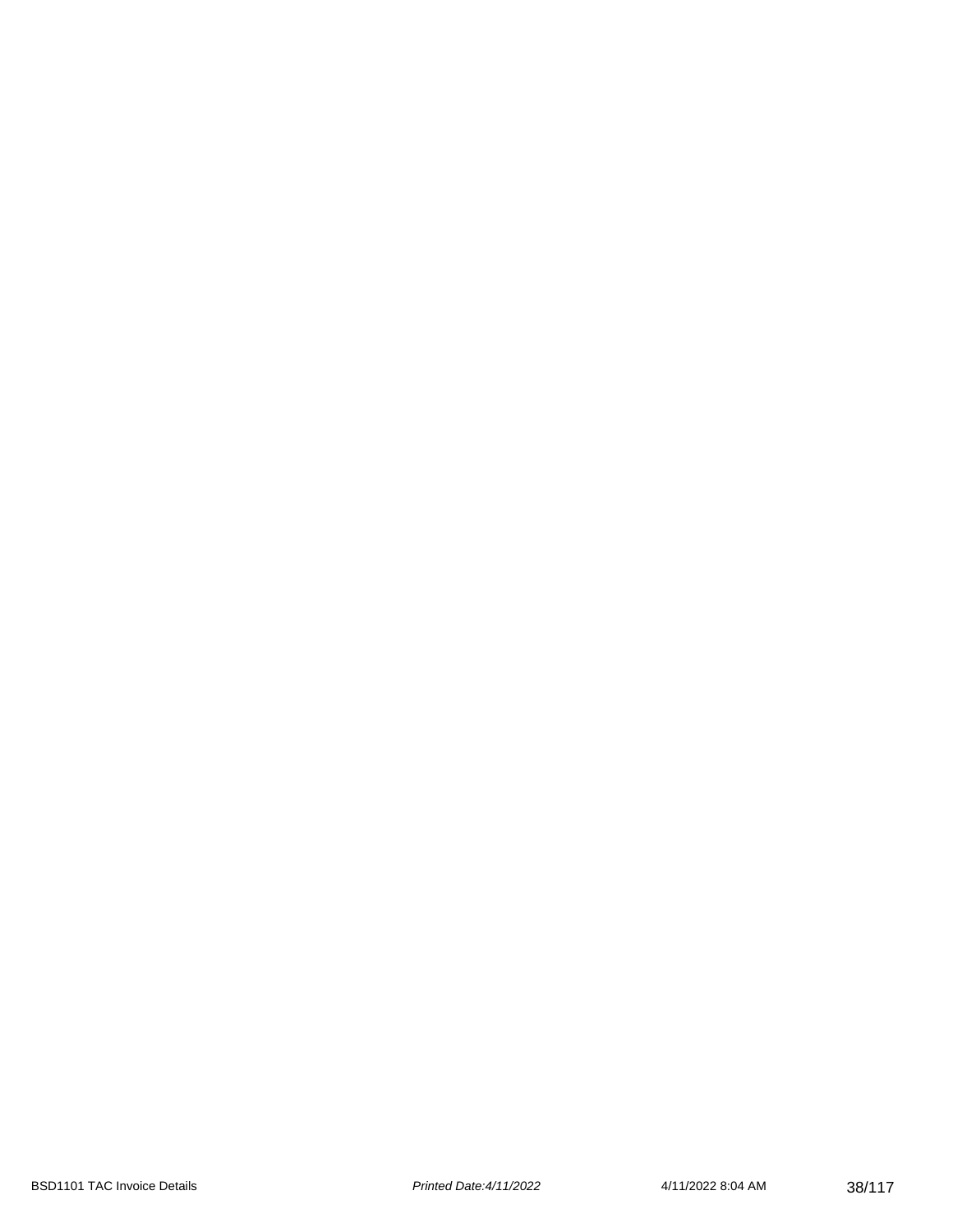

### **TAC To Be Invoiced Details Applications Approved during March 2022 County Gregg - 92**

| License<br>Primary<br>Type<br>(AIMS) | <b>Primary</b><br>Number<br>(AIMS) | License   License  <br>Type<br>(AIMS) | License<br><b>Number</b><br>(AIMS) | License<br><b>Number</b><br>(Legacy) | <b>Validation</b><br>Number/<br>Local Ref Id/<br><b>Registry Number</b> | \$ State Fee | Chargel | \$ Sur-   \$ Late<br>Feel | \$5%<br>County<br>Refund | \$ Total<br><b>Amount</b> |
|--------------------------------------|------------------------------------|---------------------------------------|------------------------------------|--------------------------------------|-------------------------------------------------------------------------|--------------|---------|---------------------------|--------------------------|---------------------------|
|                                      |                                    | <b>BB</b>                             | 100147314                          | BB222953                             | 458AlxpttNYUz6e                                                         | 3,325.00     |         |                           | 175.00                   | 3,500.00                  |
|                                      |                                    | ВC                                    | 100376687                          | BB222953                             | 458AlxpttNYUz6e                                                         | 1.425.00     |         |                           | 75.00                    | 1,500.00                  |
|                                      |                                    |                                       | Total                              |                                      |                                                                         | 4,750.00     |         |                           | 250.00                   | 5,000.00                  |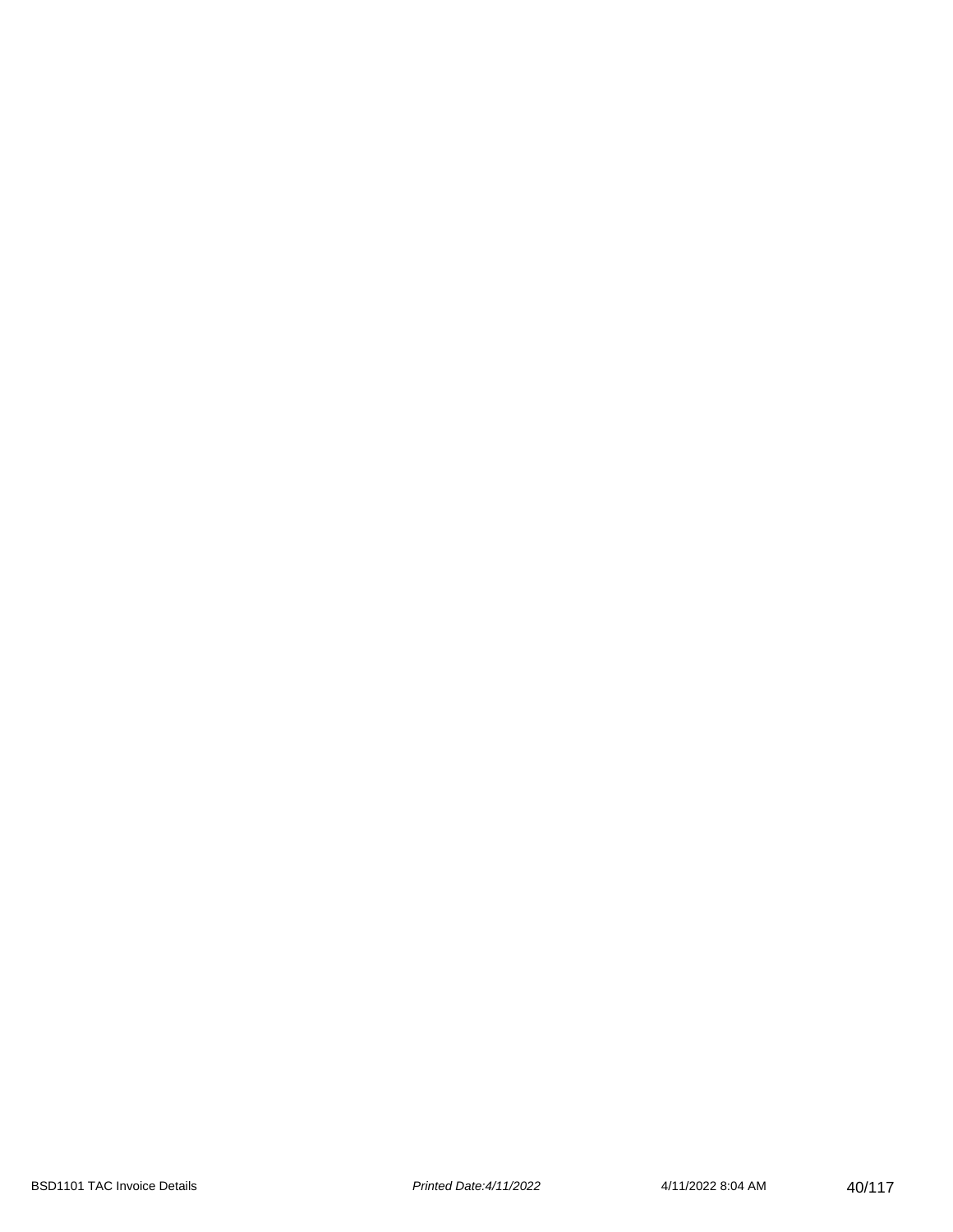

**County Guadalupe - 94**

| License<br>Primary<br>Type<br>(AIMS) | <b>Primary</b><br><b>Number</b><br>(AIMS) | License   License  <br>Type<br>(AIMS) | License!<br><b>Number</b><br>(AIMS) | License<br><b>Number</b><br>(Legacy) | <b>Validation</b><br>Number/<br>Local Ref Id/<br><b>Registry Number</b> | \$ State Feel | Charge | \$ Sur-1 \$ Late | \$5%<br><b>Feel County</b><br>Refund | \$ Total<br><b>Amount</b> |
|--------------------------------------|-------------------------------------------|---------------------------------------|-------------------------------------|--------------------------------------|-------------------------------------------------------------------------|---------------|--------|------------------|--------------------------------------|---------------------------|
|                                      |                                           | <b>BE</b>                             | 100011936                           | BE63557                              | 505166                                                                  | 1.045.00      |        |                  | 55.00                                | 1,100.00                  |
|                                      |                                           |                                       | Total                               |                                      |                                                                         | 1.045.00      |        |                  | 55.00                                | 1,100.00                  |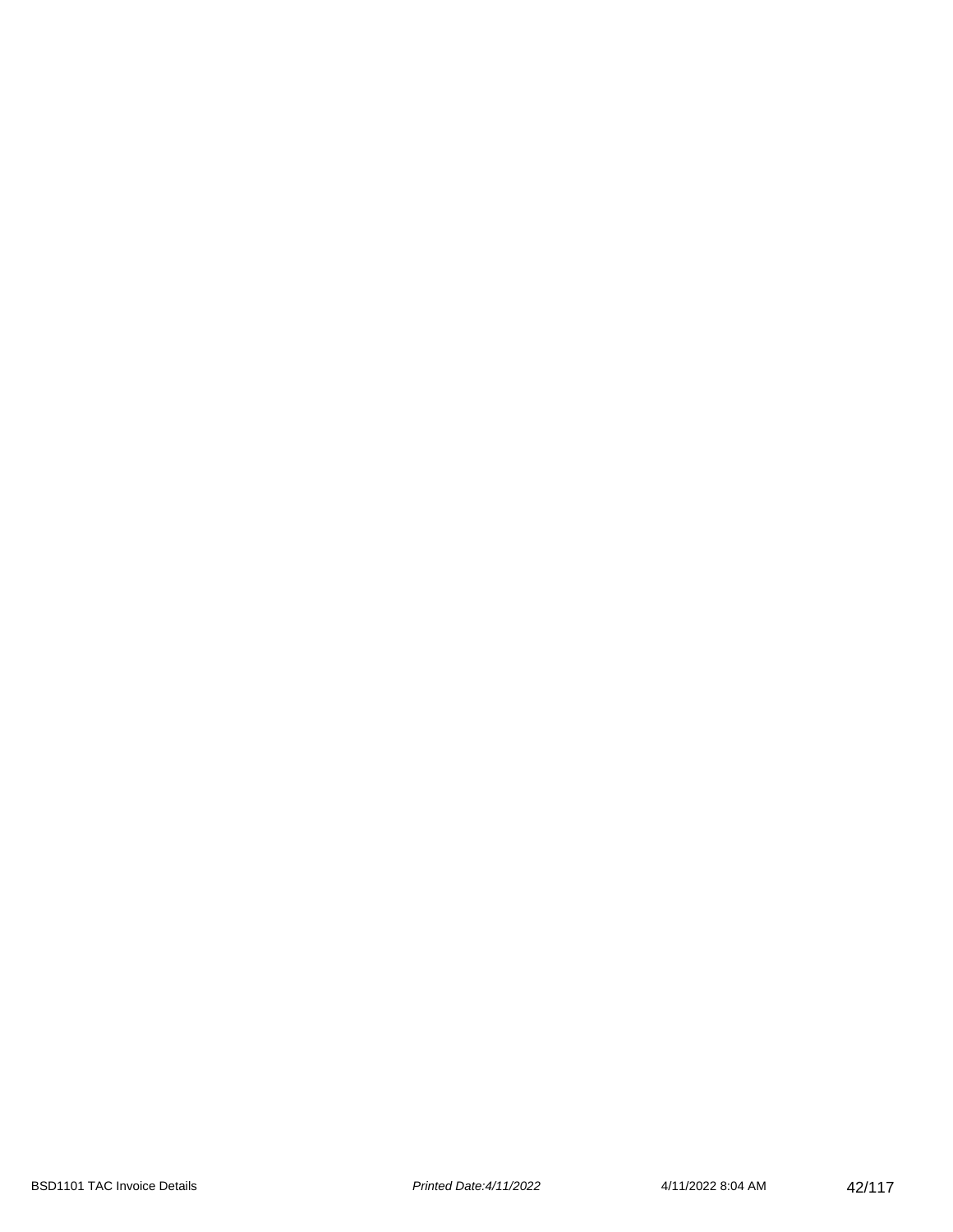

#### **TAC To Be Invoiced Details Applications Approved during March 2022 County Harris - 101**

| License<br><b>Primary</b><br><b>Type</b><br>(AIMS) | <b>License</b><br>Primary<br><b>Number</b><br>(AIMS) | License<br><b>Type</b><br>(AIMS) | License<br><b>Number</b><br>(AIMS) | License<br><b>Number</b><br>(Legacy) | Validation<br>Number/<br>Local Ref Id/<br><b>Registry Number</b> | \$ State Fee | \$ Sur-<br>Charge | \$ Late<br>Feel | \$5%<br>County<br>Refund | \$Total<br><b>Amount</b> |
|----------------------------------------------------|------------------------------------------------------|----------------------------------|------------------------------------|--------------------------------------|------------------------------------------------------------------|--------------|-------------------|-----------------|--------------------------|--------------------------|
| <b>BG</b>                                          | 104735521                                            | <b>BP</b>                        | 150000024                          | BG939839                             | 458AI7Tb9z5kXtG                                                  | 1,045.00     |                   |                 | 55.00                    | 1,100.00                 |
| BG                                                 | 103827252                                            | <b>BP</b>                        | 150000064                          | BG864596                             | 458AI9IF4PgmjmW                                                  | 1,045.00     |                   |                 | 55.00                    | 1,100.00                 |
|                                                    |                                                      | <b>BF</b>                        | 100111753                          | BF294308                             | 458AIB2cXty9R2D                                                  | 1,045.00     |                   |                 | 55.00                    | 1,100.00                 |
|                                                    |                                                      | <b>BF</b>                        | 100041955                          | BF270046                             | 458AlgQ96JalKzN                                                  | 1,045.00     |                   |                 | 55.00                    | 1,100.00                 |
| <b>BB</b>                                          | 100220932                                            | <b>BC</b>                        | 200052134                          |                                      | 458AlgrGAjF9yHw                                                  | 1,425.00     |                   |                 | 75.00                    | 1,500.00                 |
|                                                    |                                                      | <b>BF</b>                        | 100062988                          | BF294307                             | 458AIIAuiiIQA60                                                  | 1,045.00     |                   |                 | 55.00                    | 1,100.00                 |
| <b>BG</b>                                          | 200050336                                            | <b>BP</b>                        | 200052228                          |                                      | 458AIM12hA4ELXW                                                  | 1.045.00     |                   |                 | 55.00                    | 1,100.00                 |
|                                                    |                                                      | <b>BE</b>                        | 102016201                          | BE716246                             | 458AlmJ7zptmzaH                                                  | 1,045.00     |                   |                 | 55.00                    | 1,100.00                 |
|                                                    |                                                      | <b>BE</b>                        | 100044580                          | BE555570                             | 458AlgVW9bV518X                                                  | 1,045.00     |                   |                 | 55.00                    | 1,100.00                 |
|                                                    |                                                      | <b>BE</b>                        | 103848212                          | BE865464                             | 458AIRUhFhXNFER                                                  | 1,045.00     |                   |                 | 55.00                    | 1,100.00                 |
|                                                    |                                                      | BB                               | 100220932                          | BB574642                             | 458AlzzSfgFmB8C                                                  | 3,325.00     |                   |                 | 175.00                   | 3,500.00                 |
|                                                    |                                                      | <b>BC</b>                        | 103317583                          | BB574642                             | 458AlzzSfgFmB8C                                                  | 1,425.00     |                   |                 | 75.00                    | 1,500.00                 |
|                                                    |                                                      | <b>BE</b>                        | 100090878                          | BE522741                             | 500216                                                           | 1,045.00     |                   |                 | 55.00                    | 1,100.00                 |
|                                                    |                                                      | <b>BE</b>                        | 102996746                          | BE792917                             | 504477                                                           | 1,045.00     |                   |                 | 55.00                    | 1,100.00                 |
|                                                    |                                                      | <b>BE</b>                        | 103010296                          | BE792152                             | 504484                                                           | 1,045.00     |                   |                 | 55.00                    | 1,100.00                 |
|                                                    |                                                      |                                  | <b>Total</b>                       |                                      |                                                                  | 18,715.00    |                   |                 | 985.00                   | 19,700.00                |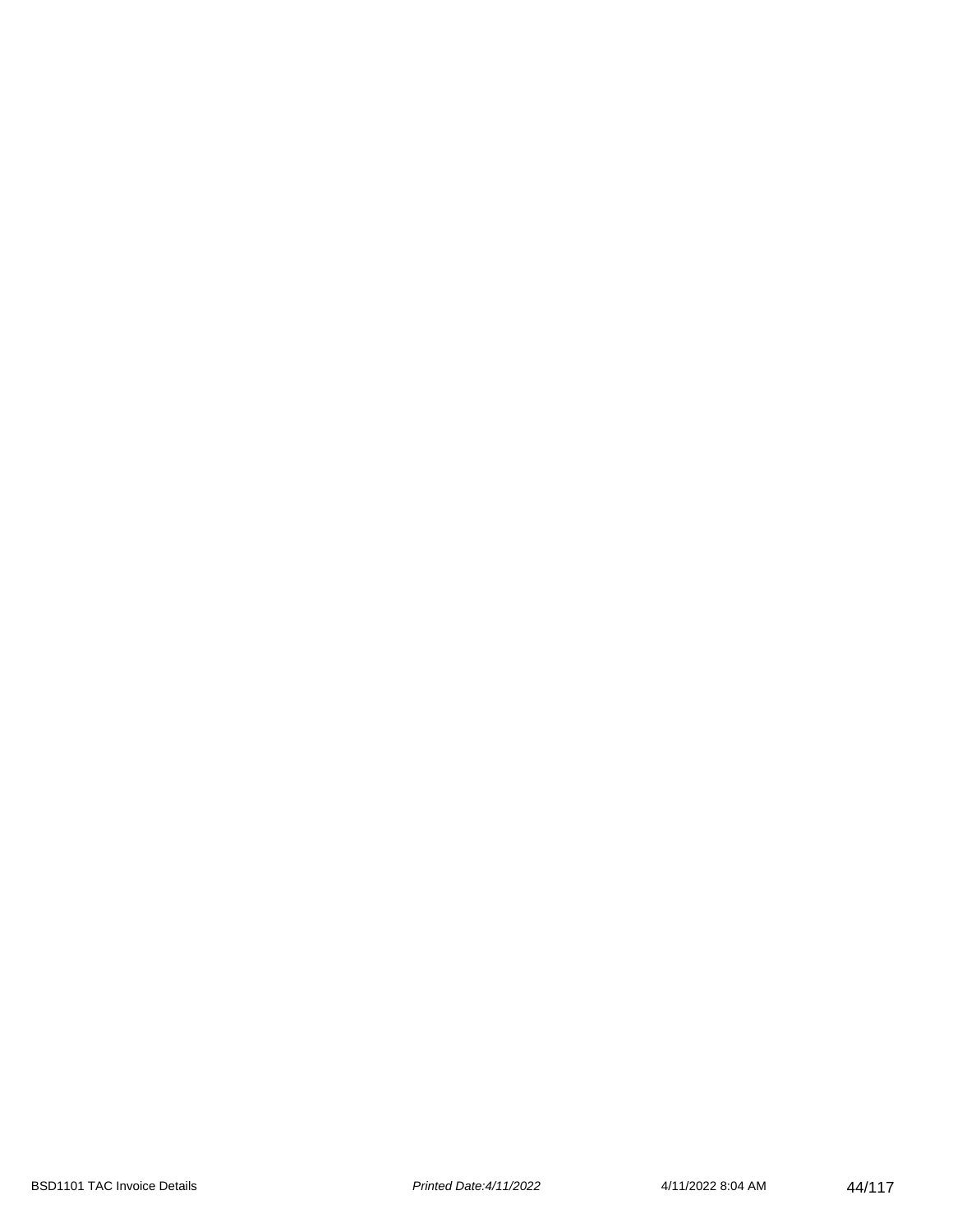

#### **TAC To Be Invoiced Details Applications Approved during March 2022 County Hays - 105**

| License<br>Primary<br>Type<br>(AIMS) | <b>Primary</b><br><b>Number</b><br>(AIMS) | License License<br>Type<br>(AIMS) | License<br><b>Number</b><br>(AIMS) | License<br><b>Number</b><br>(Legacy) | <b>Validation</b><br>Number/<br>Local Ref Id/<br><b>Registry Number</b> | \$ State Fee | Charge | \$ Sur-1 \$ Late<br>Feel | \$5%<br>County<br>Refund | \$ Total<br><b>Amount</b> |
|--------------------------------------|-------------------------------------------|-----------------------------------|------------------------------------|--------------------------------------|-------------------------------------------------------------------------|--------------|--------|--------------------------|--------------------------|---------------------------|
| <b>BB</b>                            | 103852254                                 | ВC                                | 200052686                          |                                      | 458AIN6kE9vPnQq                                                         | 1.425.00     |        |                          | 75.00                    | 1,500.00                  |
|                                      |                                           | <b>BW</b>                         | 104700208                          | BW938678                             | 458AIYZ0nG7R07n                                                         | 2.850.00     |        |                          | 150.00                   | 3,000.00                  |
|                                      |                                           |                                   | Total                              |                                      |                                                                         | 4,275.00     |        |                          | 225.00                   | 4,500.00                  |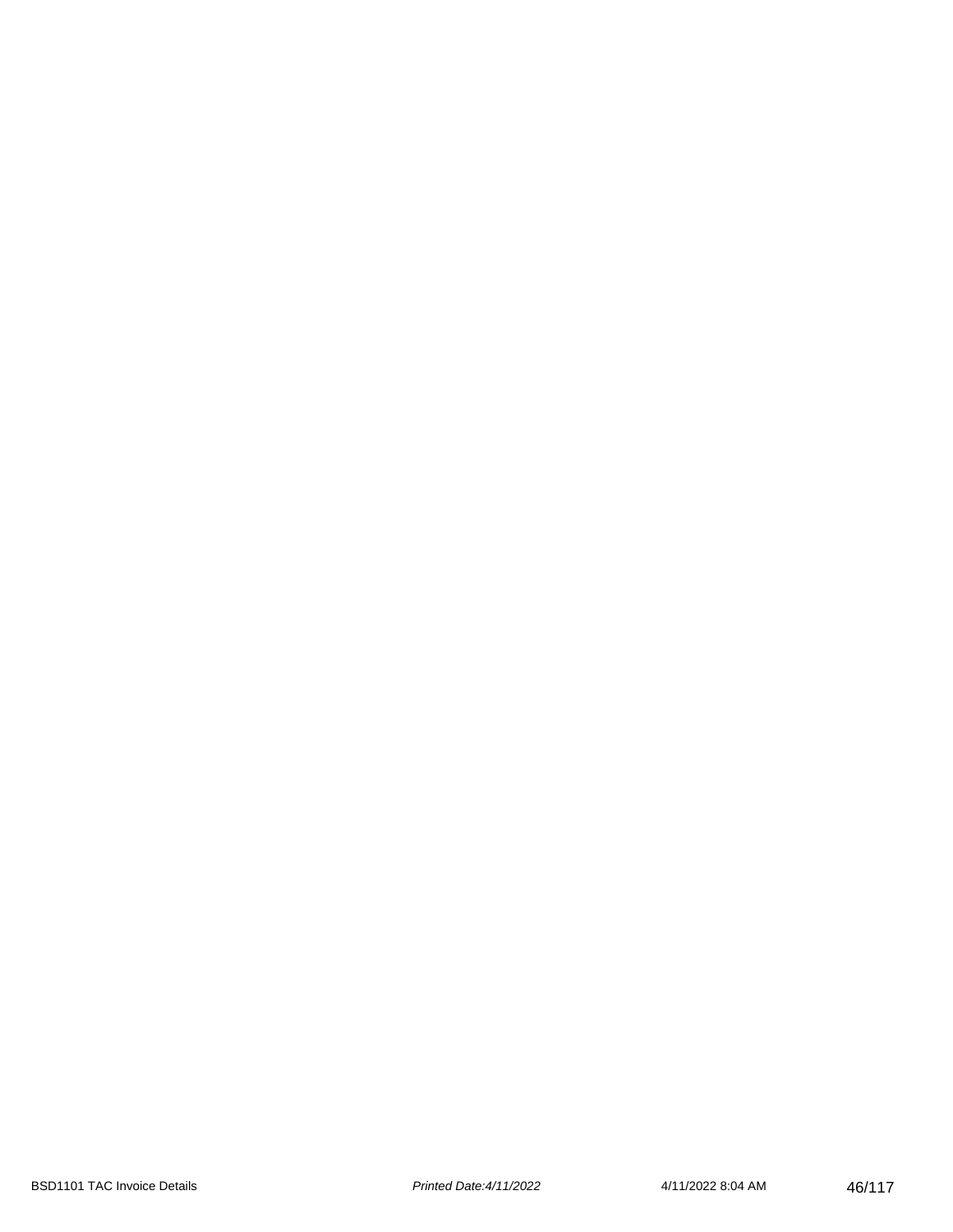

#### **TAC To Be Invoiced Details Applications Approved during March 2022 County Hidalgo - 108**

| License<br>Primary<br>Type<br>(AIMS) | <b>Primary</b><br><b>Number</b><br>(AIMS) | License License<br>Type<br>(AIMS) | License<br><b>Number</b><br>(AIMS) | License<br><b>Number</b><br>(Legacy) | <b>Validation</b><br>Number/<br>Local Ref Id/<br><b>Registry Number</b> | \$ State Feel | <b>Charge</b> | \$ Sur-1 \$ Late<br>Feel | \$5%<br>County<br>Refund | \$ Total<br><b>Amount</b> |
|--------------------------------------|-------------------------------------------|-----------------------------------|------------------------------------|--------------------------------------|-------------------------------------------------------------------------|---------------|---------------|--------------------------|--------------------------|---------------------------|
|                                      |                                           | <b>BE</b>                         | 100026232                          | BE180229                             | 458AIBbPKahDKwz                                                         | 1.045.00      |               |                          | 55.00                    | 1,100.00                  |
|                                      |                                           | <b>BE</b>                         | 103854331                          | BE866006                             | 458AIWLAIwxr1ah                                                         | 1.045.00      |               |                          | 55.00                    | 1,100.00                  |
|                                      |                                           |                                   | Total                              |                                      |                                                                         | 2,090.00      |               |                          | <b>110.001</b>           | 2,200.00                  |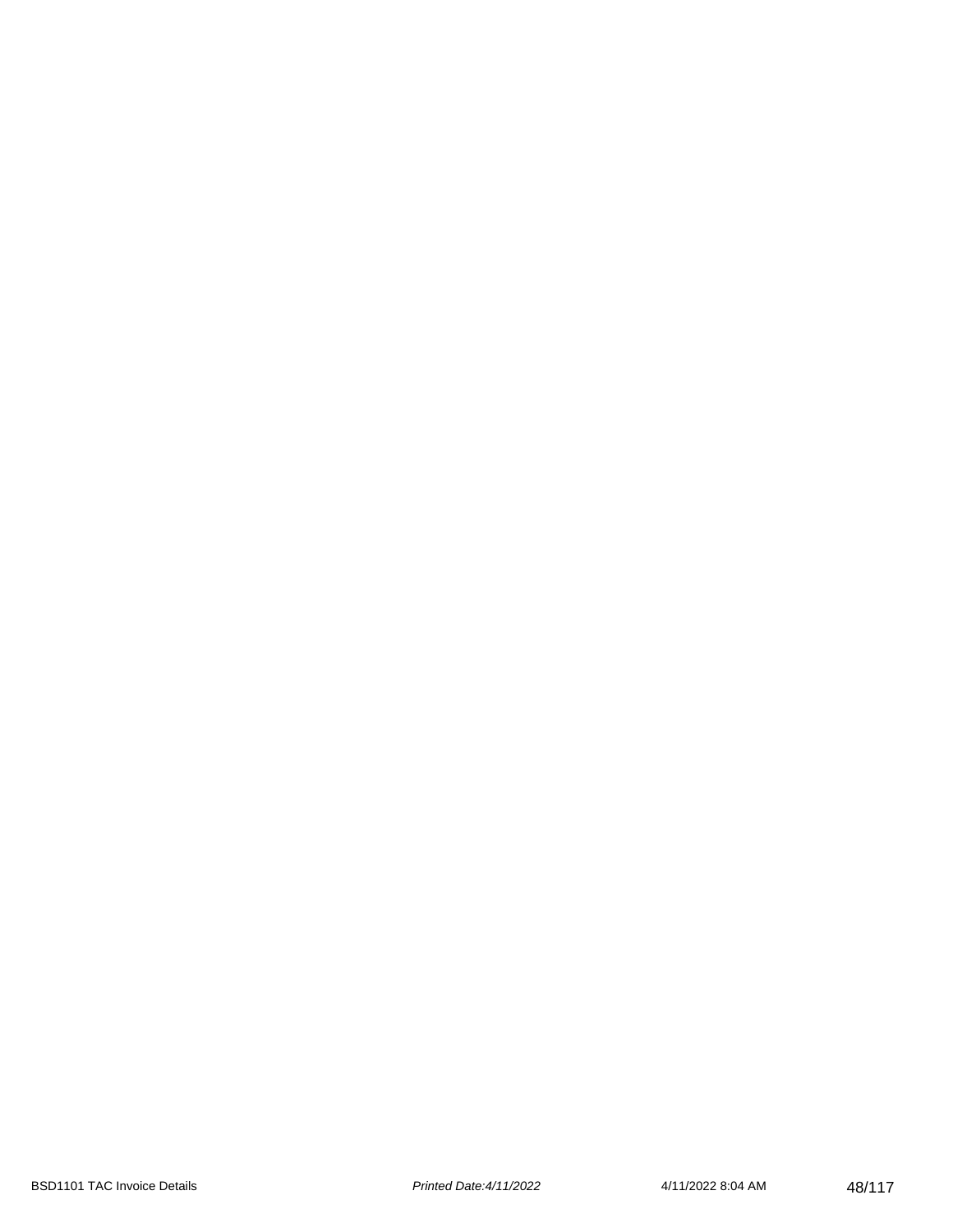

**County Hill - 109**

| License<br>Primary<br>Type<br>(AIMS) | <b>Primary</b><br><b>Number</b><br>(AIMS) | Licensel License I<br>Type<br>(AIMS) | License<br><b>Number</b><br>(AIMS) | License<br><b>Number</b><br>(Legacy) | <b>Validation</b><br>Number/<br>Local Ref Id/<br><b>Registry Number</b> | \$ State Feel | Charge | \$ Sur-1 \$ Late | \$5%<br><b>Feel County</b><br>Refund | \$ Total<br><b>Amount</b> |
|--------------------------------------|-------------------------------------------|--------------------------------------|------------------------------------|--------------------------------------|-------------------------------------------------------------------------|---------------|--------|------------------|--------------------------------------|---------------------------|
|                                      |                                           | <b>BE</b>                            | 200048115                          |                                      | 458AlczuyHli2Gt                                                         | 1.045.00      |        |                  | 55.00                                | 1,100.00                  |
|                                      |                                           | <b>BE</b>                            | 200052622                          |                                      | 458Alw72ddOWD0a                                                         | 1.045.00      |        |                  | 55.00                                | 1,100.00                  |
|                                      |                                           |                                      | Total                              |                                      |                                                                         | 2,090.00      |        |                  | 110.00                               | 2,200.00                  |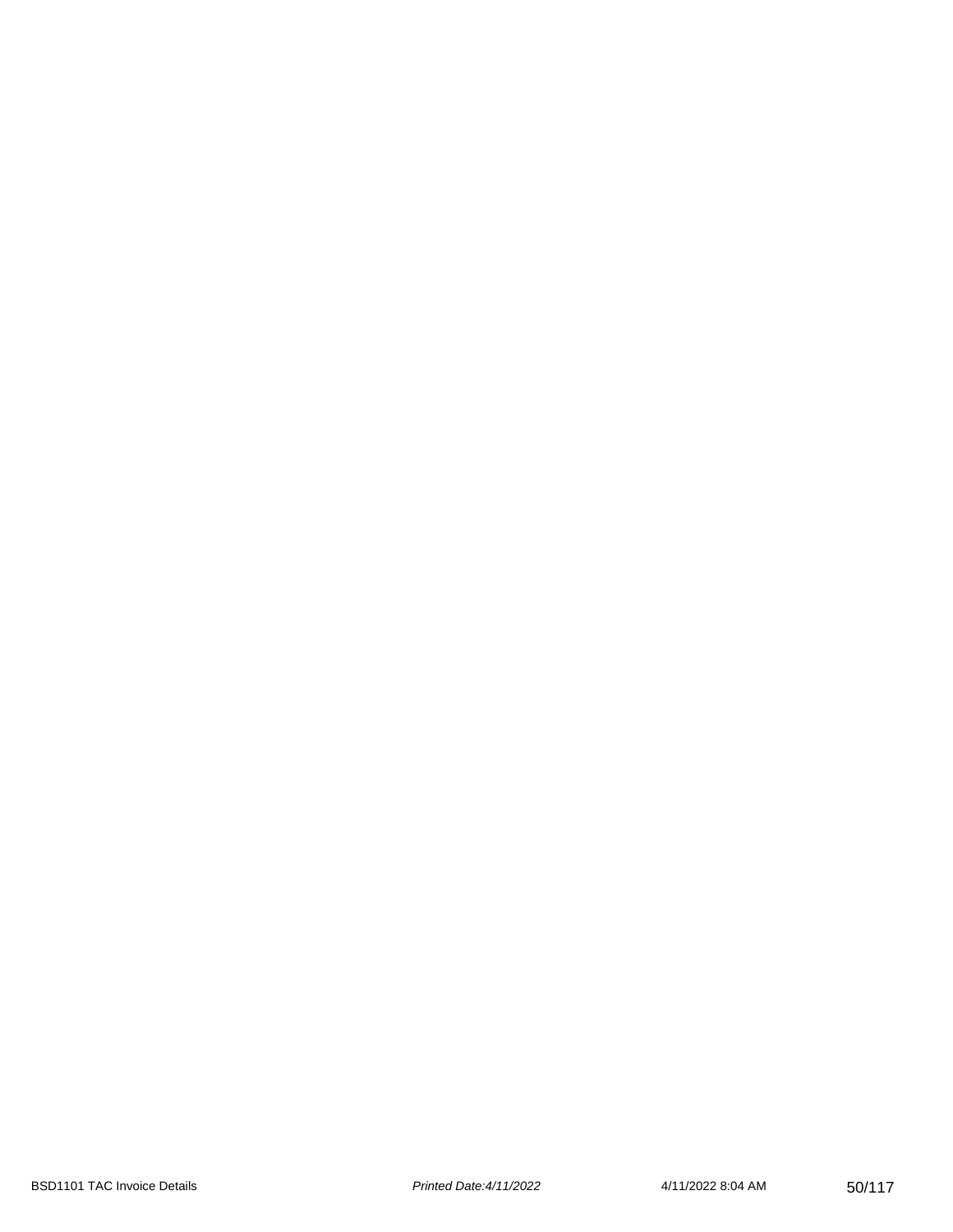

**County Irion - 118**

| License<br>Primary<br>Type<br>(AIMS) | <b>Primary</b><br><b>Number</b><br>(AIMS)I | <b>License   License</b><br>Type<br>(AIMS) | License<br><b>Number</b><br>(AIMS) | License<br><b>Number</b><br>(Legacy) | <b>Validation</b><br>Number/<br>Local Ref Id/<br><b>Registry Number</b> | \$ State Feel | Charge | \$ Sur-1 \$ Late | \$5%<br><b>Feel County</b><br>Refund | \$ Total<br><b>Amount</b> |
|--------------------------------------|--------------------------------------------|--------------------------------------------|------------------------------------|--------------------------------------|-------------------------------------------------------------------------|---------------|--------|------------------|--------------------------------------|---------------------------|
|                                      |                                            | <b>BF</b>                                  | 104774994                          | BF940783                             | 458Ala3S1hegi5I                                                         | 1.045.00      |        |                  | 55.00                                | 1,100.00                  |
|                                      |                                            |                                            | Total                              |                                      |                                                                         | 1.045.00      |        |                  | 55.00                                | 1,100.00                  |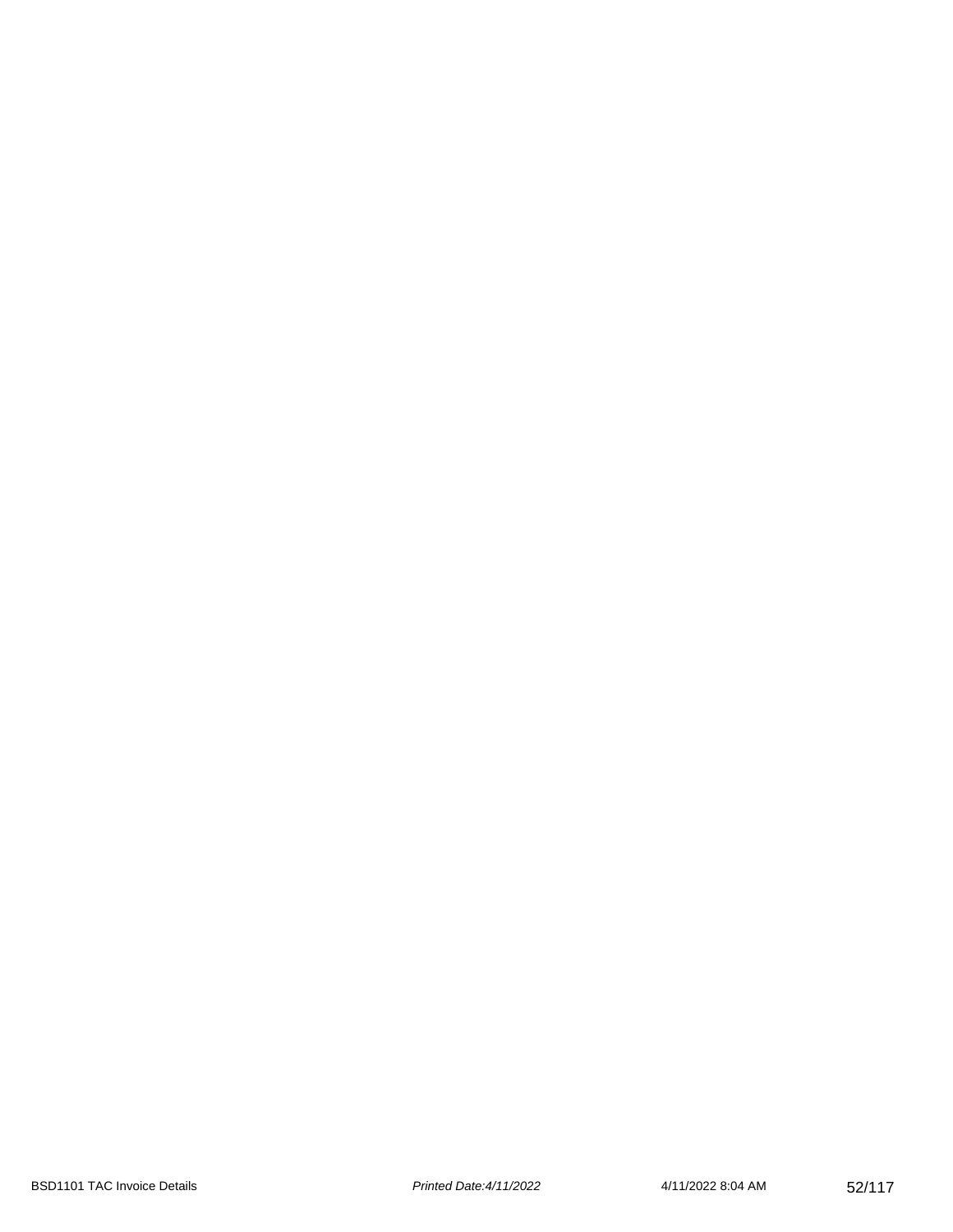

**County Jackson - 120**

| License<br>Primary<br>Type<br>(AIMS) | <b>Primary</b><br>Number<br>(AIMS) | License   License  <br>Type<br>(AIMS) | License<br><b>Number</b><br>(AIMS) | License<br><b>Number</b><br>(Legacy) | <b>Validation</b><br>Number/<br>Local Ref Id/<br><b>Registry Number</b> | \$ State Feel | Charge | \$ Sur-1 \$ Late | \$5%<br><b>Feel County</b><br>Refund | \$ Total<br><b>Amount</b> |
|--------------------------------------|------------------------------------|---------------------------------------|------------------------------------|--------------------------------------|-------------------------------------------------------------------------|---------------|--------|------------------|--------------------------------------|---------------------------|
|                                      |                                    | <b>BE</b>                             | 102092134                          | BE717330                             | 458AlgBam3gaf2H                                                         | 1,045.00      |        |                  | 55.00                                | 1,100.00                  |
|                                      |                                    |                                       | Total                              |                                      |                                                                         | 1.045.00      |        |                  | 55.00                                | 1,100.00                  |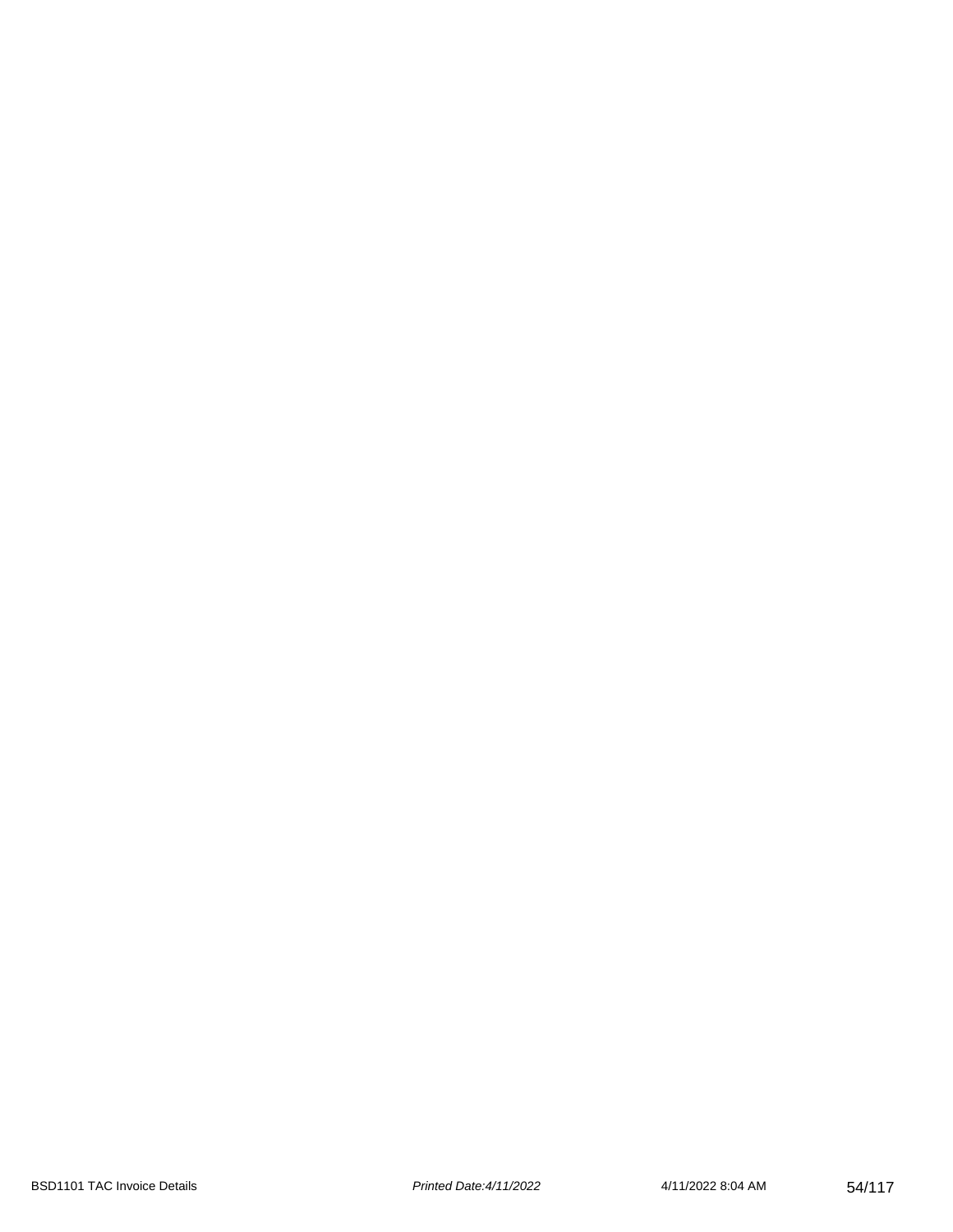

**County Jefferson - 123**

| License<br>Primary<br>Type<br>(AIMS) | <b>Primary</b><br><b>Number</b><br>(AIMS) | Licensel License I<br>Type<br>(AIMS) | License<br><b>Number</b><br>(AIMS) | License<br><b>Number</b><br>(Legacy) | <b>Validation</b><br>Number/<br>Local Ref Id/<br><b>Registry Number</b> | \$ State Feel | Charge | \$ Sur-   \$ Late<br>Feel | \$5%<br>County<br>Refund | \$Total<br><b>Amount</b> |
|--------------------------------------|-------------------------------------------|--------------------------------------|------------------------------------|--------------------------------------|-------------------------------------------------------------------------|---------------|--------|---------------------------|--------------------------|--------------------------|
|                                      |                                           | <b>BB</b>                            | 100203237                          | <b>BB4529</b>                        | 458AlgVojeXLf0u                                                         | 3.325.00      |        |                           | 175.00                   | 3,500.00                 |
|                                      |                                           | <b>BE</b>                            | 101799873                          | BE703515                             | 501749                                                                  | 1.045.00      |        |                           | 55.00                    | 1,100.00                 |
|                                      |                                           |                                      | Total                              |                                      |                                                                         | 4,370.00      |        |                           | 230.00                   | 4,600.00                 |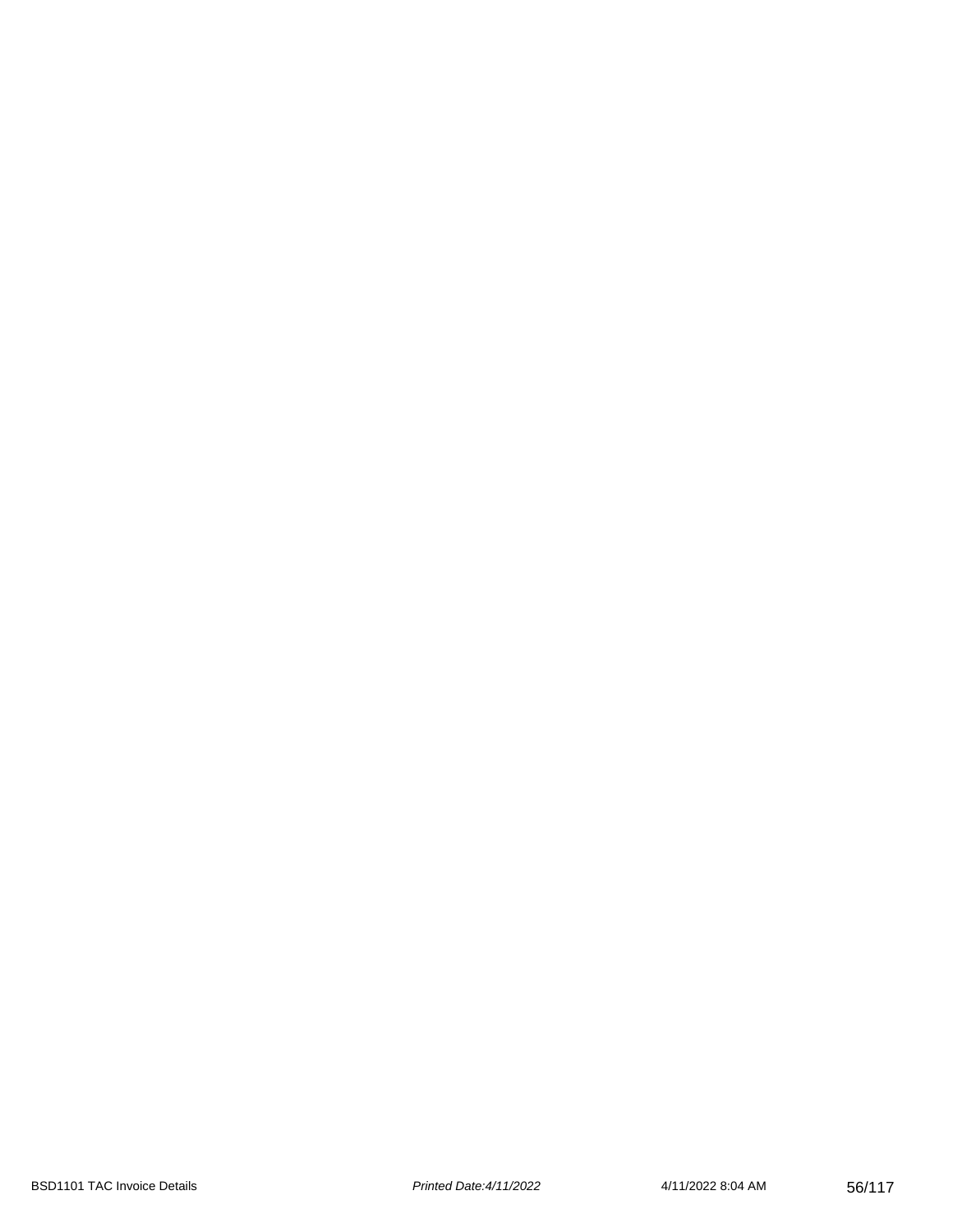

**County Jim Wells - 125**

| License<br>Primary<br>Type<br>(AIMS) | <b>Primary</b><br><b>Number</b><br>(AIMS) | <b>License   License</b><br>Type<br>(AIMS) | License<br><b>Number</b><br>(AIMS) | License<br><b>Number</b><br>(Legacy) | <b>Validation</b><br>Number/<br>Local Ref Id/<br><b>Registry Number</b> | \$ State Feel | Charge | \$ Sur-1 \$ Late | \$5%<br><b>Feel County</b><br>Refund | \$ Total<br><b>Amount</b> |
|--------------------------------------|-------------------------------------------|--------------------------------------------|------------------------------------|--------------------------------------|-------------------------------------------------------------------------|---------------|--------|------------------|--------------------------------------|---------------------------|
|                                      |                                           | <b>BF</b>                                  | 104729781                          | BF939223                             | 458Aloldv4rtUBo                                                         | 1.045.00      |        |                  | 55.00                                | 1,100.00                  |
|                                      |                                           |                                            | Total                              |                                      |                                                                         | 1.045.00      |        |                  | 55.00                                | 1,100.00                  |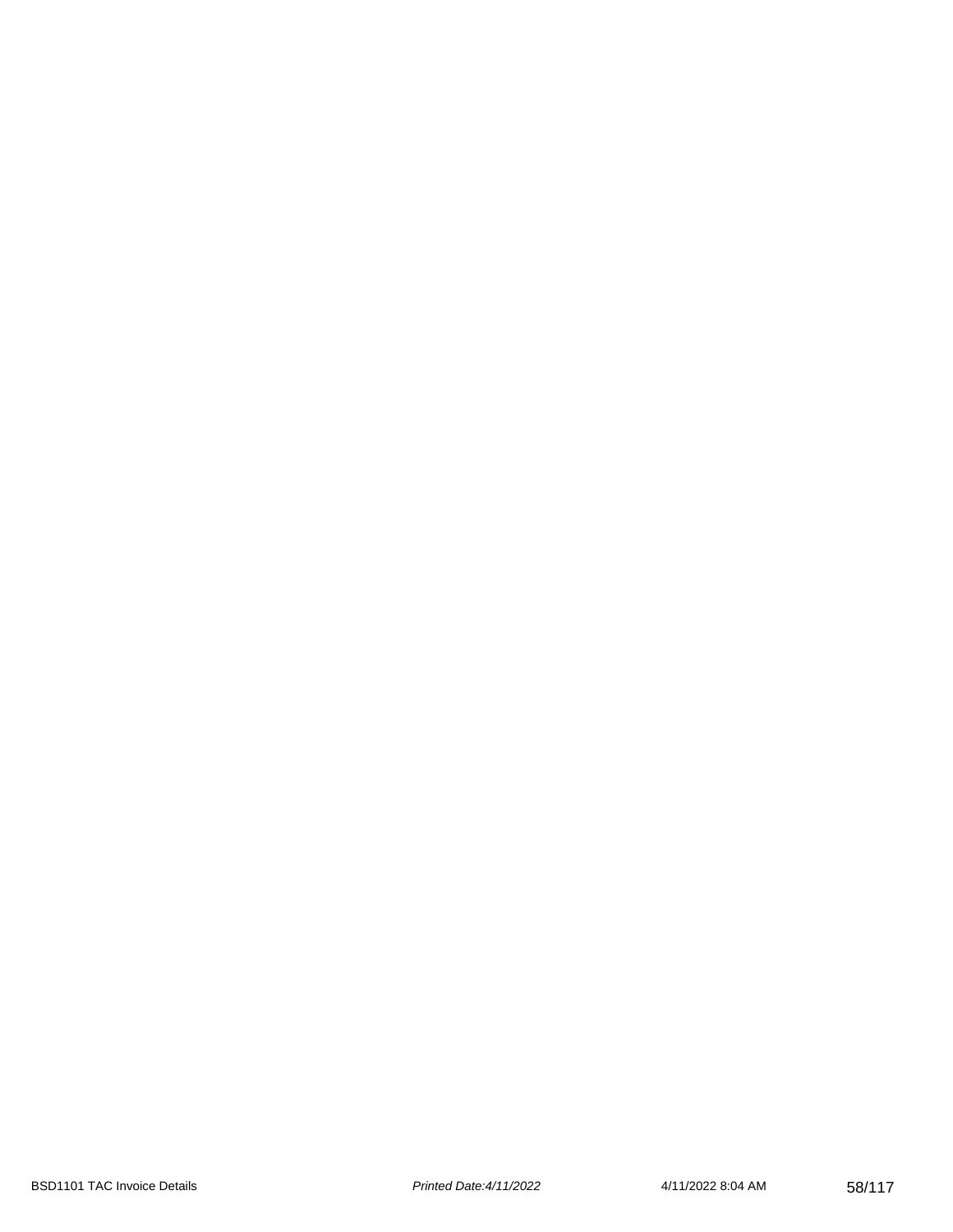

**County Kendall - 130**

| License<br>Primary<br>Type<br>(AIMS) | <b>Primary</b><br>Number <sup>1</sup><br>(AIMS) | Licensel License I<br><b>Type</b><br>(AIMS) | License<br><b>Number</b><br>(AIMS) | License<br><b>Number</b><br>(Legacy) | <b>Validation</b><br>Number/<br>Local Ref Id/<br><b>Registry Number</b> | \$ State Fee | Charge | \$ Sur-1 \$ Late | \$5%<br><b>Feel County</b><br>Refund | \$ Total<br><b>Amount</b> |
|--------------------------------------|-------------------------------------------------|---------------------------------------------|------------------------------------|--------------------------------------|-------------------------------------------------------------------------|--------------|--------|------------------|--------------------------------------|---------------------------|
| <b>BG</b>                            | 100101971                                       | <b>BP</b>                                   | 150000382                          | BG509178                             | 458AILhJrdOxLcE                                                         | 1.045.00     |        |                  | 55.00                                | 1,100.00                  |
|                                      |                                                 |                                             | Total                              |                                      |                                                                         | 1.045.00     |        |                  | 55.00                                | 1,100.00                  |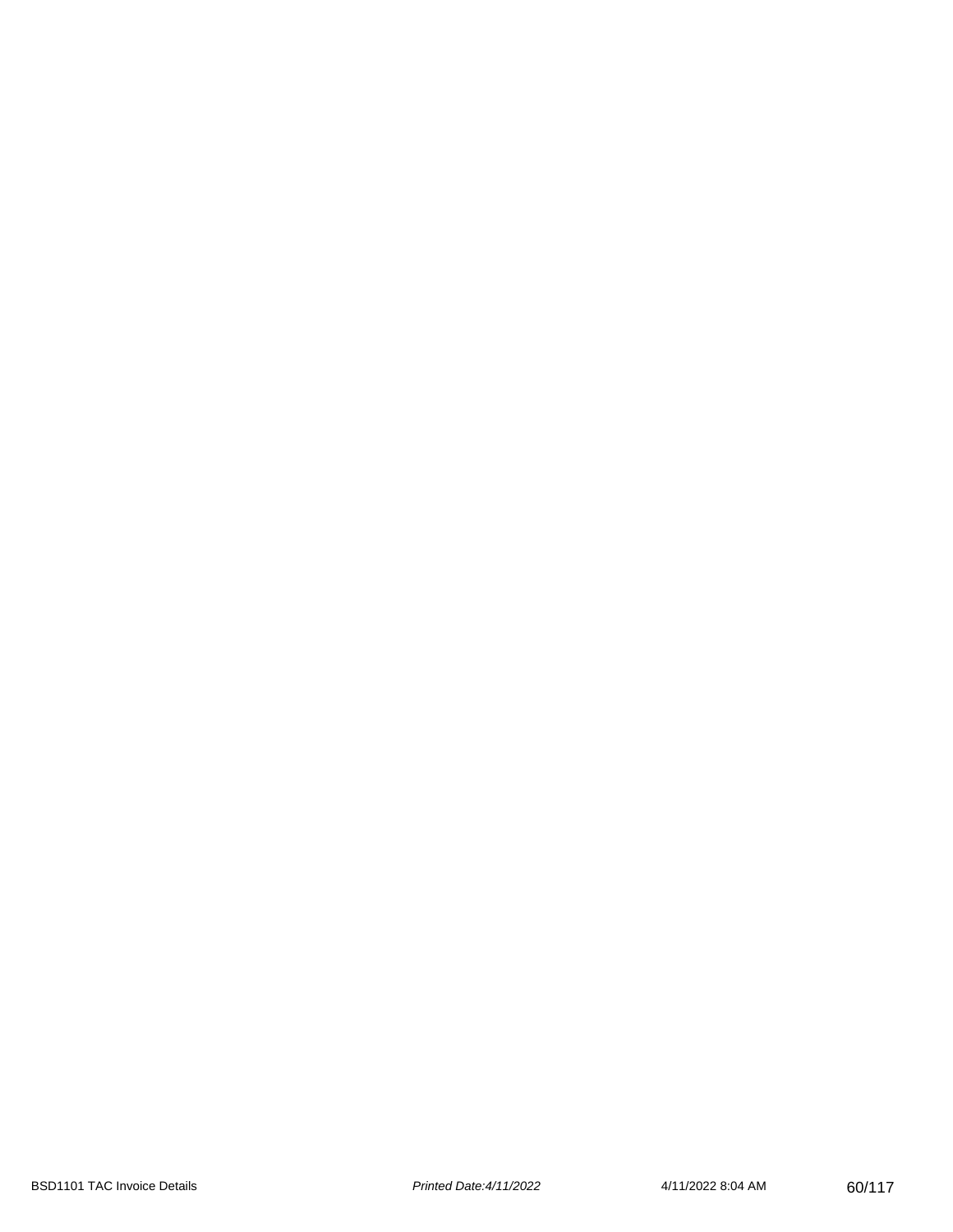

**County Kerr - 133**

| License<br>Primary<br>Type<br>(AIMS) | <b>Primary</b><br><b>Number</b><br>(AIMS) | <b>Licensel License I</b><br>Type<br>(AIMS) | License<br><b>Number</b><br>(AIMS) | License<br><b>Number</b><br>(Legacy) | <b>Validation</b><br>Number/<br>Local Ref Id/<br><b>Registry Number</b> | \$ State Feel | Charge   | \$ Sur-1 \$ Late | \$5%<br><b>Feel County</b><br>Refund | \$ Total<br><b>Amount</b> |
|--------------------------------------|-------------------------------------------|---------------------------------------------|------------------------------------|--------------------------------------|-------------------------------------------------------------------------|---------------|----------|------------------|--------------------------------------|---------------------------|
| <b>BG</b>                            | 105606721                                 | <b>BP</b>                                   |                                    | 150000101 BG1012042                  | 458Alpyxpt8y5M1                                                         | 1.045.00      |          |                  | 55.00                                | 1,100.00                  |
| Total                                |                                           |                                             |                                    |                                      |                                                                         |               | 1.045.00 |                  | 55.00                                | 1,100.00                  |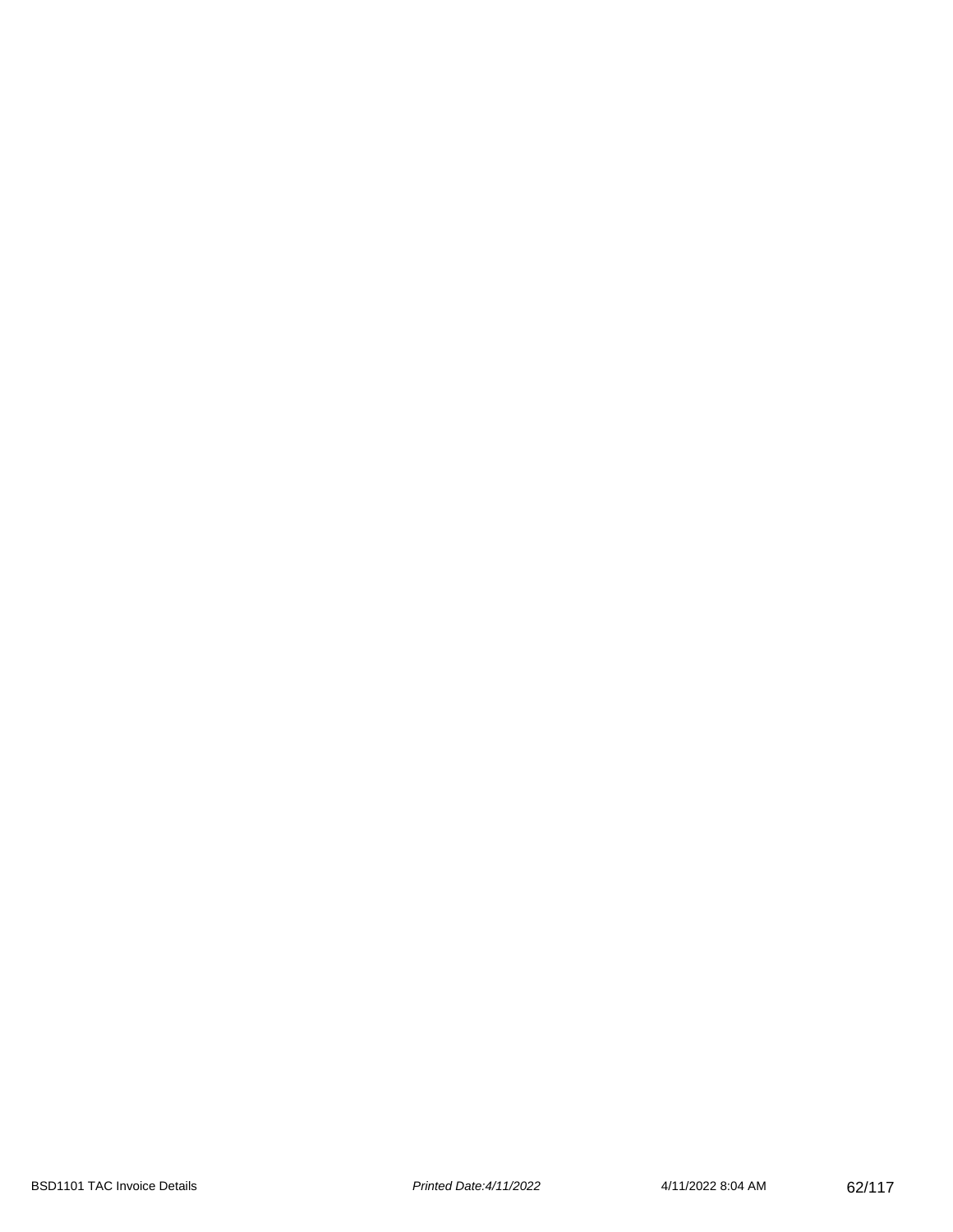

**County Kimble - 134**

| License<br>Primary<br>Type<br>(AIMS) | <b>Primary</b><br><b>Number</b><br>(AIMS) | <b>License   License</b><br>Type<br>(AIMS) | License<br><b>Number</b><br>(AIMS) | License<br><b>Number</b><br>(Legacy) | <b>Validation</b><br>Number/<br>Local Ref Id/<br><b>Registry Number</b> | \$ State Feel | Charge | \$ Sur-1 \$ Late | \$5%<br><b>Feel County</b><br>Refund | \$ Total<br><b>Amount</b> |
|--------------------------------------|-------------------------------------------|--------------------------------------------|------------------------------------|--------------------------------------|-------------------------------------------------------------------------|---------------|--------|------------------|--------------------------------------|---------------------------|
|                                      |                                           | <b>BE</b>                                  | 200046002                          |                                      | 458AIGCMtPu3TdG                                                         | 1.045.00      |        |                  | 55.00                                | 1,100.00                  |
| Total                                |                                           |                                            |                                    |                                      |                                                                         | 1.045.00      |        |                  | 55.00                                | 1,100.00                  |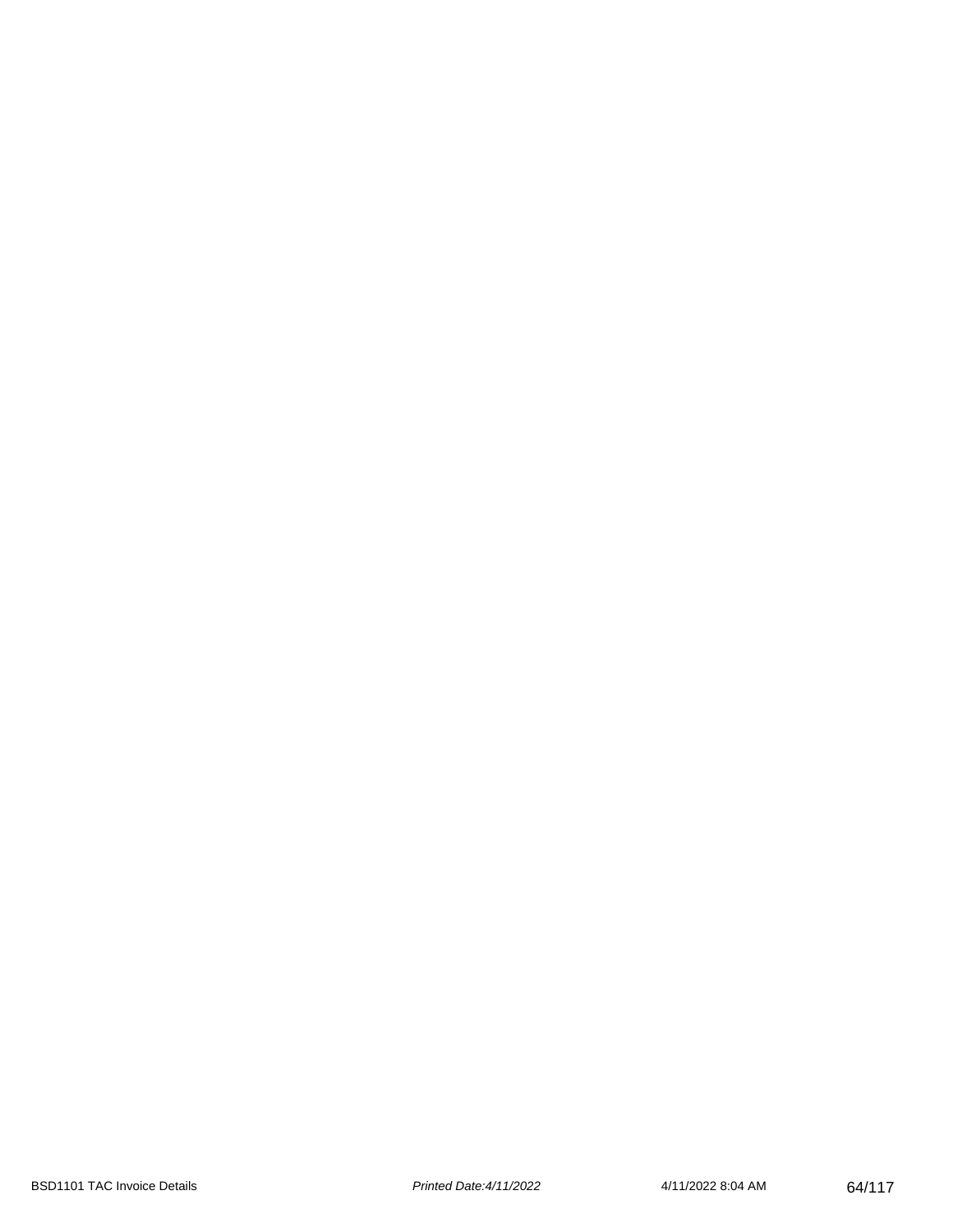

**County Liberty - 146**

| License<br>Primary<br>Type<br>(AIMS) | <b>Primary</b><br>Number<br>(AIMS) | License   License  <br>Type<br>(AIMS) | License<br><b>Number</b><br>(AIMS) | License<br><b>Number</b><br>(Legacy) | <b>Validation</b><br>Number/<br>Local Ref Id/<br><b>Registry Number</b> | \$ State Feel | Charge | \$ Sur-1 \$ Late | \$5%<br><b>Feel County</b><br>Refund | \$ Total<br><b>Amount</b> |
|--------------------------------------|------------------------------------|---------------------------------------|------------------------------------|--------------------------------------|-------------------------------------------------------------------------|---------------|--------|------------------|--------------------------------------|---------------------------|
|                                      |                                    | <b>BF</b>                             | 102088832                          | BF716697                             | 458AlpZugoidPol                                                         | 1,045.00      |        |                  | 55.00                                | 1,100.00                  |
| Total                                |                                    |                                       |                                    |                                      |                                                                         | 1.045.00      |        |                  | 55.00                                | 1,100.00                  |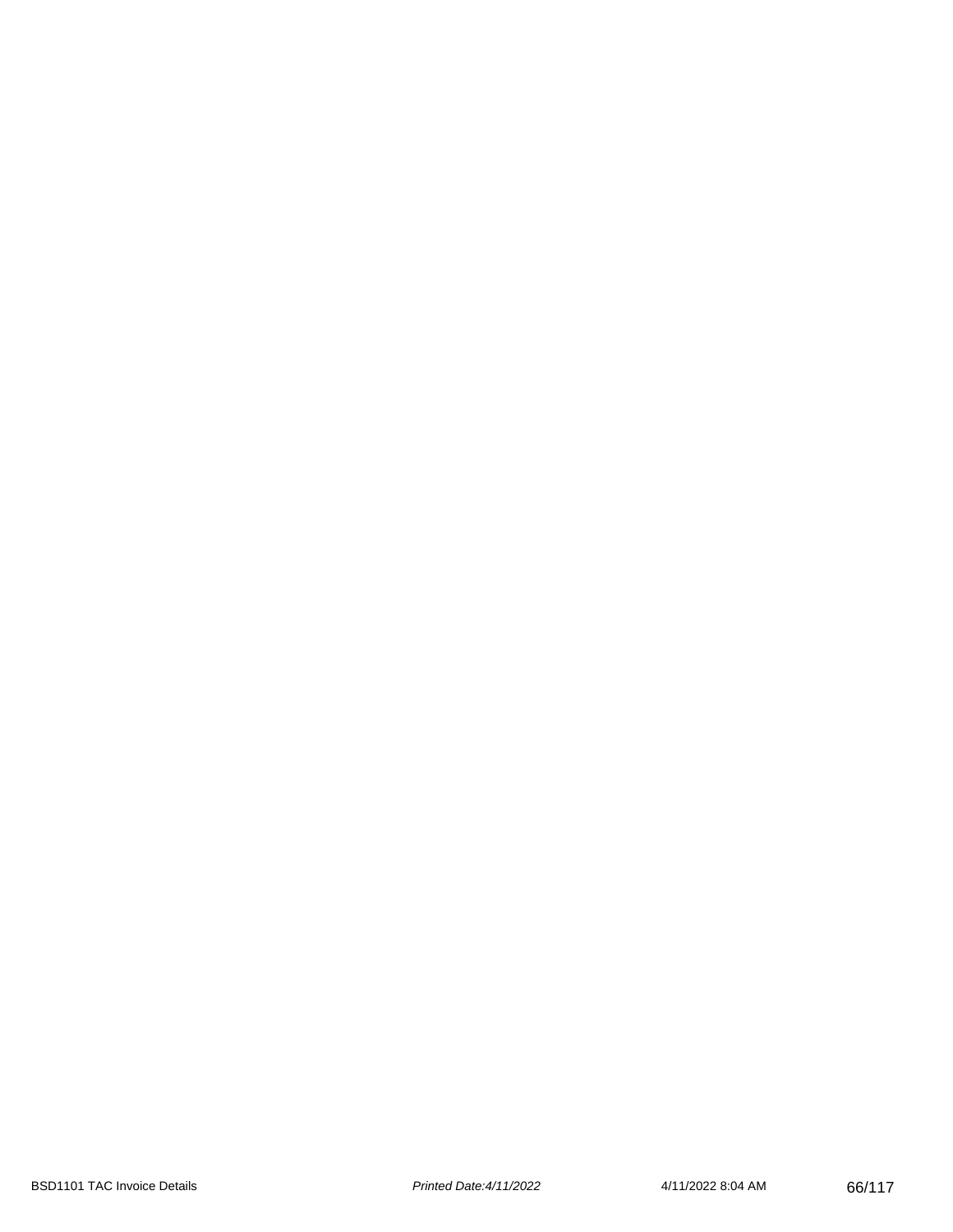

**County Lubbock - 152**

| License<br>Primary<br>Type<br>(AIMS) | <b>Primary</b><br><b>Number</b><br>(AIMS) | License   License  <br>Type<br>(AIMS) | License<br><b>Number</b><br>(AIMS) | License<br><b>Number</b><br>(Legacy) | <b>Validation</b><br>Number/<br>Local Ref Id/<br><b>Registry Number</b> | \$ State Feel | Charge | \$ Sur-1 \$ Late | \$5%<br><b>Feel County</b><br>Refund | \$Total<br><b>Amount</b> |
|--------------------------------------|-------------------------------------------|---------------------------------------|------------------------------------|--------------------------------------|-------------------------------------------------------------------------|---------------|--------|------------------|--------------------------------------|--------------------------|
|                                      |                                           | <b>BE</b>                             | 200039629                          |                                      | 458AI9V4pyOI0Yw                                                         | 1,045.00      |        |                  | 55.00                                | 1,100.00                 |
| Total                                |                                           |                                       |                                    |                                      |                                                                         | 1.045.00      |        |                  | 55.00                                | 1,100.00                 |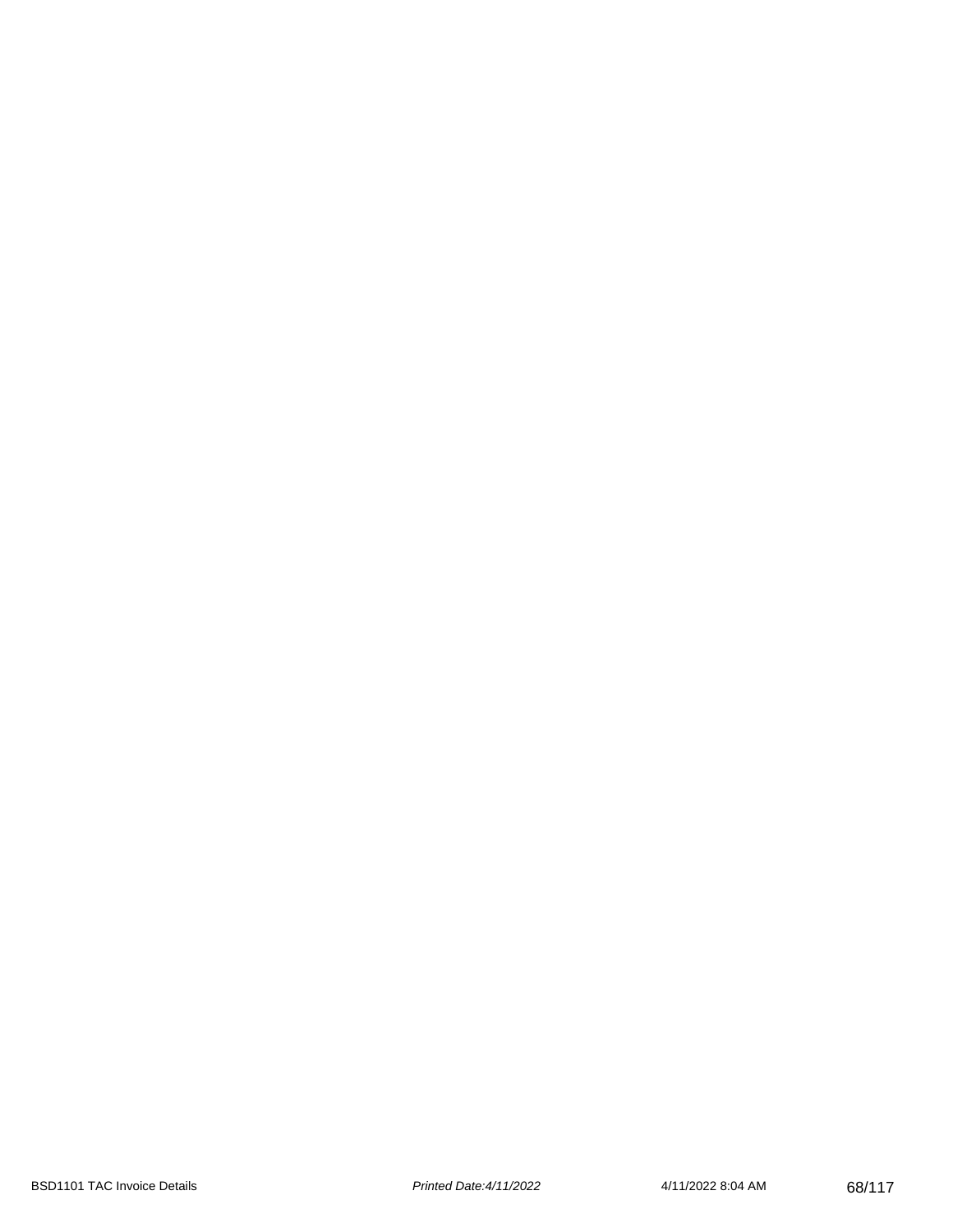

#### **TAC To Be Invoiced Details Applications Approved during March 2022 County McLennan - 155**

| License<br>Primary<br>Type<br>(AIMS) | <b>Primary</b><br><b>Number</b><br>(AIMS) | Licensel License<br>Type<br>(AIMS) | License!<br><b>Number</b><br>(AIMS) | License<br><b>Number</b><br>(Legacy) | Validation<br>Number/<br>Local Ref Id/<br><b>Registry Number</b> | \$ State Fee | \$ Sur-I<br>Charge! | \$ Late<br>Feel | \$5%<br>County<br>Refund | \$ Total<br>Amount |
|--------------------------------------|-------------------------------------------|------------------------------------|-------------------------------------|--------------------------------------|------------------------------------------------------------------|--------------|---------------------|-----------------|--------------------------|--------------------|
|                                      |                                           | <b>BF</b>                          | 106400745                           | BF1068960                            | 458AI0MSBymNx4C                                                  | 1,045.00     |                     |                 | 55.00                    | 1,100.00           |
|                                      |                                           | <b>BE</b>                          | 101633817                           | BE684209                             | 458AlhXiLGifpdc                                                  | 1,045.00     |                     |                 | 55.00                    | 1,100.00           |
|                                      |                                           | <b>BE</b>                          | 106523182                           | BE1075846                            | 458Alpj21MaWxrB                                                  | 1.045.00     |                     |                 | 55.00                    | 1,100.00           |
|                                      |                                           | <b>BF</b>                          | 103093553                           | BF802282                             | 458AlwR3jt18ulb                                                  | 1,045.00     |                     |                 | 55.00                    | 1,100.00           |
|                                      |                                           | <b>BE</b>                          | 105489750                           | BE1000659                            | 503926                                                           | 1.045.00     |                     |                 | 55.00                    | 1,100.00           |
|                                      |                                           |                                    | <b>Total</b>                        |                                      |                                                                  | 5,225.00     |                     |                 | 275.00                   | 5,500.00           |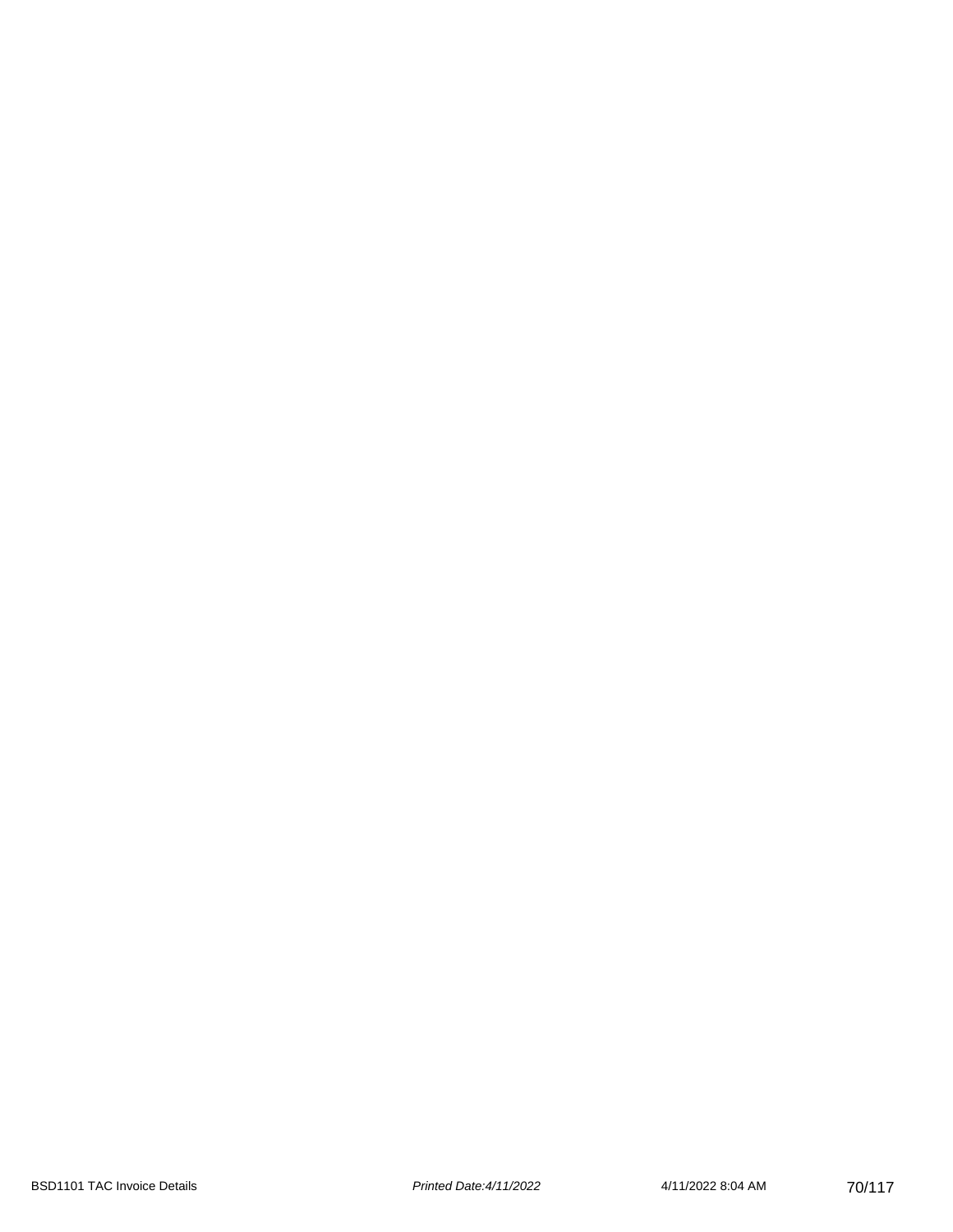

#### **TAC To Be Invoiced Details Applications Approved during March 2022 County Medina - 163**

| License<br>Primary<br><b>Type</b><br>(AIMS) | <b>Primary</b><br><b>Numberl</b><br>(AIMS) | Licensel License I<br>Type<br>(AIMS) | License<br><b>Number</b><br>(AIMS) | License<br><b>Number</b><br>(Legacy) | <b>Validation</b><br>Number/<br>Local Ref Id/<br><b>Registry Number</b> | \$ State Feel | <b>Charge</b> | \$ Sur-1 \$ Late<br>Feel | \$5%<br>County<br>Refund | \$ Total<br><b>Amount</b> |
|---------------------------------------------|--------------------------------------------|--------------------------------------|------------------------------------|--------------------------------------|-------------------------------------------------------------------------|---------------|---------------|--------------------------|--------------------------|---------------------------|
| <b>BG</b>                                   | 105579281                                  | <b>BP</b>                            |                                    | 150000098 BG1008753                  | 458AINbcPFXtv82                                                         | 1.045.00      |               |                          | 55.00                    | 1,100.00                  |
| Total                                       |                                            |                                      |                                    |                                      |                                                                         |               | 1,045.00      |                          | 55.00                    | 1,100.00                  |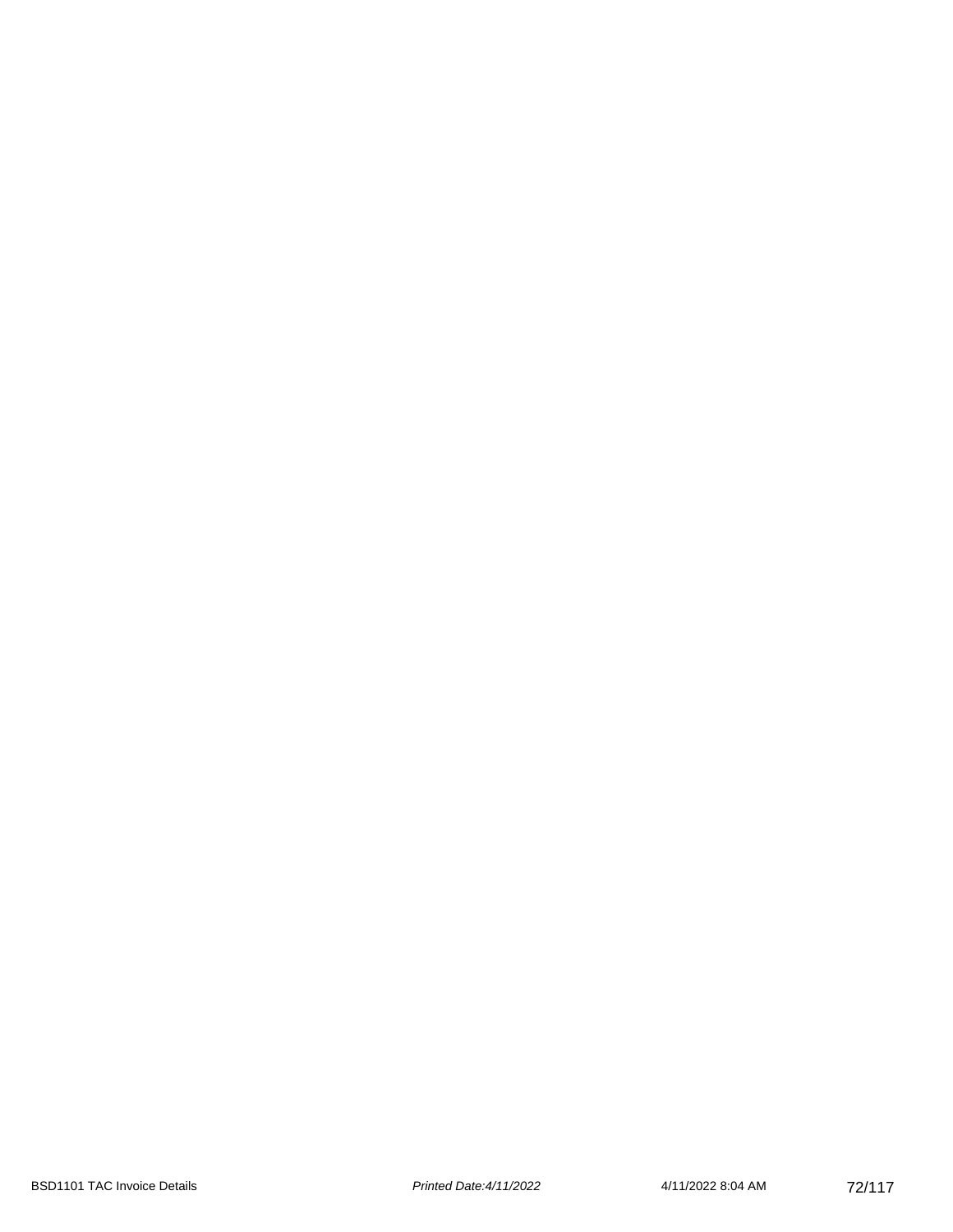

**County Midland - 165**

| License<br>Primary<br>Type<br>(AIMS) | <b>Primary</b><br><b>Number</b><br>(AIMS) | <b>License   License</b><br>Type<br>(AIMS) | License<br><b>Number</b><br>(AIMS) | License<br><b>Number</b><br>(Legacy) | <b>Validation</b><br>Number/<br>Local Ref Id/<br><b>Registry Number</b> | \$ State Feel | Charge | \$ Sur-1 \$ Late | \$5%<br><b>Feel County</b><br>Refund | \$ Total<br><b>Amount</b> |
|--------------------------------------|-------------------------------------------|--------------------------------------------|------------------------------------|--------------------------------------|-------------------------------------------------------------------------|---------------|--------|------------------|--------------------------------------|---------------------------|
|                                      |                                           | <b>BE</b>                                  | 106545567                          | BE1077619                            | 458AIrFsYebdJ8c                                                         | 1.045.00      |        |                  | 55.00                                | 1,100.00                  |
|                                      |                                           |                                            | Total                              |                                      |                                                                         | 1.045.00      |        |                  | 55.00                                | 1,100.00                  |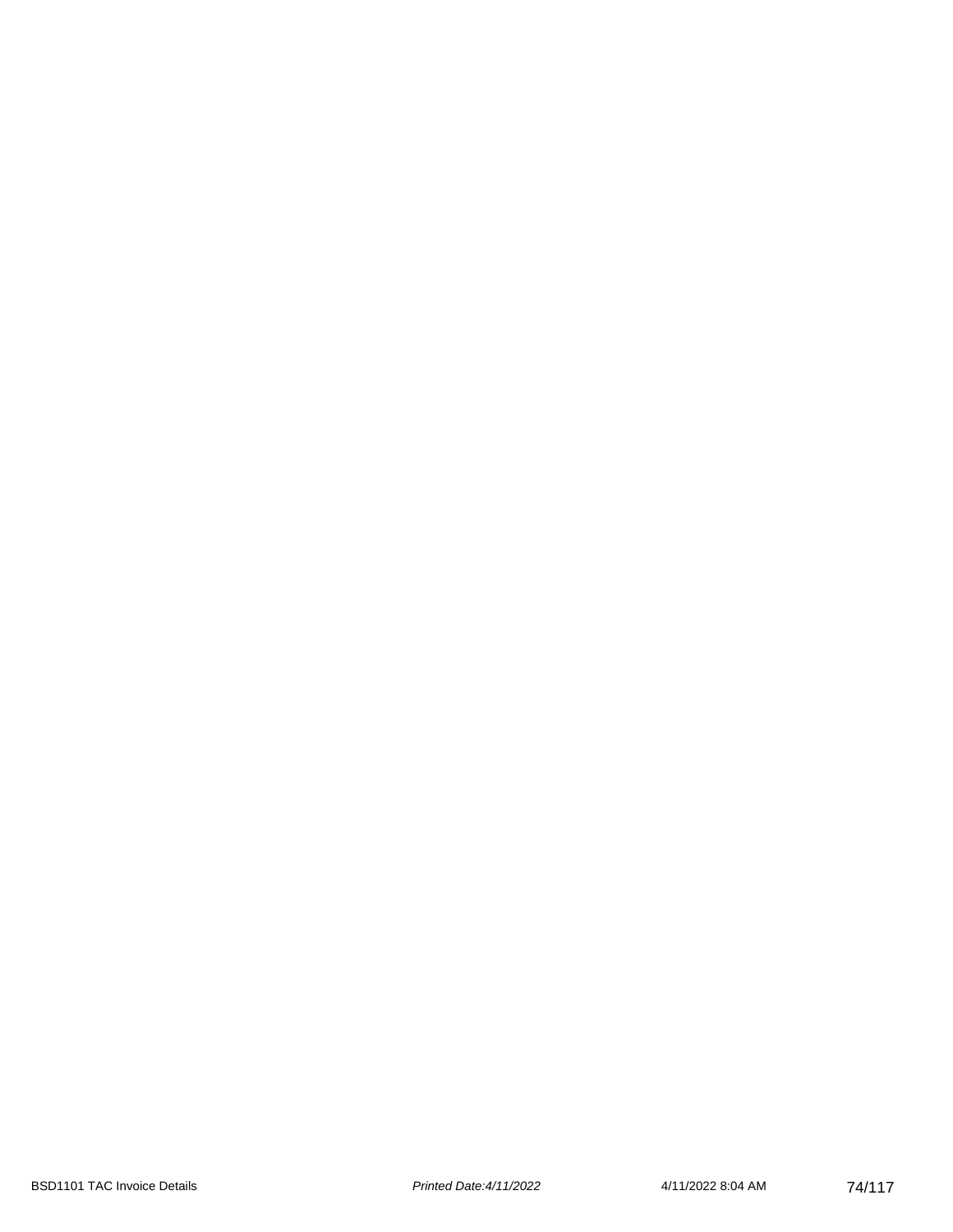

**County Milam - 166**

| License<br>Primary<br>Type<br>(AIMS) | <b>Primary</b><br><b>Number</b><br>(AIMS) | Licensel License I<br>Type<br>(AIMS) | License<br><b>Number</b><br>(AIMS) | License<br><b>Number</b><br>(Legacy) | <b>Validation</b><br>Number/<br>Local Ref Id/<br><b>Registry Number</b> | \$ State Feel | Charge | \$ Sur-1 \$ Late<br>Feel | \$5%<br>County<br>Refund | \$ Total<br><b>Amount</b> |
|--------------------------------------|-------------------------------------------|--------------------------------------|------------------------------------|--------------------------------------|-------------------------------------------------------------------------|---------------|--------|--------------------------|--------------------------|---------------------------|
|                                      |                                           | <b>BE</b>                            | 101713017                          | BE691546                             | 458Al6t2gBQlytG                                                         | 1.045.00      |        |                          | 55.00                    | 1,100.00                  |
|                                      |                                           | <b>BE</b>                            | 100018957                          | BE118486                             | 458AlctTtUxZi3Q                                                         | 1.045.00      |        |                          | 55.00                    | 1,100.00                  |
|                                      |                                           |                                      | Total                              |                                      |                                                                         | 2,090.00      |        |                          | 110.00                   | 2,200.00                  |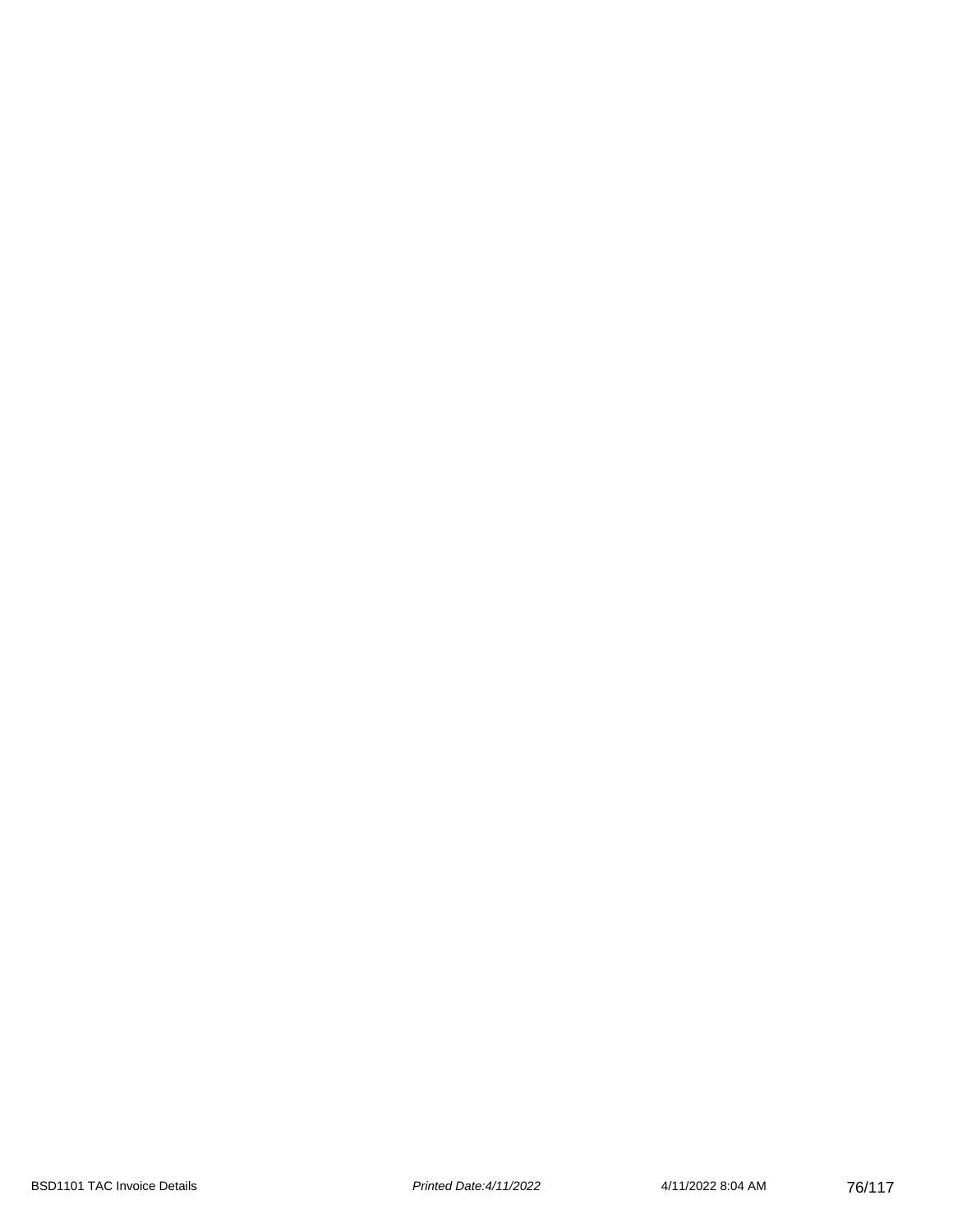

**County Montgomery - 170**

| License<br>Primary<br><b>Type</b><br>(AIMS) | <b>Primary</b><br><b>Number</b><br>(AIMS) | License   License  <br>Type<br>(AIMS) | License<br><b>Numberl</b><br>(AIMS) | License<br><b>Number</b><br>(Legacy) | <b>Validation</b><br>Number/<br>Local Ref Id/<br><b>Registry Number</b> | \$ State Feel | Charge | \$ Sur-1 \$ Late | \$5%<br><b>Feel County</b><br>Refundl | \$ Total<br>Amount |
|---------------------------------------------|-------------------------------------------|---------------------------------------|-------------------------------------|--------------------------------------|-------------------------------------------------------------------------|---------------|--------|------------------|---------------------------------------|--------------------|
|                                             |                                           | <b>BF</b>                             | 103124147                           | BF802126                             | 458AIE05xVc6OVn                                                         | 1.045.00      |        |                  | 55.00                                 | 1,100.00           |
|                                             |                                           |                                       | Total                               |                                      |                                                                         | 1.045.00      |        |                  | 55.00                                 | 1,100.00           |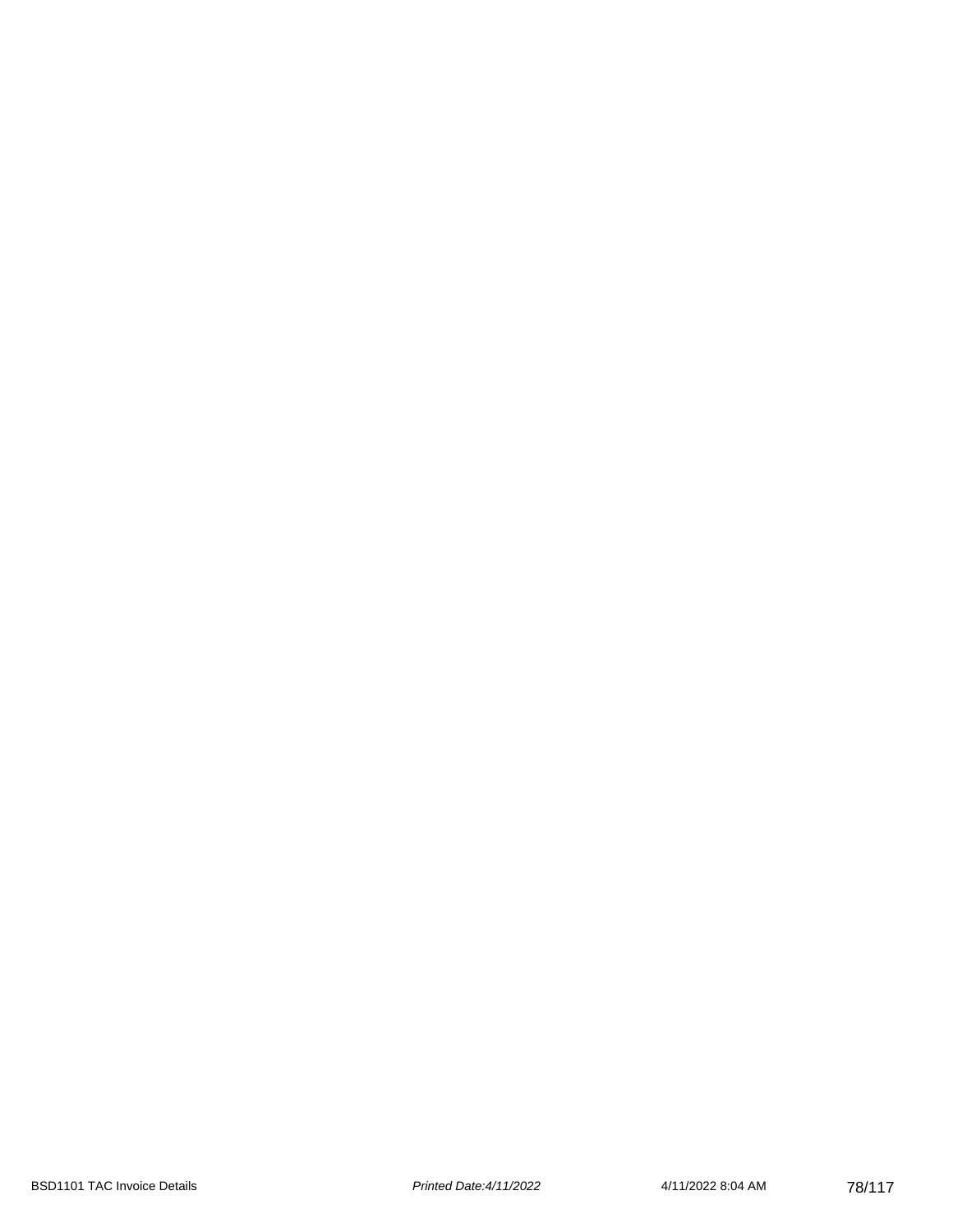

**County Nueces - 178**

| License<br>Primary<br>Type<br>(AIMS) | <b>Primary</b><br><b>Number</b><br>(AIMS) | Licensel License I<br><b>Type</b><br>(AIMS) | Licensel<br><b>Number</b><br>(AIMS) | License<br><b>Number</b><br>(Legacy) | <b>Validation</b><br>Number/<br>Local Ref Id/<br><b>Registry Number</b> | \$ State Feel | Charge | \$ Sur-1 \$ Late | \$5%<br><b>Feel County</b><br>Refund | \$ Total<br><b>Amount</b> |
|--------------------------------------|-------------------------------------------|---------------------------------------------|-------------------------------------|--------------------------------------|-------------------------------------------------------------------------|---------------|--------|------------------|--------------------------------------|---------------------------|
| <b>BG</b>                            | 101371014                                 | <b>BP</b>                                   | 150000056                           | BG657865                             | 458AIOR2IPTNgR8                                                         | 1.045.00      |        |                  | 55.00                                | 1,100.00                  |
|                                      |                                           |                                             | Total                               |                                      |                                                                         | 1.045.00      |        |                  | 55.00                                | 1,100.00                  |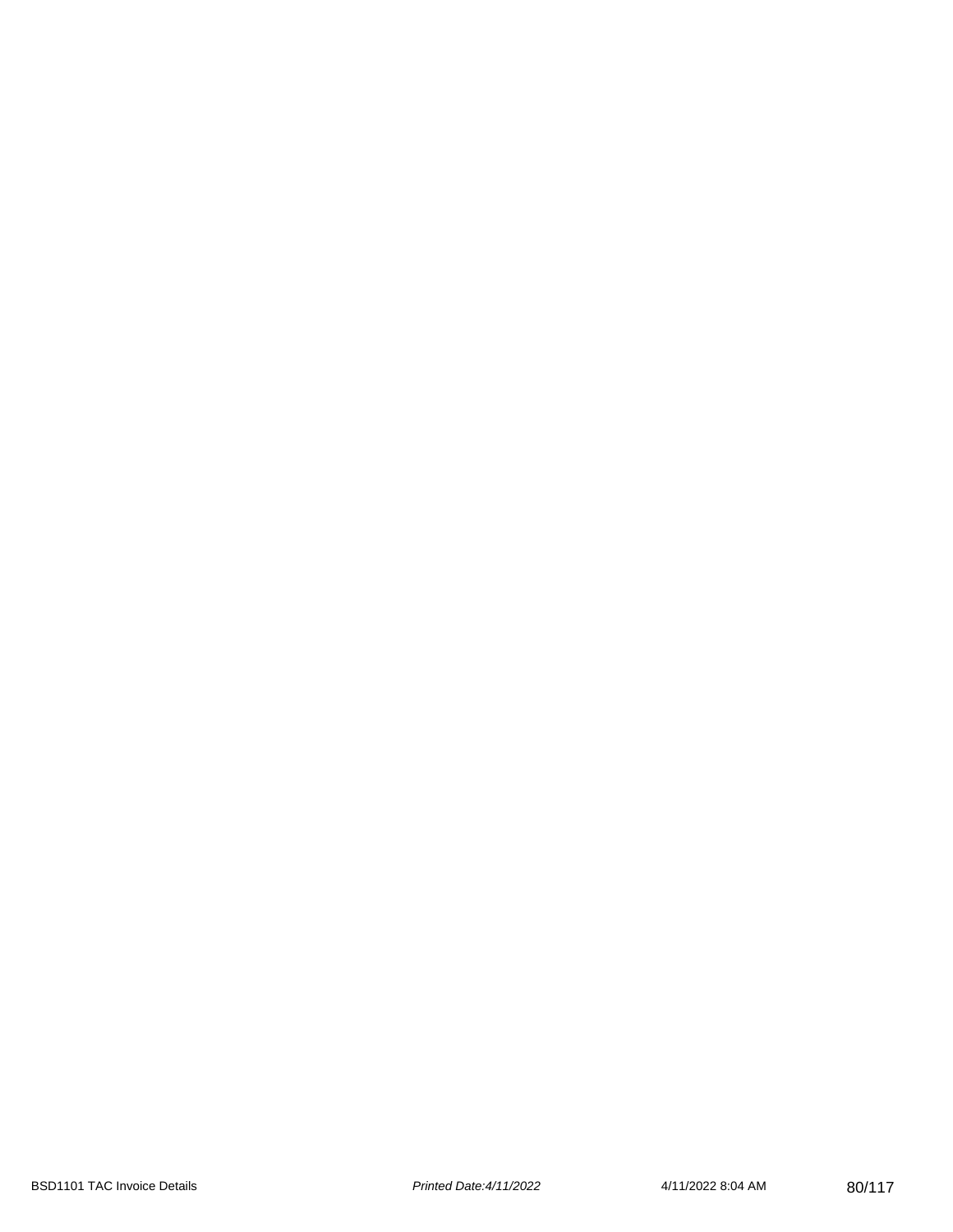

**County Palo Pinto - 182**

| License<br>Primary<br><b>Type</b><br>(AIMS) | <b>Primary</b><br><b>Number</b><br>(AIMS) | License   License  <br>Type<br>(AIMS) | License<br><b>Number</b><br>(AIMS) | License<br><b>Number</b><br>(Legacy) | <b>Validation</b><br>Number/<br>Local Ref Id/<br><b>Registry Number</b> | \$ State Feel | Charge | \$ Sur-1 \$ Late | \$5%<br><b>Feel County</b><br>Refund | \$ Total<br><b>Amount</b> |
|---------------------------------------------|-------------------------------------------|---------------------------------------|------------------------------------|--------------------------------------|-------------------------------------------------------------------------|---------------|--------|------------------|--------------------------------------|---------------------------|
|                                             |                                           | <b>BE</b>                             | 100110254                          | BE507314                             | 458AljAcWgBEPOt                                                         | 1.045.00      |        |                  | 55.00                                | 1,100.00                  |
|                                             |                                           |                                       | Total                              |                                      |                                                                         | 1.045.00      |        |                  | 55.00                                | 1,100.00                  |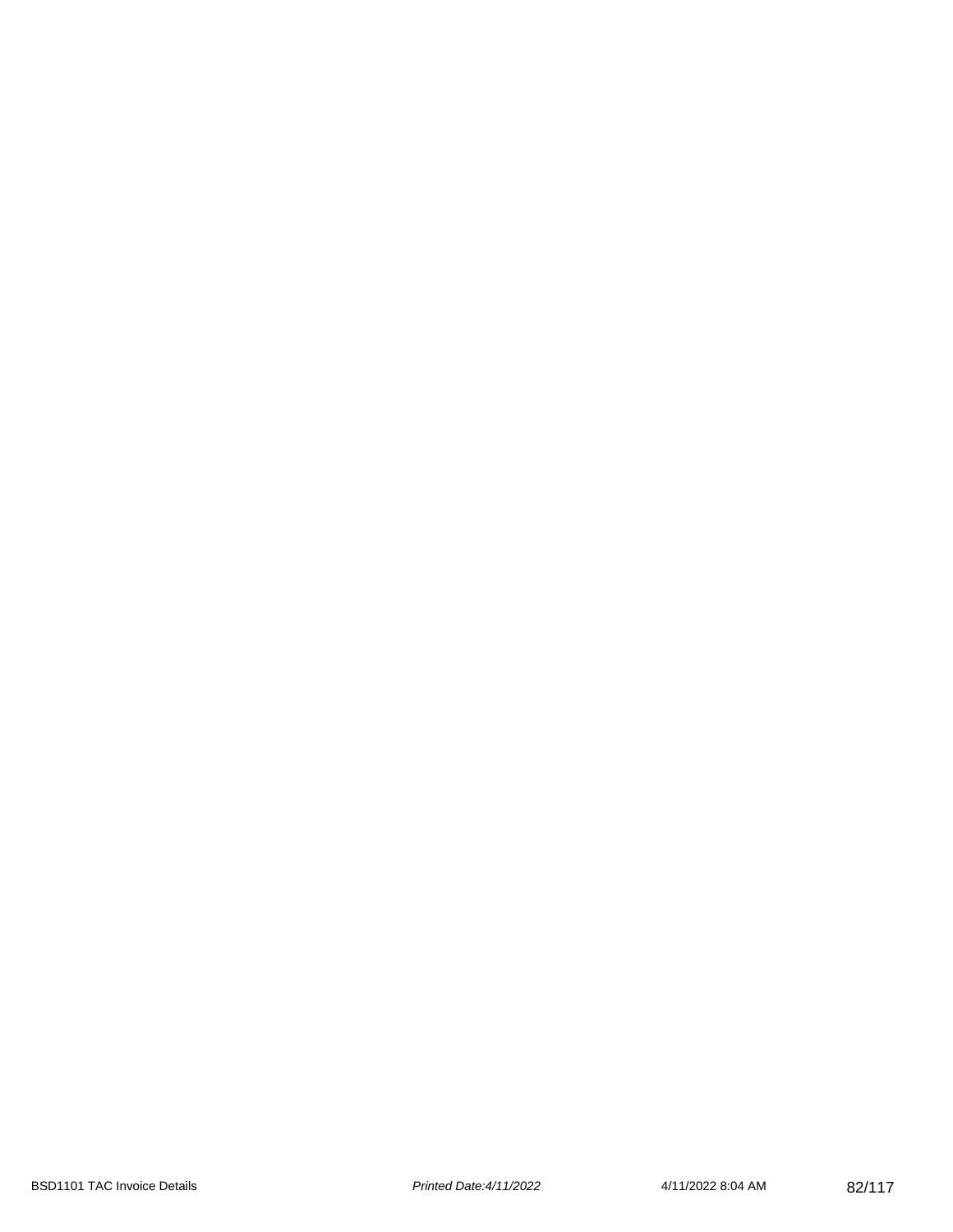

**County Potter - 188**

| License<br>Primary<br><b>Type</b><br>(AIMS) | <b>Primary</b><br><b>Number</b><br>(AIMS) | License   License  <br>Type<br>(AIMS) | License<br><b>Numberl</b><br>(AIMS) | License<br><b>Number</b><br>(Legacy) | <b>Validation</b><br>Number/<br>Local Ref Id/<br><b>Registry Number</b> | \$ State Feel | Charge | \$ Sur-1 \$ Late | \$5%<br><b>Feel County</b><br>Refund | \$ Total<br>Amount |
|---------------------------------------------|-------------------------------------------|---------------------------------------|-------------------------------------|--------------------------------------|-------------------------------------------------------------------------|---------------|--------|------------------|--------------------------------------|--------------------|
|                                             |                                           | <b>BB</b>                             | 100141677                           | BB39257                              | 458AlhwQeTkuWO3                                                         | 3.325.00      |        |                  | 175.00                               | 3,500.00           |
|                                             |                                           |                                       | Total                               |                                      |                                                                         | 3.325.00      |        |                  | 175.00                               | 3,500.00           |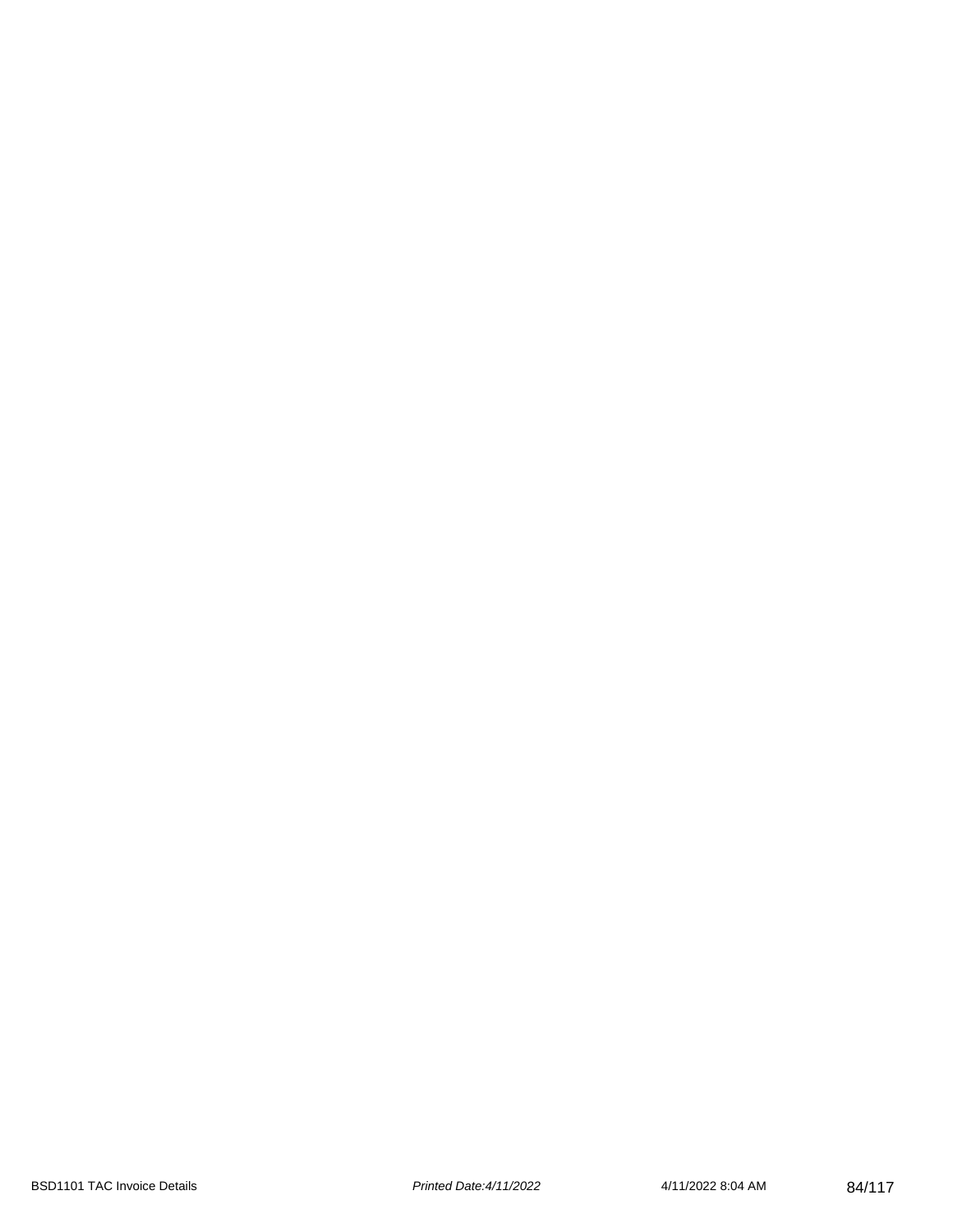

**County Randall - 191**

| License<br>Primary<br>Type<br>(AIMS) | <b>Primary</b><br><b>Number</b><br>(AIMS) | License   License  <br>Type<br>(AIMS) | License<br><b>Number</b><br>(AIMS) | License<br><b>Number</b><br>(Legacy) | <b>Validation</b><br>Number/<br>Local Ref Id/<br><b>Registry Number</b> | \$ State Fee | Charge | \$ Sur-1 \$ Late | \$5%<br><b>Feel County</b><br>Refund | \$ Total<br><b>Amount</b> |
|--------------------------------------|-------------------------------------------|---------------------------------------|------------------------------------|--------------------------------------|-------------------------------------------------------------------------|--------------|--------|------------------|--------------------------------------|---------------------------|
|                                      |                                           | <b>BF</b>                             | 200040057                          |                                      | 458AI4BRAoscHlo                                                         | 1.045.00     |        |                  | 55.00                                | 1,100.00                  |
|                                      |                                           |                                       | Total                              |                                      |                                                                         | 1.045.00     |        |                  | 55.00                                | 1,100.00                  |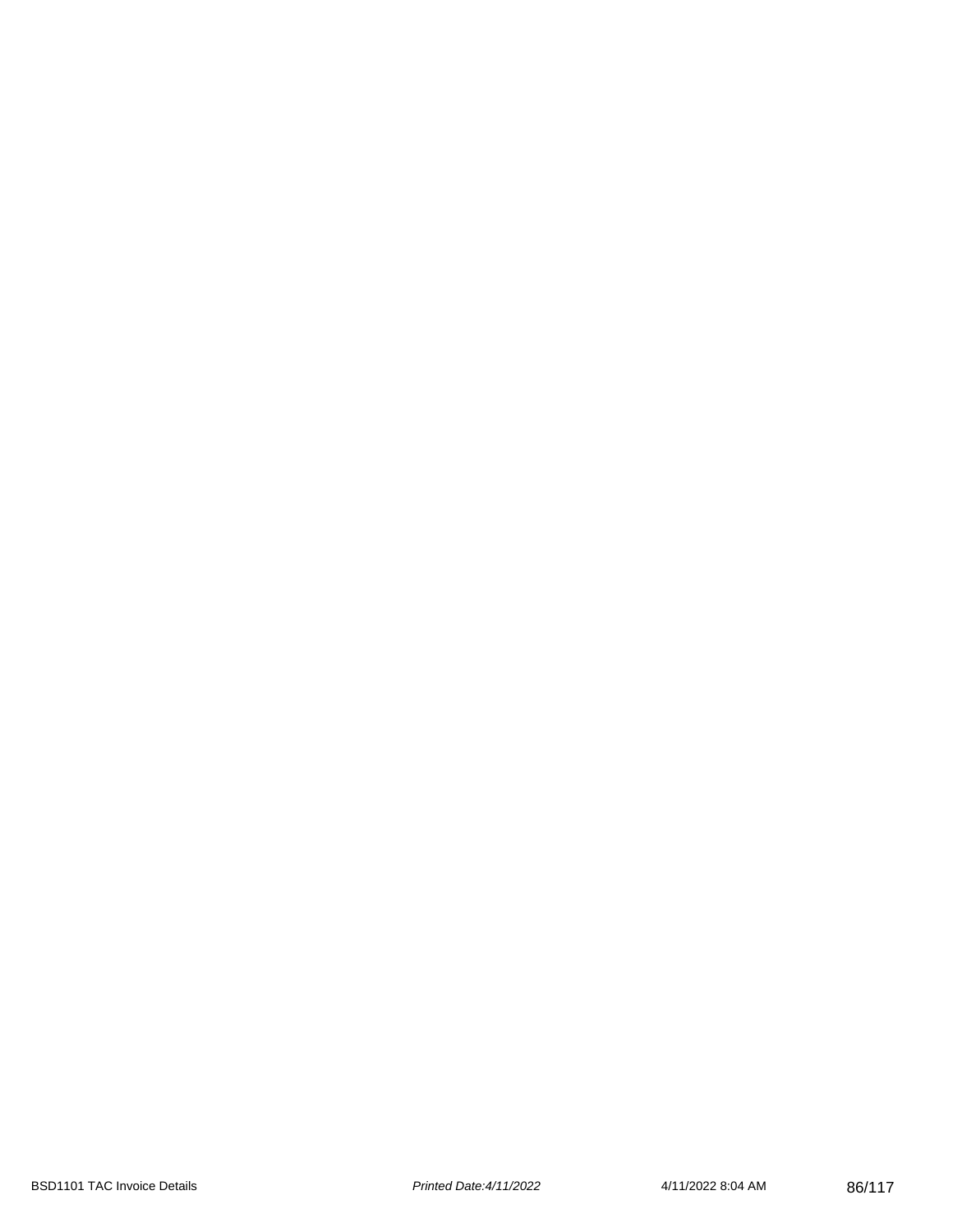

**County Robertson - 198**

| License<br>Primary<br>Type<br>(AIMS) | <b>Primary</b><br><b>Number</b><br>(AIMS) | License   License  <br>Type<br>(AIMS) | Licensel<br><b>Number</b><br>(AIMS) | License<br><b>Number</b><br>(Legacy) | <b>Validation</b><br>Number/<br>Local Ref Id/<br><b>Registry Number</b> | \$ State Fee | Charge | \$ Sur-   \$ Late<br>Feel | \$5%<br>County<br>Refund | \$ Total<br><b>Amount</b> |
|--------------------------------------|-------------------------------------------|---------------------------------------|-------------------------------------|--------------------------------------|-------------------------------------------------------------------------|--------------|--------|---------------------------|--------------------------|---------------------------|
|                                      |                                           | <b>BE</b>                             | 200037386                           |                                      | 458AlhQ3cCC1k1B                                                         | 1.045.00     |        |                           | 55.00                    | 1,100.00                  |
|                                      |                                           | <b>BE</b>                             | 100024842                           | BE554687                             | 458AIxWkSVVz94J                                                         | 1.045.00     |        |                           | 55.00                    | 1,100.00                  |
|                                      |                                           |                                       | Total                               |                                      |                                                                         | 2,090.00     |        |                           | 110.00                   | 2,200.00                  |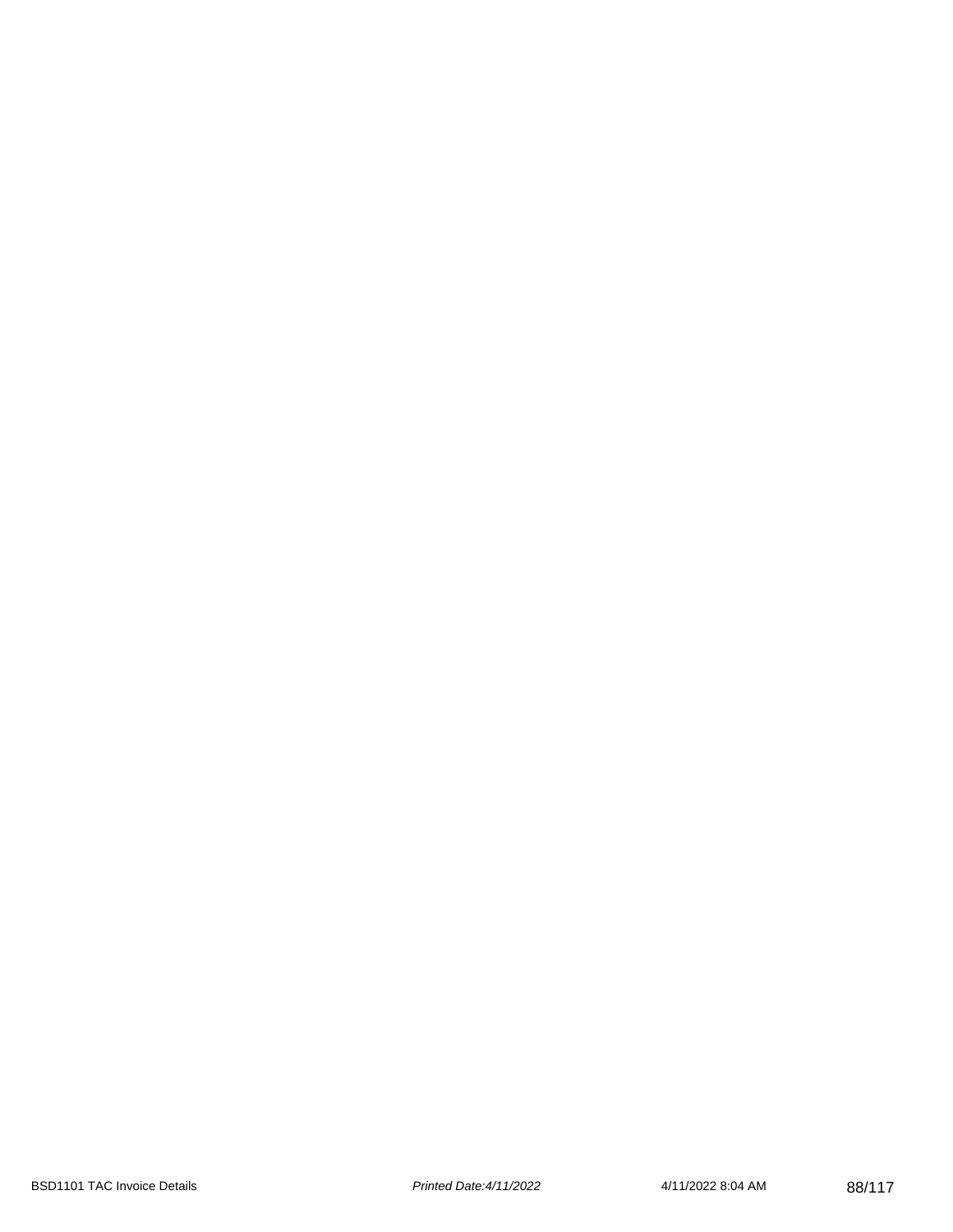

**County Starr - 214**

| License<br>Primary<br>Type<br>(AIMS) | <b>Primary</b><br><b>Number</b><br>(AIMS) | License License I<br>Type<br>(AIMS) | License!<br><b>Number</b><br>(AIMS) | License<br><b>Number</b><br>(Legacy) | <b>Validation</b><br>Number/<br>Local Ref Id/<br><b>Registry Number</b> | \$ State Feel | Charge | \$ Sur-1 \$ Late<br>Feel | \$5%<br>County<br>Refund | \$Total<br><b>Amount</b> |
|--------------------------------------|-------------------------------------------|-------------------------------------|-------------------------------------|--------------------------------------|-------------------------------------------------------------------------|---------------|--------|--------------------------|--------------------------|--------------------------|
|                                      |                                           | <b>BE</b>                           | 100019629                           | BE448496                             | 458AIKzRnSSnCQ1                                                         | 1.045.00      |        |                          | 55.00                    | 1,100.00                 |
|                                      |                                           | BF                                  | 200049808                           |                                      | 458AlgyR8RNBniu                                                         | 1.045.00      |        |                          | 55.00                    | 1,100.00                 |
|                                      |                                           |                                     | Total                               |                                      |                                                                         | 2,090.00      |        |                          | 110.00                   | 2,200.00                 |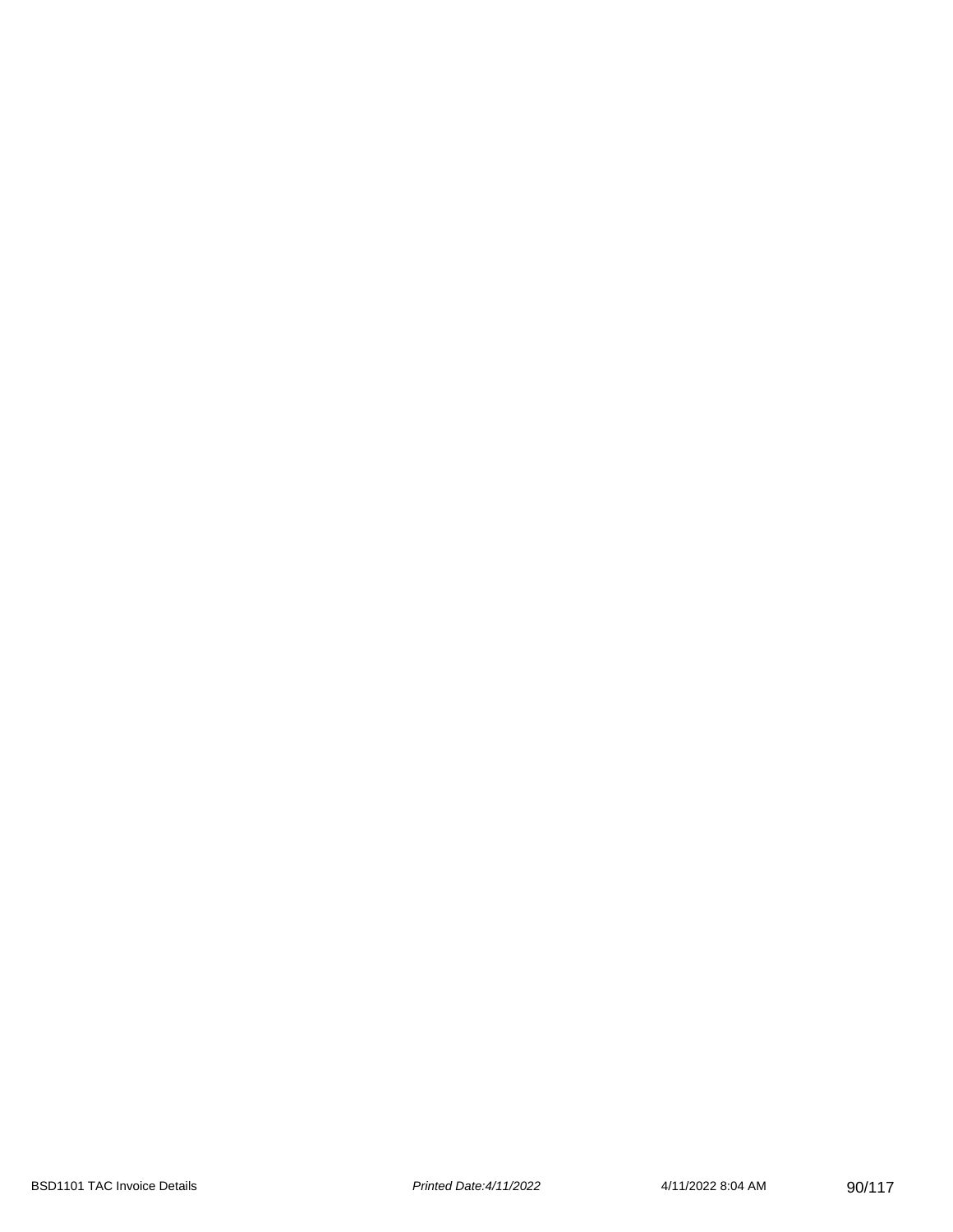

#### **TAC To Be Invoiced Details Applications Approved during March 2022 County Tarrant - 220**

| License<br><b>Primary</b><br>Type<br>(AIMS) | <b>Primary</b><br><b>Number</b><br>(AIMS) | Licensel License<br><b>Type</b><br>(AIMS) | License<br><b>Number</b><br>(AIMS) | License<br><b>Number</b><br>(Legacy) | Validation<br>Number/<br>Local Ref Id/<br><b>Registry Number</b> | \$ State Fee | \$ Sur-I<br><b>Charge</b> | \$ Late<br>Feel | \$5%<br>County<br>Refund | \$ Total<br><b>Amount</b> |
|---------------------------------------------|-------------------------------------------|-------------------------------------------|------------------------------------|--------------------------------------|------------------------------------------------------------------|--------------|---------------------------|-----------------|--------------------------|---------------------------|
| BG                                          | 106611035                                 | <b>BP</b>                                 | 150000897                          | BG1085154                            | 458AIEge0URVJgu                                                  | 1,045.00     |                           |                 | 55.00                    | 1,100.00                  |
| <b>BB</b>                                   | 104876821                                 | <b>BC</b>                                 | 200052860                          |                                      | 458AlloxjZm8ZJX                                                  | 1,425.00     |                           |                 | 75.00                    | 1,500.00                  |
|                                             |                                           | <b>BB</b>                                 | 100222521                          | BB25801                              | 458AllzYFRvtKiK                                                  | 3,325.00     |                           |                 | 175.00                   | 3,500.00                  |
|                                             |                                           | <b>BC</b>                                 | 100376987                          | BB25801                              | 458AllzYFRvtKjK                                                  | 1,425.00     |                           |                 | 75.00                    | 1,500.00                  |
|                                             |                                           | <b>BF</b>                                 | 200037300                          |                                      | 458Alttg3yg7zG8                                                  | 1,045.00     |                           |                 | 55.00                    | 1,100.00                  |
|                                             |                                           | <b>BE</b>                                 | 100056989                          | BE504977                             | 503298                                                           | 1,045.00     |                           |                 | 55.00                    | 1,100.00                  |
|                                             |                                           | <b>BE</b>                                 | 101971751                          | BE706963                             | 503781                                                           | 1,045.00     |                           |                 | 55.00                    | 1,100.00                  |
|                                             |                                           | <b>BE</b>                                 | 100124328                          | BE1306                               | 504182                                                           | 1,045.00     |                           |                 | 55.00                    | 1,100.00                  |
|                                             |                                           |                                           | <b>Total</b>                       |                                      |                                                                  | 11,400.00    |                           |                 | 600.00                   | 12,000.00                 |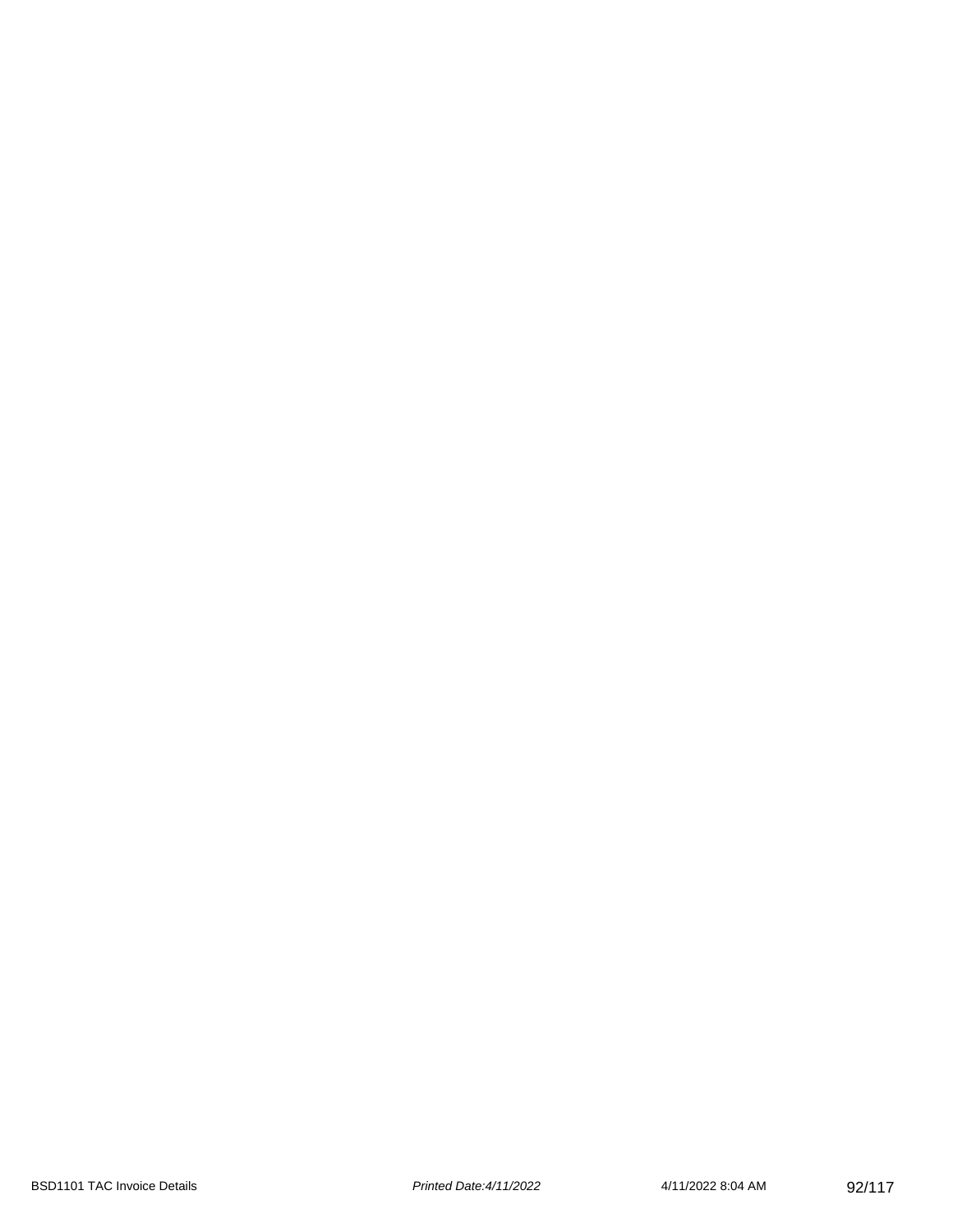

**County Taylor - 221**

| License<br>Primary<br>Type<br>(AIMS) | <b>Primary</b><br><b>Number</b><br>(AIMS) | <b>Licensel License I</b><br>Type<br>(AIMS) | Licensel<br><b>Number</b><br>(AIMS) | License<br><b>Number</b><br>(Legacy) | <b>Validation</b><br>Number/<br>Local Ref Id/<br><b>Registry Number</b> | \$ State Feel | Charge | \$ Sur-1 \$ Late | \$5%<br><b>Feel County</b><br>Refund | \$ Total<br><b>Amount</b> |
|--------------------------------------|-------------------------------------------|---------------------------------------------|-------------------------------------|--------------------------------------|-------------------------------------------------------------------------|---------------|--------|------------------|--------------------------------------|---------------------------|
| <b>BB</b>                            | 100141677                                 | <b>BC</b>                                   | 200050861                           |                                      | 458AIBYQ83PAuy3                                                         | 1,425.00      |        |                  | 75.00                                | 1,500.00                  |
|                                      |                                           |                                             | Total                               |                                      |                                                                         | 1.425.00      |        |                  | 75.00                                | 1,500.00                  |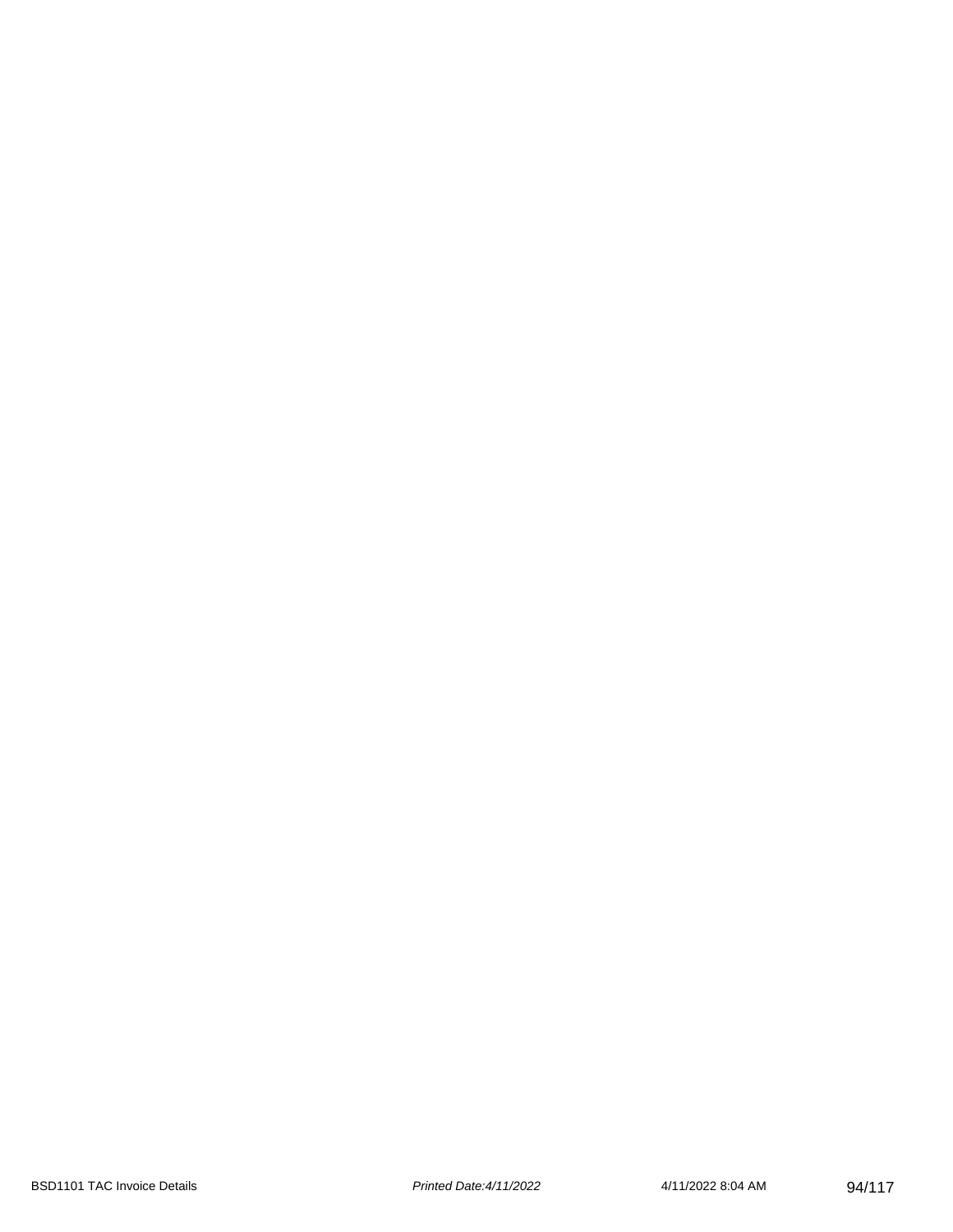

# TEXAS ALCOHOLIC<br>BEVERAGE COMMISSION

#### **TAC To Be Invoiced Details Applications Approved during March 2022**

**County Tom Green - 226**

| License<br><b>Primary</b><br><b>Type</b><br>(AIMS) | Primary<br><b>Number</b><br>(AIMS) | Licensel License<br>Type<br>(AIMS) | License<br><b>Number</b><br>(AIMS) | License<br><b>Number</b><br>(Legacy) | Validation<br>Number/<br>Local Ref Id/<br><b>Registry Number</b> | \$ State Feel | \$ Sur-<br>Charge | \$ Late<br>Feel | \$5%<br>County<br>Refund | \$ Total<br><b>Amount</b> |
|----------------------------------------------------|------------------------------------|------------------------------------|------------------------------------|--------------------------------------|------------------------------------------------------------------|---------------|-------------------|-----------------|--------------------------|---------------------------|
| <b>MB</b>                                          | 103065726                          | <b>BP</b>                          | 150000389                          | MB796758                             | 458Al21alJsT8fb                                                  | 1.045.00      |                   |                 | 55.00                    | 1,100.00                  |
|                                                    |                                    | <b>BE</b>                          | 100064869                          | BE406989                             | 458Ale0WPvsS72T                                                  | 1,045.00      |                   |                 | 55.00                    | 1,100.00                  |
|                                                    |                                    | <b>BE</b>                          | 102092282                          | BE717825                             | 458AlmceifREJ4u                                                  | 1.045.00      |                   |                 | 55.00                    | 1,100.00                  |
|                                                    |                                    | <b>BE</b>                          | 104646725                          | BE932740                             | 458Alr9xRfQXuF3                                                  | 1.045.00      |                   |                 | 55.00                    | 1,100.00                  |
|                                                    |                                    | <b>BF</b>                          | 100026940                          | BF510961                             | 508038                                                           | 1.045.00      |                   |                 | 55.00                    | 1.100.00                  |
|                                                    |                                    |                                    | <b>Total</b>                       |                                      |                                                                  | 5,225.00      |                   |                 | 275.00                   | 5,500.00                  |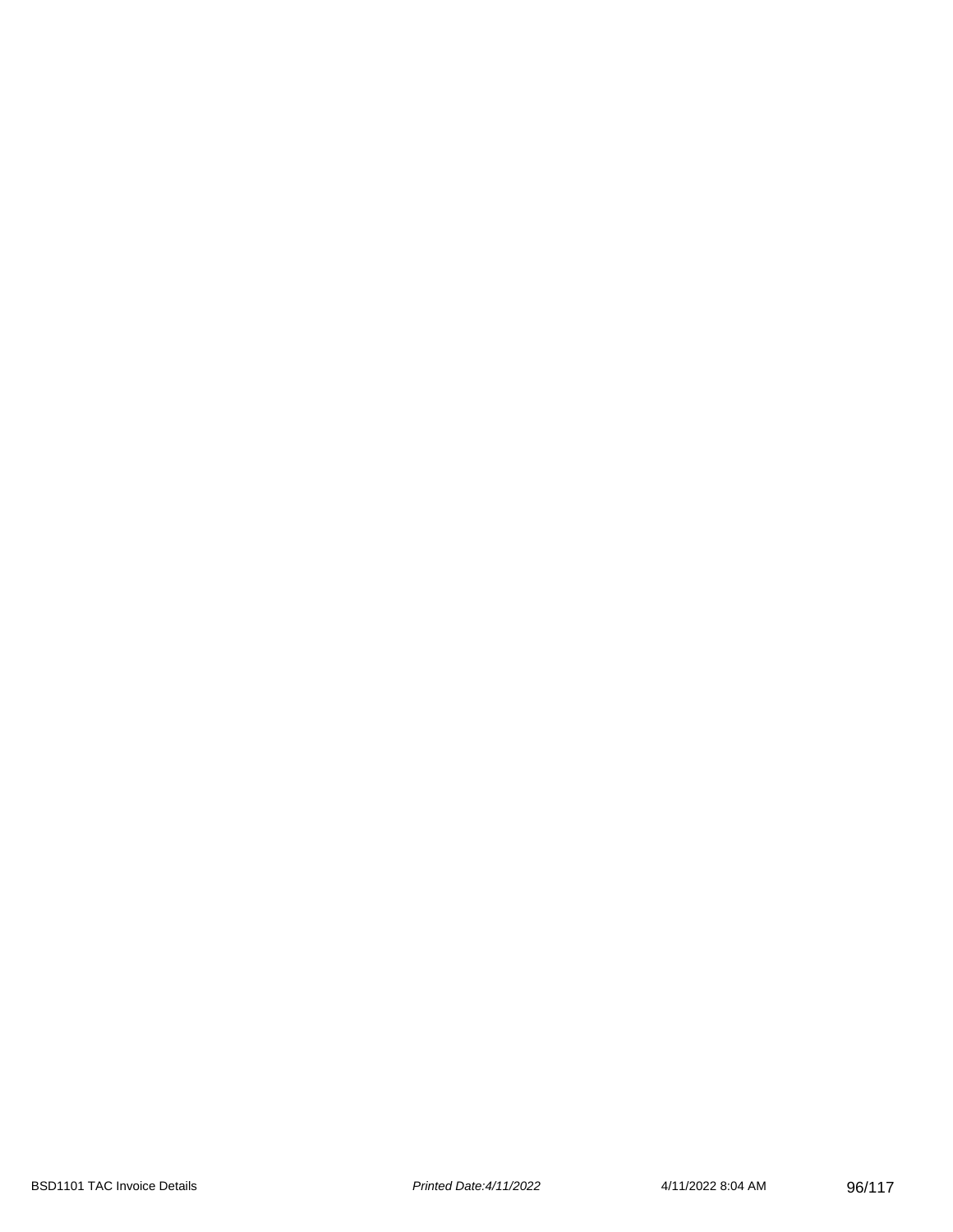

**County Travis - 227**

| License<br>Primary<br><b>Type</b><br>(AIMS) | <b>Primary</b><br><b>Number</b><br>(AIMS) | <b>License   License</b><br><b>Type</b><br>(AIMS) | Licensel<br><b>Number</b><br>(AIMS) | License<br><b>Number</b><br>(Legacy) | Validation<br>Number/<br>Local Ref Id/<br><b>Registry Number</b> | \$ State Fee | \$ Sur-I<br>Charge | \$ Late<br>Feel | \$5%<br>County<br>Refund | \$ Total<br><b>Amount</b> |
|---------------------------------------------|-------------------------------------------|---------------------------------------------------|-------------------------------------|--------------------------------------|------------------------------------------------------------------|--------------|--------------------|-----------------|--------------------------|---------------------------|
| <b>BG</b>                                   | 103835591                                 | <b>BP</b>                                         | 150000010                           | BG866731                             | 458AI1B0SiNEX5W                                                  | 1,045.00     |                    |                 | 55.00                    | 1,100.00                  |
|                                             |                                           | <b>BW</b>                                         | 106472522                           | BW1072852                            | 458AIAbWzNRWwg<br>N                                              | 2,850.00     |                    |                 | 150.00                   | 3,000.00                  |
|                                             |                                           | <b>BW</b>                                         | 106547189                           | BW1078236                            | 458AIEPhOS2PZyt                                                  | 2,850.00     |                    |                 | 150.00                   | 3,000.00                  |
|                                             |                                           | <b>BW</b>                                         | 200055010                           |                                      | 458AlhbFDIPV5h2                                                  | 2,850.00     |                    |                 | 150.00                   | 3,000.00                  |
|                                             |                                           | <b>BW</b>                                         | 106461733                           | BW1074005                            | 458Almdv9wtRHvA                                                  | 2,850.00     |                    |                 | 150.00                   | 3,000.00                  |
| <b>BG</b>                                   | 105455677                                 | <b>BP</b>                                         | 150000472                           | BG999260                             | 458AIP0jihmN6oF                                                  | 1,045.00     |                    |                 | 55.00                    | 1,100.00                  |
|                                             |                                           | <b>BW</b>                                         | 106600414                           | BW1081855                            | 458AIwTM8t1j4yE                                                  | 2,850.00     |                    |                 | 150.00                   | 3,000.00                  |
|                                             |                                           | <b>BE</b>                                         | 200052206                           |                                      | 800022                                                           | 1,045.00     |                    |                 | 55.00                    | 1,100.00                  |
| Total                                       |                                           |                                                   |                                     |                                      |                                                                  |              |                    |                 | 915.00                   | 18,300.00                 |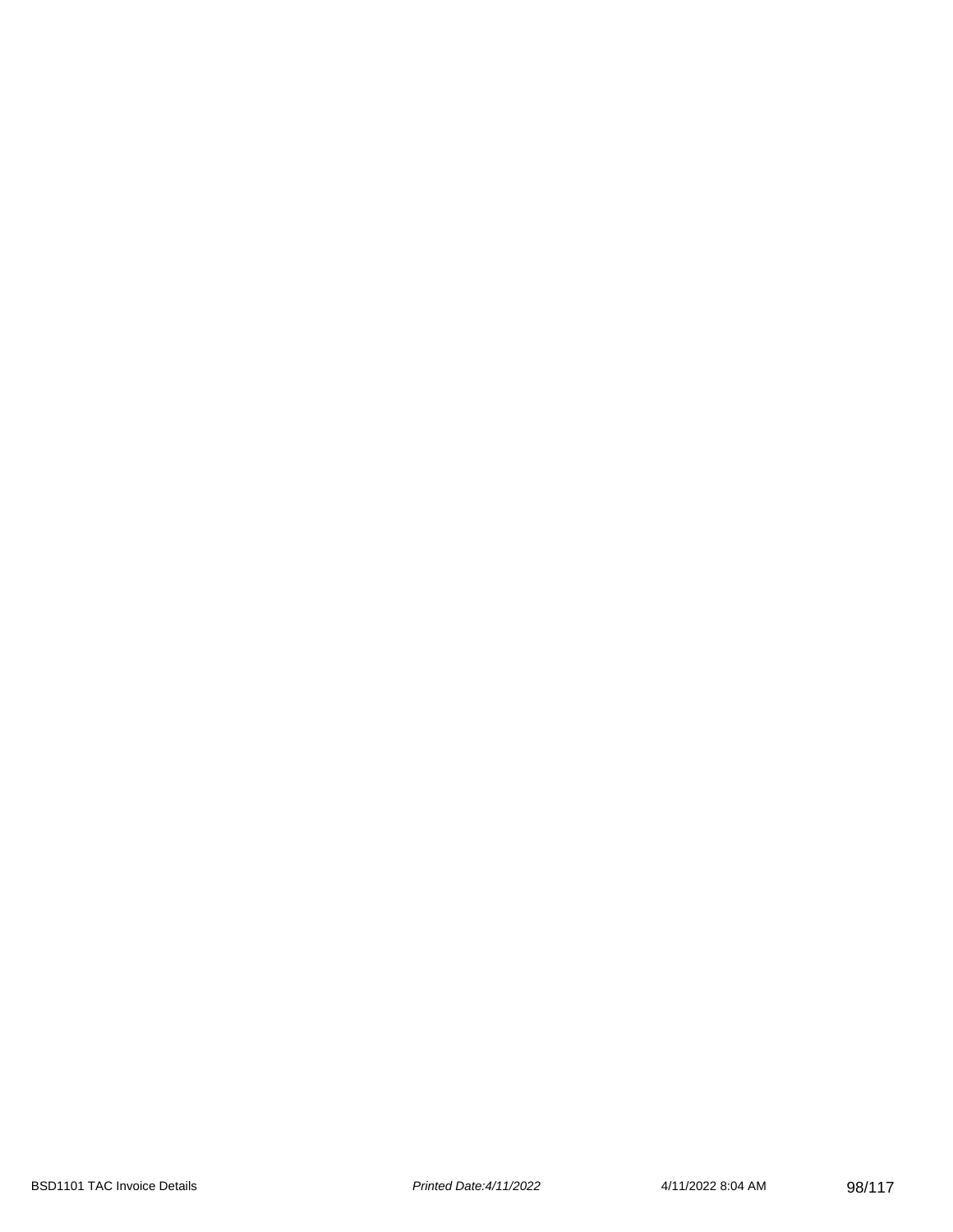

**County Uvalde - 232**

| License<br>Primary<br>Type<br>(AIMS) | <b>Primary</b><br><b>Number</b><br>(AIMS) | Licensel License I<br>Type<br>(AIMS) | License<br><b>Number</b><br>(AIMS) | License<br><b>Number</b><br>(Legacy) | <b>Validation</b><br>Number/<br>Local Ref Id/<br><b>Registry Number</b> | \$ State Feel | <b>Charge</b> | \$ Sur-   \$ Late<br>Feel | \$5%<br>County<br>Refund | \$ Total<br><b>Amount</b> |
|--------------------------------------|-------------------------------------------|--------------------------------------|------------------------------------|--------------------------------------|-------------------------------------------------------------------------|---------------|---------------|---------------------------|--------------------------|---------------------------|
| <b>BW</b>                            | 200044594                                 | <b>SD</b>                            | 200052844                          |                                      | 458AI6Xiw2JQTId                                                         | 1,140.00      |               |                           | 60.00                    | 1,200.00                  |
|                                      |                                           | <b>BF</b>                            | 100019645                          | BF430002                             | 458AIVffAuD1Vgw                                                         | 1,045.00      |               |                           | 55.00                    | 1,100.00                  |
|                                      |                                           | <b>BW</b>                            | 200044594                          |                                      | 458AlvpXBNluwx7                                                         | 2,850.00      |               |                           | 150.00                   | 3,000.00                  |
| Total                                |                                           |                                      |                                    |                                      |                                                                         | 5,035.00      |               |                           | 265.00                   | 5,300.00                  |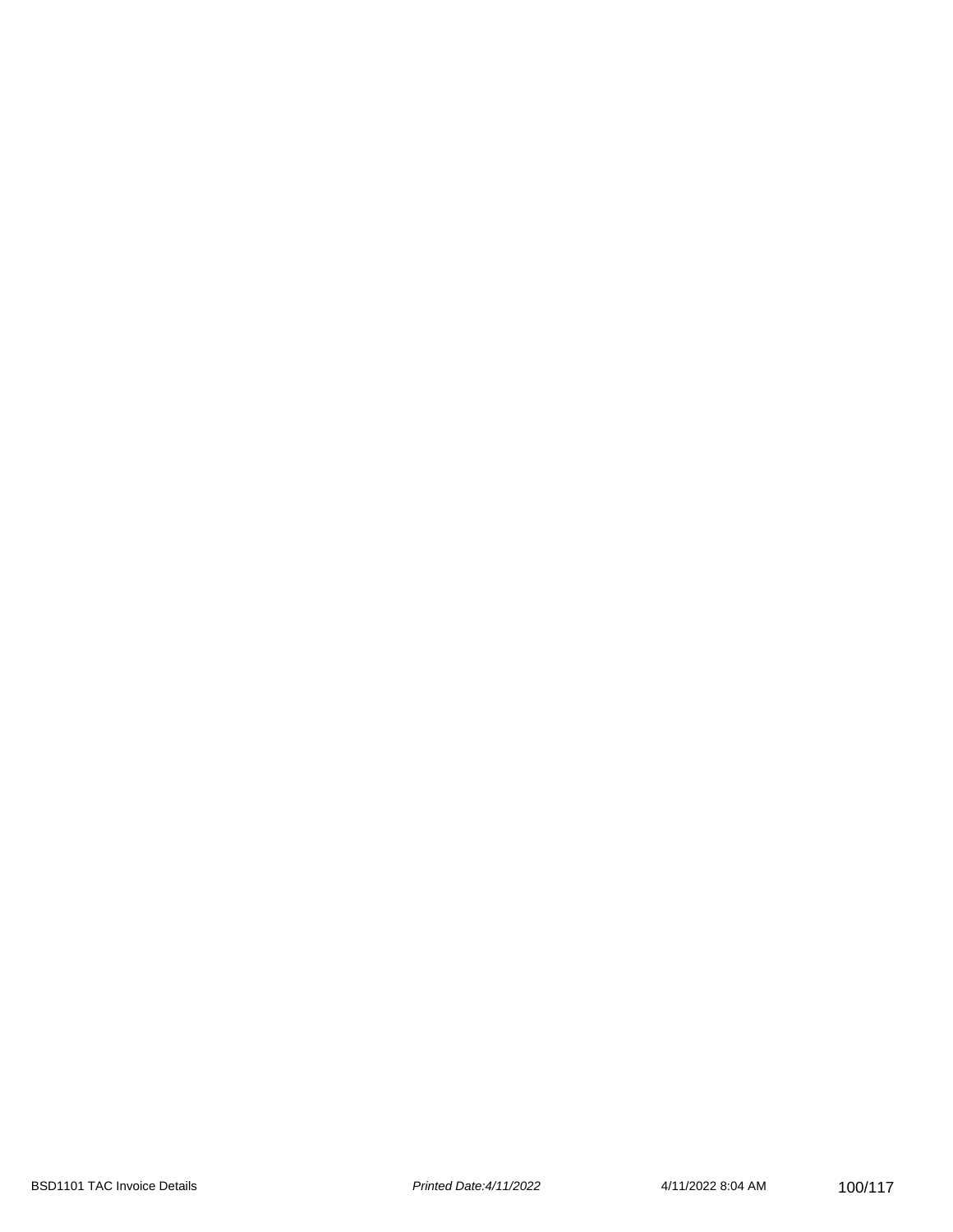

**County Val Verde - 233**

| License<br>Primary<br>Type<br>(AIMS) | <b>Primary</b><br><b>Number</b><br>(AIMS) | <b>License   License</b><br>Type<br>(AIMS) | License<br><b>Number</b><br>(AIMS) | License<br><b>Number</b><br>(Legacy) | <b>Validation</b><br>Number/<br>Local Ref Id/<br><b>Registry Number</b> | \$ State Feel | Charge   | \$ Sur-1 \$ Late | \$5%<br><b>Feel County</b><br>Refund | \$ Total<br><b>Amount</b> |
|--------------------------------------|-------------------------------------------|--------------------------------------------|------------------------------------|--------------------------------------|-------------------------------------------------------------------------|---------------|----------|------------------|--------------------------------------|---------------------------|
|                                      |                                           | <b>BE</b>                                  |                                    | 106558079 BE1081536                  | 458AlmrxSnX9lzt                                                         | 1.045.00      |          |                  | 55.00                                | 1,100.00                  |
| Total                                |                                           |                                            |                                    |                                      |                                                                         |               | 1.045.00 |                  | 55.00                                | 1,100.00                  |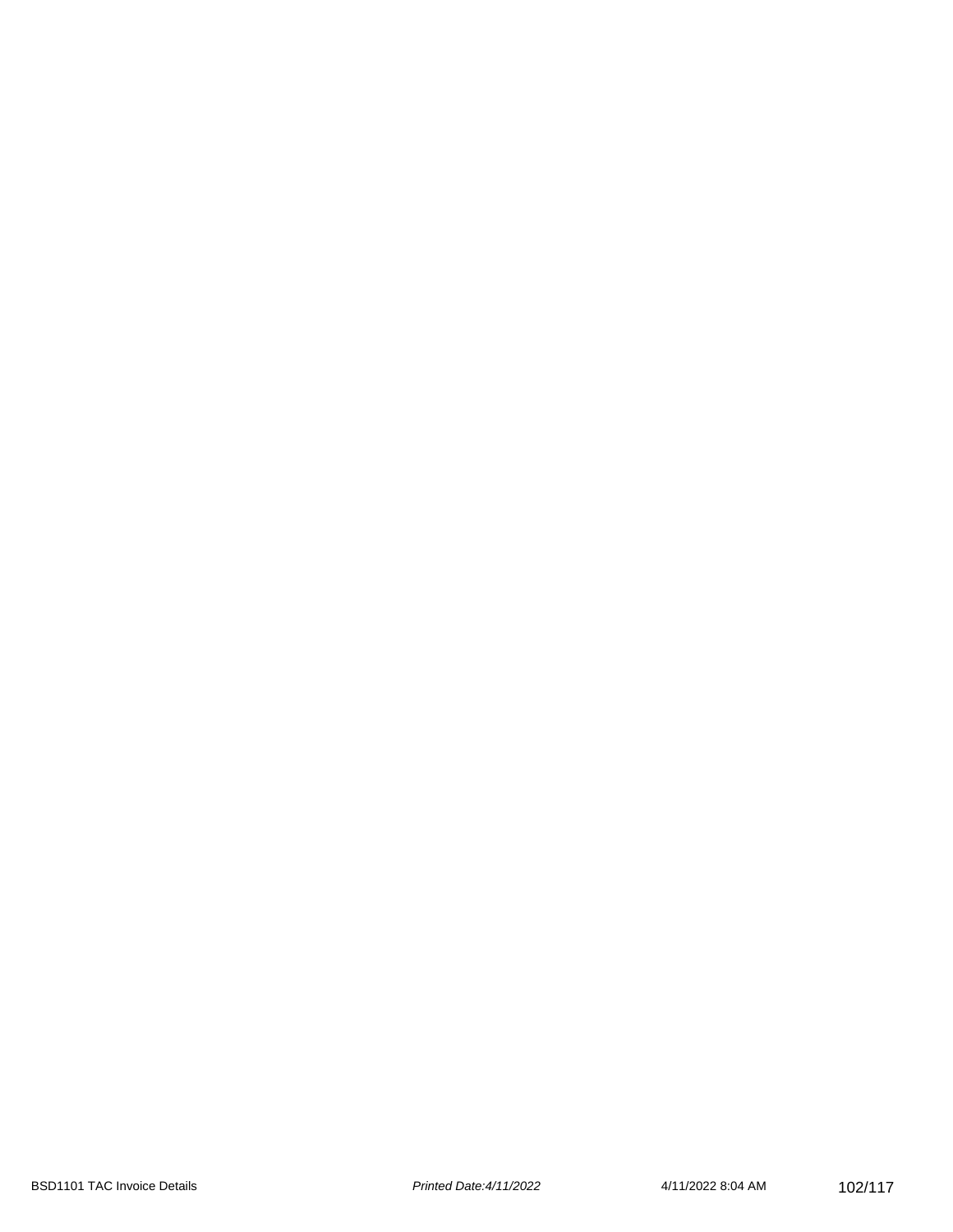

**County Victoria - 235**

| License<br>Primary<br>Type<br>(AIMS) | <b>Primary</b><br><b>Number</b><br>(AIMS) | License   License  <br>Type<br>(AIMS) | License<br><b>Number</b><br>(AIMS) | License<br><b>Number</b><br>(Legacy) | <b>Validation</b><br>Number/<br>Local Ref Id/<br><b>Registry Number</b> | \$ State Fee | Charge   | \$ Sur-1 \$ Late | \$5%<br><b>Feel County</b><br>Refund | \$ Total<br><b>Amount</b> |
|--------------------------------------|-------------------------------------------|---------------------------------------|------------------------------------|--------------------------------------|-------------------------------------------------------------------------|--------------|----------|------------------|--------------------------------------|---------------------------|
|                                      |                                           | <b>BE</b>                             | 100028528                          | BE305989                             | 458AlpSKKAZzc6a                                                         | 1.045.00     |          |                  | 55.00                                | 1,100.00                  |
| Total                                |                                           |                                       |                                    |                                      |                                                                         |              | 1.045.00 |                  | 55.00                                | 1,100.00                  |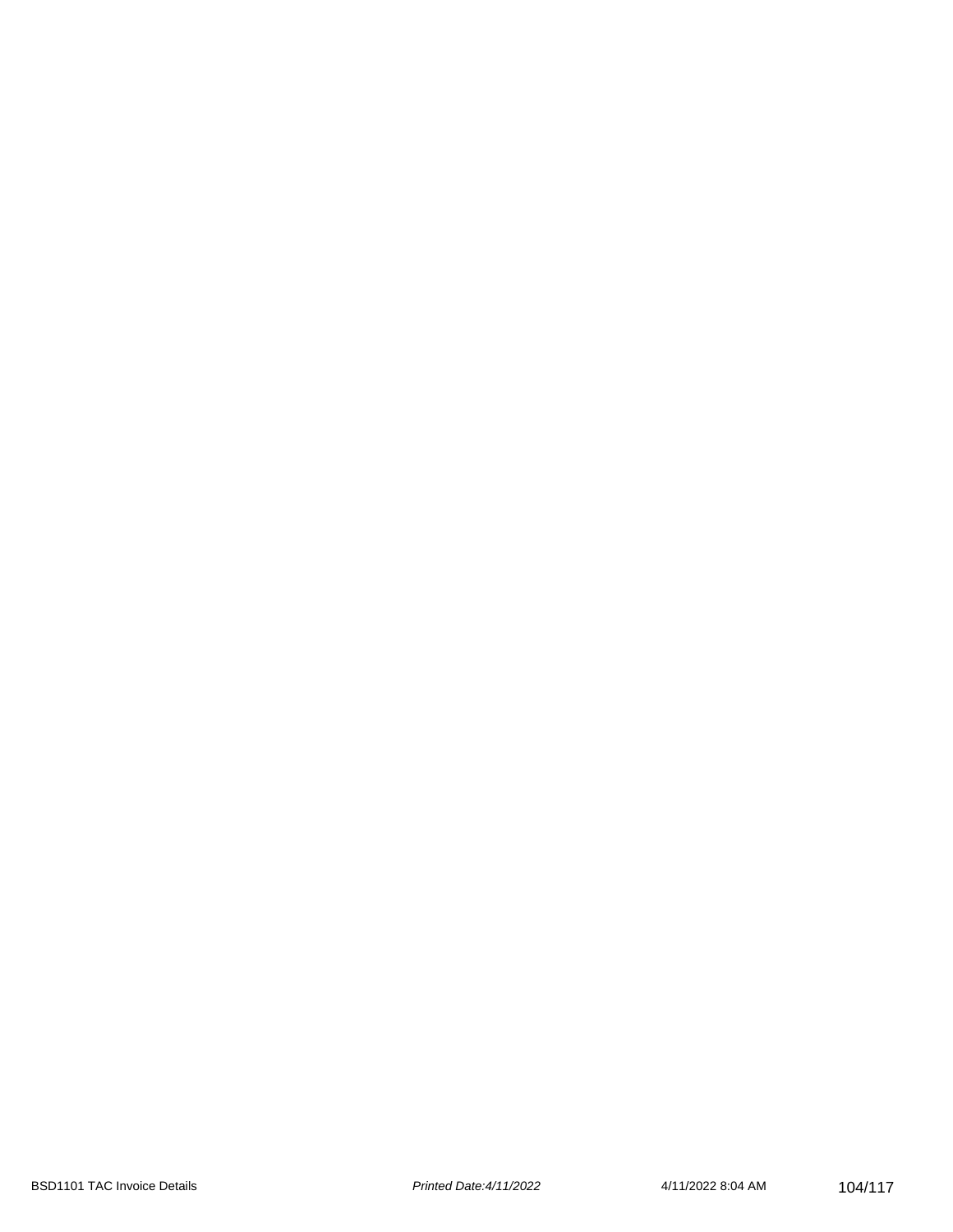

**County Waller - 237**

| License<br>Primary<br><b>Type</b><br>(AIMS) | <b>Primary</b><br><b>Number</b><br>(AIMS) | License License<br><b>Type</b><br>(AIMS) | License!<br><b>Number</b><br>(AIMS) | License<br><b>Number</b><br>(Legacy) | <b>Validation</b><br>Number/<br>Local Ref Id/<br><b>Registry Number</b> | \$ State Fee | Charge | \$ Sur-1 \$ Late | \$5%<br><b>Feel County</b><br>Refund | \$ Total<br><b>Amount</b> |
|---------------------------------------------|-------------------------------------------|------------------------------------------|-------------------------------------|--------------------------------------|-------------------------------------------------------------------------|--------------|--------|------------------|--------------------------------------|---------------------------|
|                                             |                                           | <b>BE</b>                                | 200039228                           |                                      | 458Al9zV0j6nah3                                                         | 1.045.00     |        |                  | 55.00                                | 1,100.00                  |
| <b>BG</b>                                   | 105536393 <b>1</b>                        | <b>BP</b>                                |                                     | 150000478 BG1008725                  | 458AIJLds4dM1eJ                                                         | 1.045.00     |        |                  | 55.00                                | 1,100.00                  |
| Total                                       |                                           |                                          |                                     |                                      |                                                                         |              |        |                  | 110.00                               | 2,200.00                  |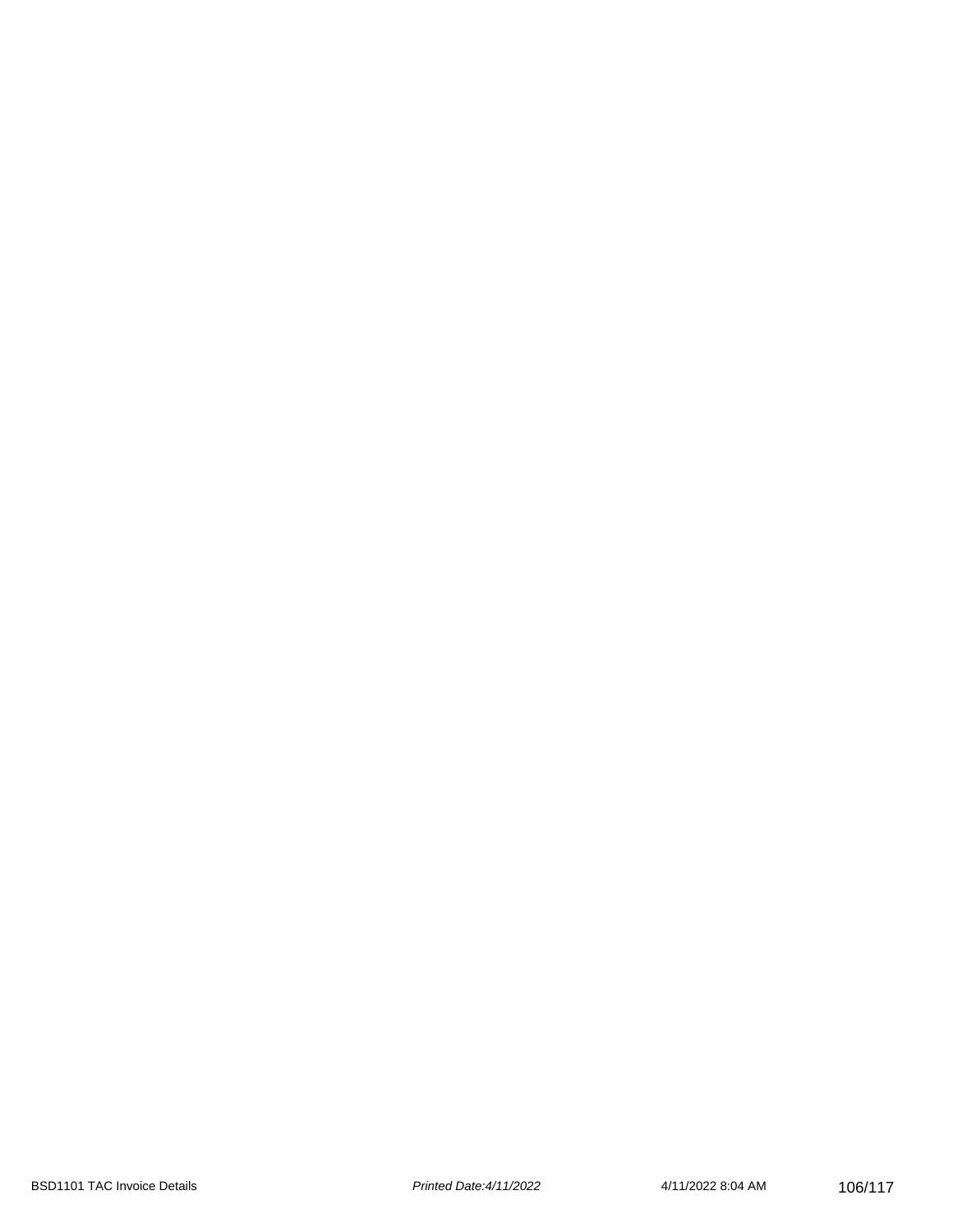

**County Washington - 239**

| License<br>Primary<br>Type<br>(AIMS) | <b>Primary</b><br><b>Number</b><br>(AIMS) | License License<br><b>Type</b><br>(AIMS) | License<br><b>Number</b><br>(AIMS) | License<br><b>Number</b><br>(Legacy) | <b>Validation</b><br>Number/<br>Local Ref Id/<br><b>Registry Number</b> | \$ State Feel | Charge   | \$ Sur-1 \$ Late | \$5%<br><b>Feel County</b><br>Refund | \$ Total<br><b>Amount</b> |
|--------------------------------------|-------------------------------------------|------------------------------------------|------------------------------------|--------------------------------------|-------------------------------------------------------------------------|---------------|----------|------------------|--------------------------------------|---------------------------|
|                                      |                                           | <b>BE</b>                                | 101169348                          | BE622775                             | 458AII7fOq0ZfI9                                                         | 1.045.00      |          |                  | 55.00                                | 1,100.00                  |
| Total                                |                                           |                                          |                                    |                                      |                                                                         |               | 1.045.00 |                  | 55.00                                | 1,100.00                  |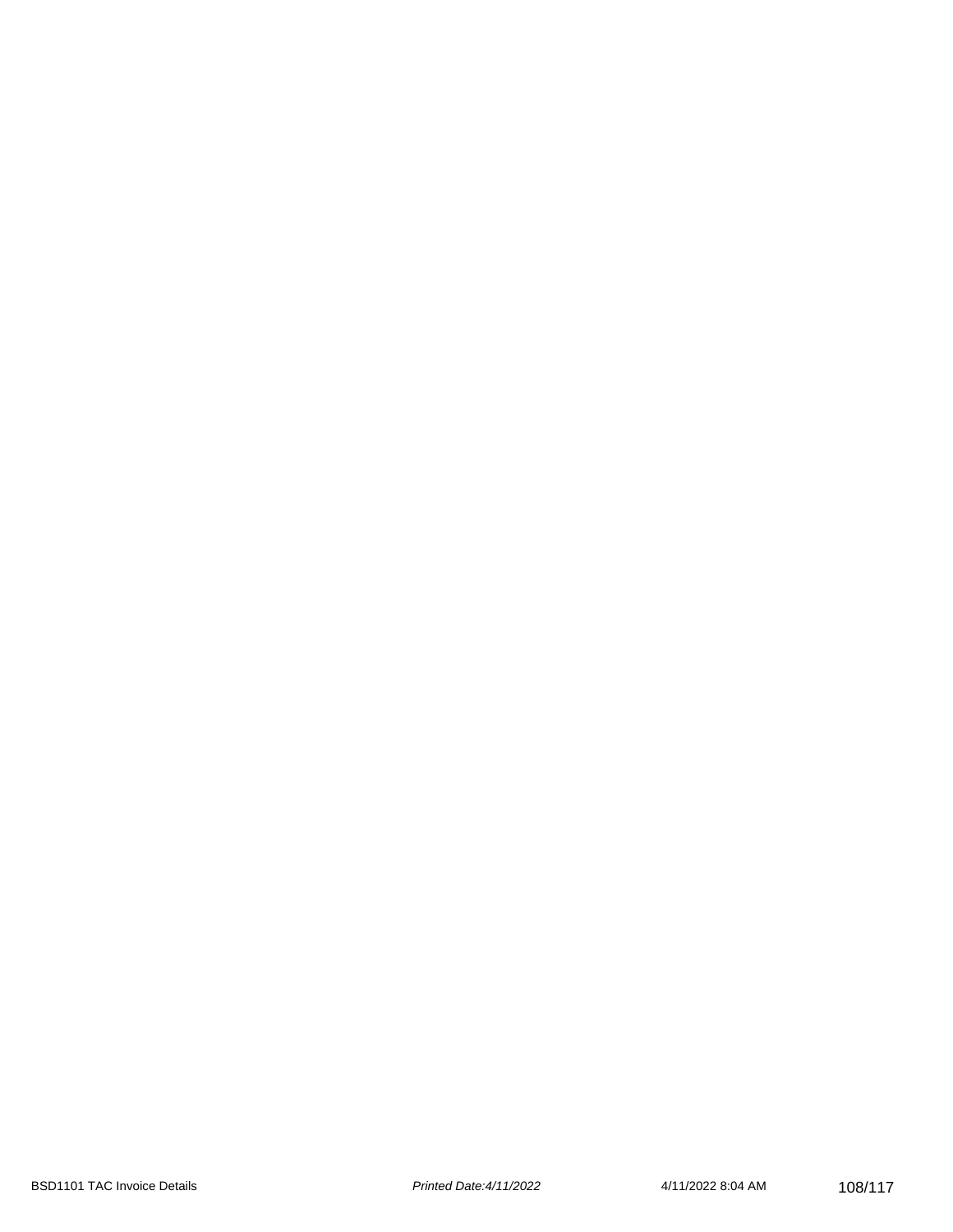

**County Wharton - 241**

| License<br>Primary<br>Type<br>(AIMS) | <b>Primary</b><br><b>Number</b><br>(AIMS)I | <b>License License</b><br>Type<br>(AIMS) | License<br><b>Number</b><br>(AIMS) | License<br><b>Number</b><br>(Legacy) | <b>Validation</b><br>Number/<br>Local Ref Id/<br><b>Registry Number</b> | \$ State Feel | Charge | \$ Sur-1 \$ Late | \$5%<br><b>Feel County</b><br>Refund | \$ Total<br><b>Amount</b> |
|--------------------------------------|--------------------------------------------|------------------------------------------|------------------------------------|--------------------------------------|-------------------------------------------------------------------------|---------------|--------|------------------|--------------------------------------|---------------------------|
|                                      |                                            | <b>BE</b>                                | 100066561                          | BE29234                              | 458AljyDmRKnW95                                                         | 1.045.00      |        |                  | 55.00                                | 1,100.00                  |
| Total                                |                                            |                                          |                                    |                                      |                                                                         | 1.045.00      |        |                  | 55.00                                | 1,100.00                  |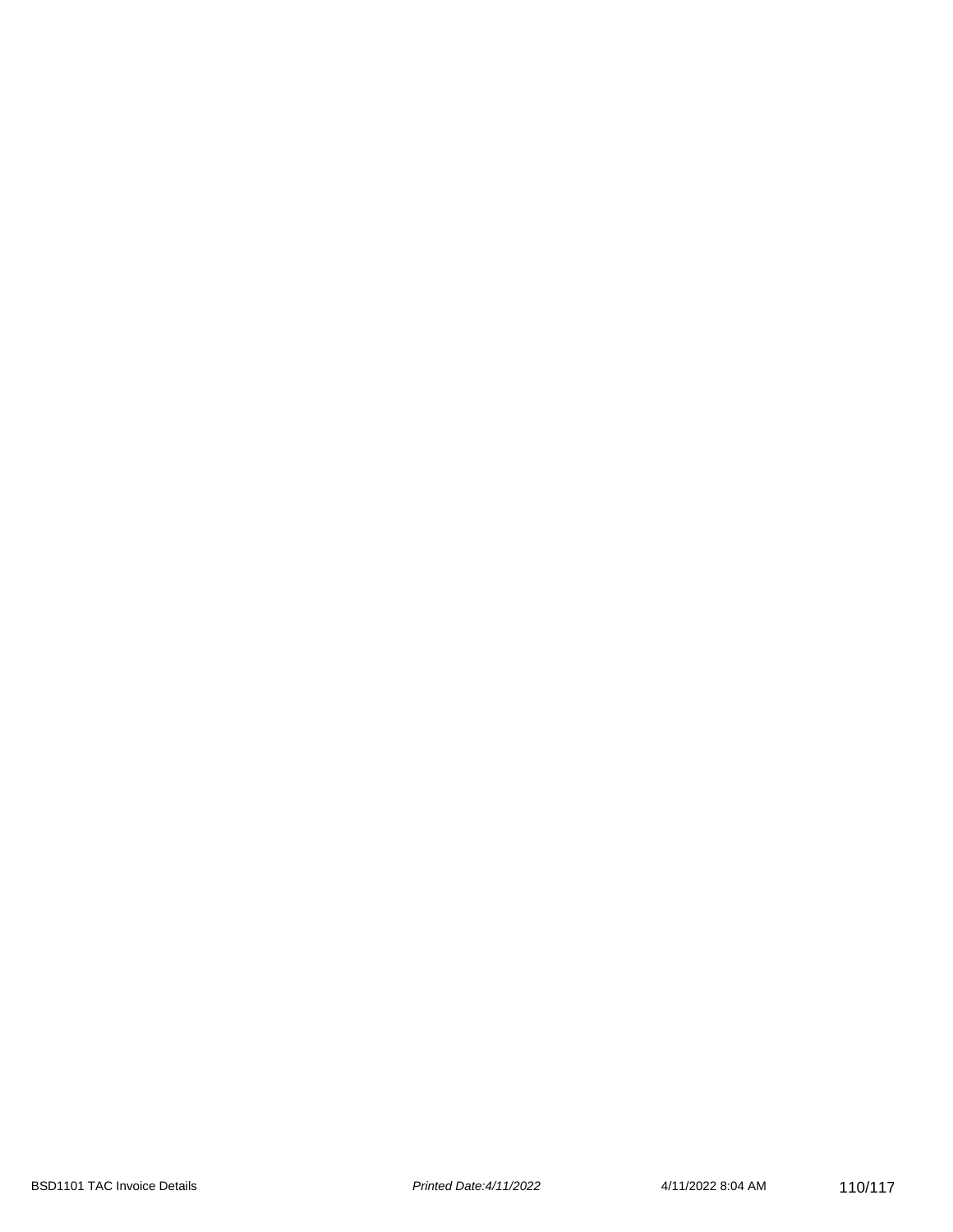

**County Wichita - 243**

| License<br>Primary<br>Type<br>(AIMS) | Primary!<br>Number <sup>1</sup><br>(AIMS) | Licensel License I<br>Type<br>(AIMS) | Licensel<br><b>Number</b><br>(AIMS) | License<br><b>Number</b><br>(Legacy) | <b>Validation</b><br>Number/<br>Local Ref Id/<br><b>Registry Number</b> | \$ State Feel | Chargel | \$ Sur-1 \$ Late<br>Feel | \$5%<br>County<br>Refund | \$ Total<br><b>Amount</b> |
|--------------------------------------|-------------------------------------------|--------------------------------------|-------------------------------------|--------------------------------------|-------------------------------------------------------------------------|---------------|---------|--------------------------|--------------------------|---------------------------|
|                                      |                                           | <b>BE</b>                            | 104494465                           | BE920168                             | 458AlHuoHfZNSWD                                                         | 1.045.00      |         |                          | 55.00                    | 1,100.00                  |
|                                      |                                           | BF                                   | 100070969                           | BF294142                             | 458AIrGAuTCJiBY                                                         | 1.045.00      |         |                          | 55.00                    | 1,100.00                  |
| Total                                |                                           |                                      |                                     |                                      |                                                                         | 2,090.00      |         |                          | 110.00                   | 2,200.00                  |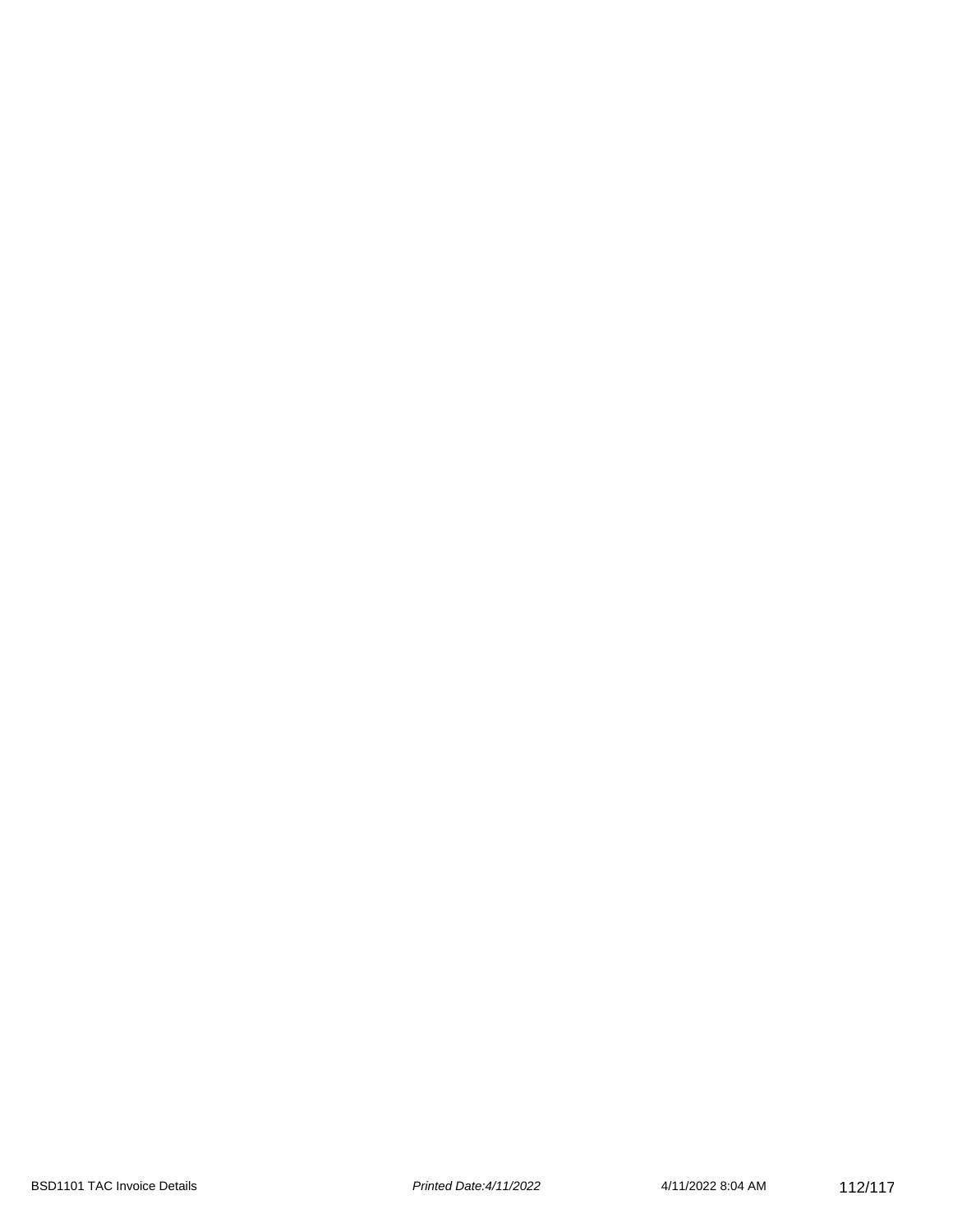

**County Williamson - 246**

| License<br>Primary<br>Type<br>(AIMS) | License   L<br><b>Primary</b><br><b>Number</b><br>(AIMS) | License <sup>®</sup><br><b>Type</b><br>(AIMS) | License<br><b>Number</b><br>(AIMS) | License<br><b>Number</b><br>(Legacy) | Validation<br>Number/<br>Local Ref Id/<br><b>Registry Number</b> | \$ State Fee | \$ Sur-I<br><b>Charge!</b> | \$ Late<br>Feel | \$5%<br>County<br>Refund | \$ Total<br>Amount |
|--------------------------------------|----------------------------------------------------------|-----------------------------------------------|------------------------------------|--------------------------------------|------------------------------------------------------------------|--------------|----------------------------|-----------------|--------------------------|--------------------|
|                                      |                                                          | <b>BW</b>                                     |                                    | 106523136 BW1078908                  | 458AI32nd9ksTh4                                                  | 2,850.00     |                            |                 | 150.00                   | 3,000.00           |
| <b>BW</b>                            | 106523136                                                | <b>SD</b>                                     |                                    | 150000283 BW1078908                  | 458AI32nd9ksTh4                                                  | 1,140.00     |                            |                 | 60.00                    | 1,200.00           |
|                                      |                                                          | <b>BW</b>                                     | 200042255                          |                                      | 458AlcT77qMgFk6                                                  | 2,850.00     |                            |                 | 150.00                   | 3,000.00           |
| <b>BG</b>                            | 106566217                                                | <b>BP</b>                                     | 150000561                          | BG1082045                            | 458Ald9qOq2owUw                                                  | 1,045.00     |                            |                 | 55.00                    | 1,100.00           |
| <b>BG</b>                            | 200048292                                                | <b>BP</b>                                     | 200050385                          |                                      | 458AldNOwggRfJu                                                  | 1,045.00     |                            |                 | 55.00                    | 1,100.00           |
|                                      |                                                          | <b>BE</b>                                     | 106619709                          | BE1084434                            | 458AIIPUugcNe8h                                                  | 1,045.00     |                            |                 | 55.00                    | 1,100.00           |
| <b>BG</b>                            | 106601407                                                | <b>BP</b>                                     | 150000129                          | BG1083574                            | 458AlumLMV6F0ld                                                  | 1,045.00     |                            |                 | 55.00                    | 1,100.00           |
| Total                                |                                                          |                                               |                                    |                                      |                                                                  | 11,020.00    |                            |                 | 580.00                   | 11,600.00          |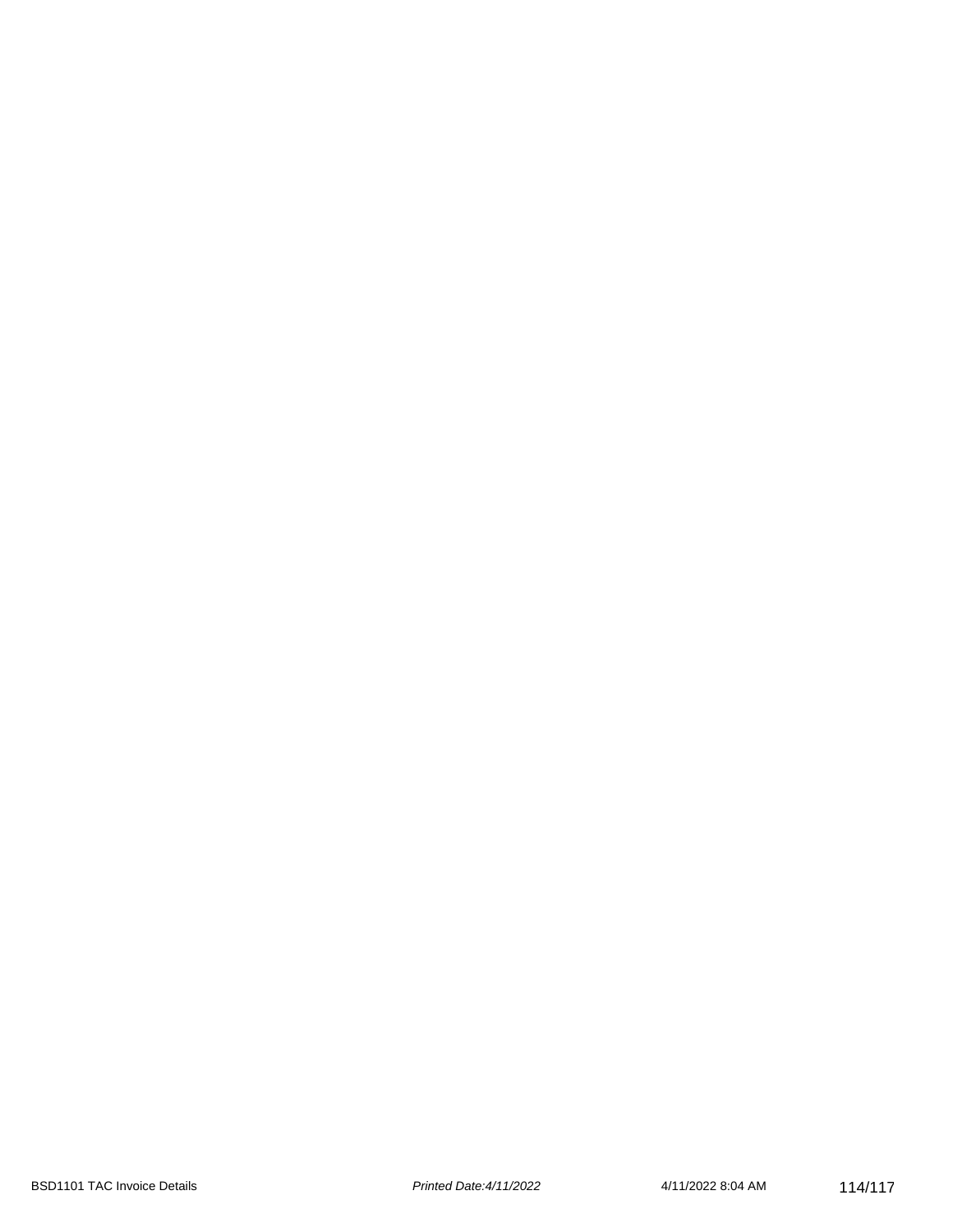

**County Zapata - 253**

| License<br>Primary<br>Type<br>(AIMS) | <b>Primary</b><br><b>Number</b><br>(AIMS) | License   License  <br>Type<br>(AIMS) | License<br><b>Number</b><br>(AIMS) | License<br><b>Number</b><br>(Legacy) | <b>Validation</b><br>Number/<br>Local Ref Id/<br><b>Registry Number</b> | \$ State Feel | Charge | \$ Sur-1 \$ Late | \$5%<br><b>Feel County</b><br>Refund | \$ Total<br><b>Amount</b> |
|--------------------------------------|-------------------------------------------|---------------------------------------|------------------------------------|--------------------------------------|-------------------------------------------------------------------------|---------------|--------|------------------|--------------------------------------|---------------------------|
|                                      |                                           | BE                                    | 200047281                          |                                      | 458AlycGRNNG9Ki                                                         | 1.045.00      |        |                  | 55.00                                | 1,100.00                  |
| Total                                |                                           |                                       |                                    |                                      |                                                                         | 1.045.00      |        |                  | 55.00                                | 1,100.00                  |